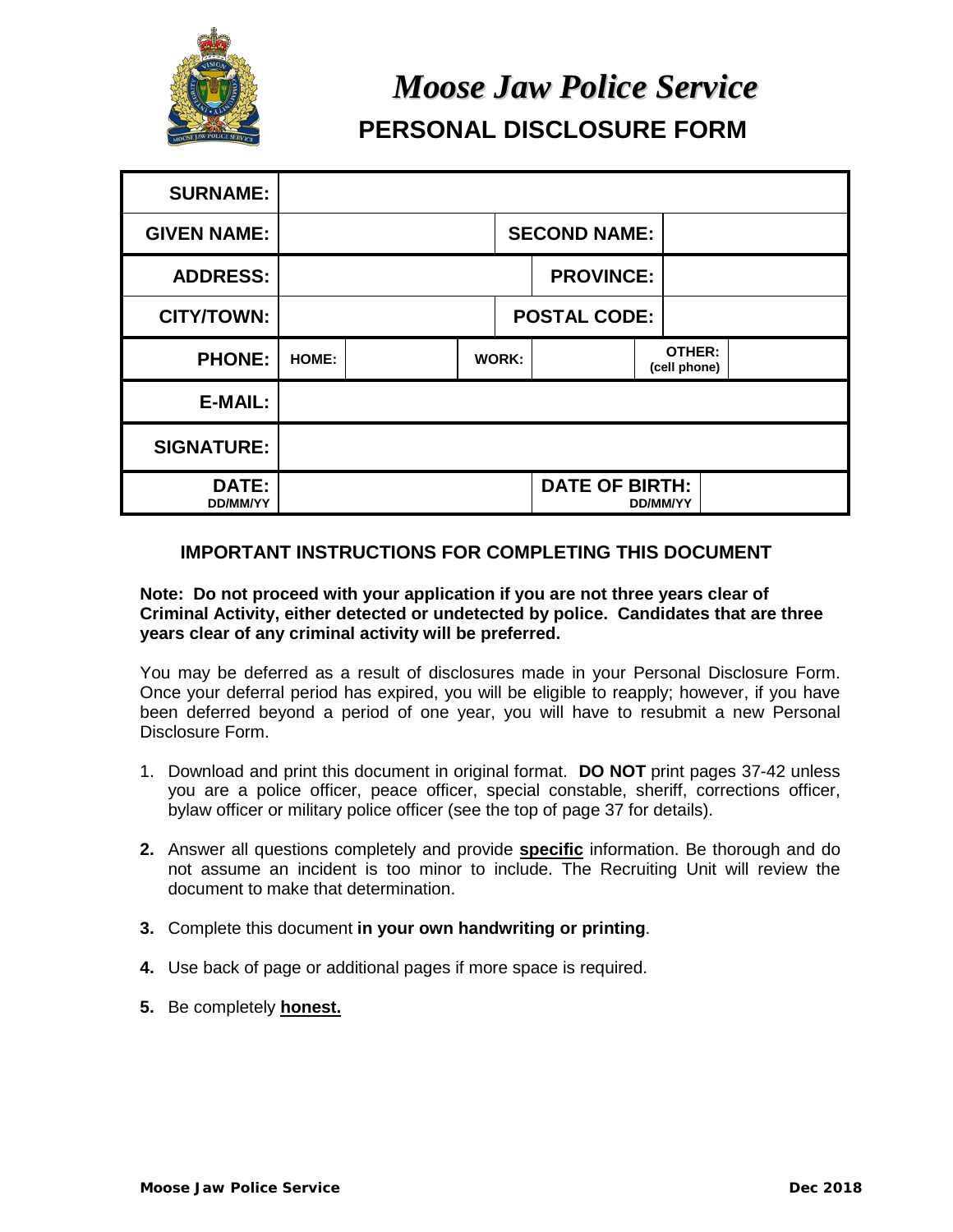# **PERSONAL DISCLOSURE FORM and TRUTH VERIFICATION**

Before writing answers to the questions contained in this Personal Disclosure Form (PDF), applicants are advised to:

- carefully read all information and notices on page 1;
- read, initial and sign the Declaration, Acknowledgement and Consent on page 4.

**Honesty, Integrity and Ethics** are scrutinized closely in considering police officer applications. The PDF and Truth Verification are used to assist in determining an applicant's suitability for employment as a police office with the Moose Jaw Police Service.

The PDF pertains to your **ethics** and your **integrity**. You, as the applicant, must first complete the PDF by answering all questions accurately, completely, thoroughly and honestly. Minimizing, blaming and failure to accept responsibility will be closely monitored. Should you be considered to continue in the process, your answers will be verified by a variety of methods including a detailed background investigation and Truth Verification.

Should you be successful at all preceding stages of the Recruiting process, you will be requested to participate in Truth Verification by means of a Pre-Employment Polygraph (PEP). The purpose of the PEP is to assist in verifying your truthfulness, and in verifying that you are the person you claim to be in your employment application forms, questionnaires, and interviews.

Be advised that deceit, dishonesty or non-disclosure concerning questions in any part of the application process will likely result in disqualifying you from this and any future employment competitions with the Moose Jaw Police Service.

You are **not obliged** to provide any information that relates to a conviction for which a pardon has been received or a conviction that was processed pursuant to the *Young Offenders Act*  (R.S.C., 1985, c. Y-1, now repealed) or the *Youth Criminal Justice Act* (S.C., 2002, c.1)

You are under **no obligation** to disclose any information regarding a crime where you were a victim.

Your decision to complete the PDF and to participate in the PEP must be voluntary, based on your desire to pursue a career as a police officer. You may withdraw or stop the application process at any time. You may refuse to provide answers to any or all of the questions contained in the PDF or at the PEP. Such a refusal may result in your disqualification from the Recruiting Process.

You may amend your response(s) to any questions (s) in the PDF at any time prior to the scheduled date for your PEP, by contacting the Recruiting Personnel.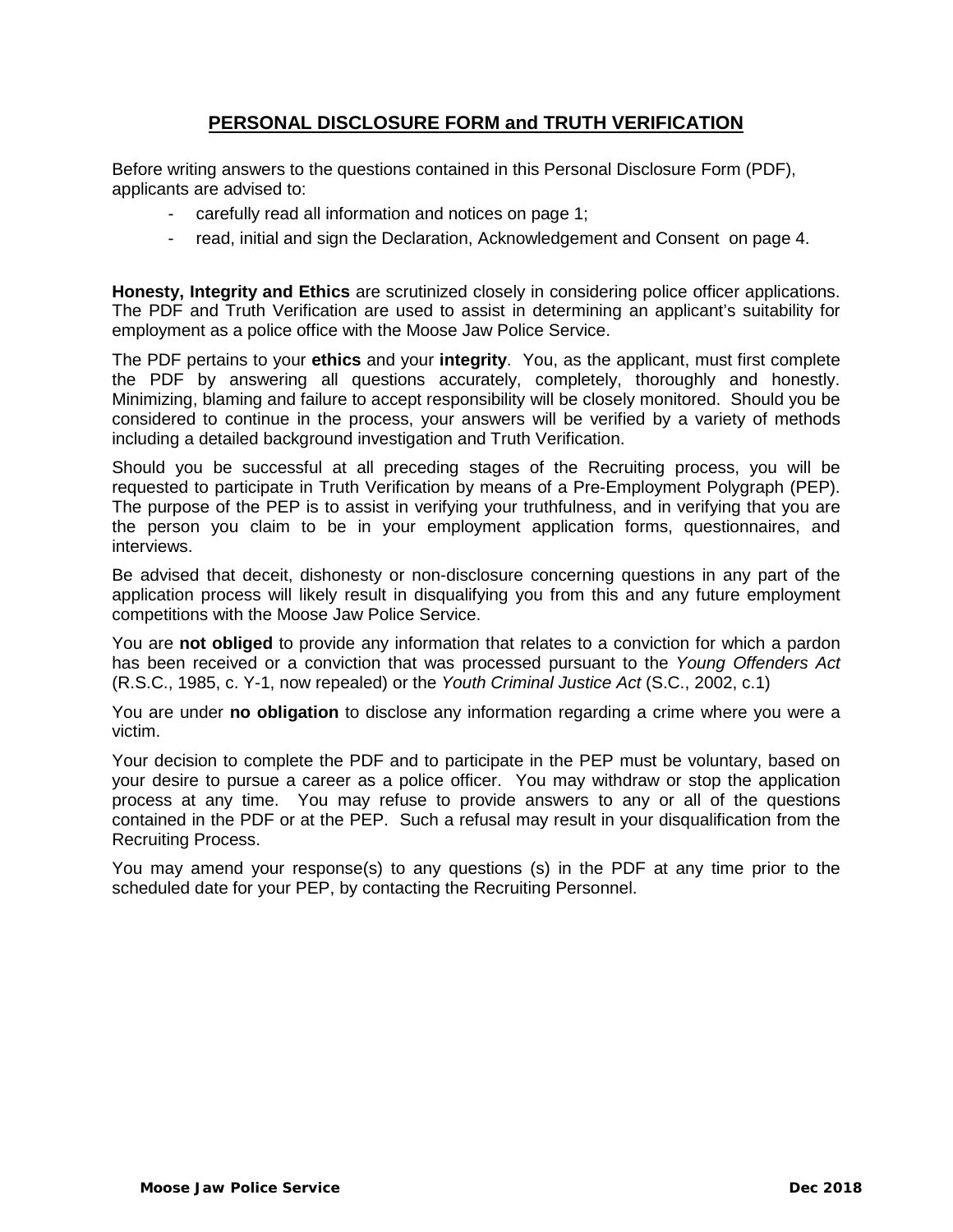# **PERSONAL DISCLOSURE FORM**

The Police Service is collecting, on a voluntary basis, personal information on the Personal Disclosure Form (PDF) to assist in determining the suitability, eligibility and qualifications of the applicant for employment as a police officer. The information requested is essential for making these employment determinations. Applicants who are **three (3) years clear** of any detected or undetected criminal activity will be preferred for employment as a police officer.

#### **NOTICE REGARDING PRIOR SERIOUS CRIMINAL OFFENCES AND SERIOUS RISK TO THE SAFETY OF OTHERS**

The information you provide during the Recruiting Process is collected by the Moose Jaw Police Service for the purpose of an employment application. However, if an applicant admits to having committed a serious and undetected criminal offence, or is deemed to pose a serious risk to the safety of others, the Moose Jaw Police Service may use or disclose specific information for a law enforcement or public safety purpose. While cases of such use and disclosure outside of the Recruiting Process are rare and exceptional, the Moose Jaw Police Service **strongly discourages** an applicant from completing the PDF or attending the Pre-Employment Polygraph Examination (PEP) if you believe this Notice applies to you.

## **EXAMPLES OF SERIOUS CRIMINAL OFFENCES INCLUDE, BUT ARE NOT LIMITED TO:**

| murder                                                                                     | robbery                               |
|--------------------------------------------------------------------------------------------|---------------------------------------|
| ❖                                                                                          | ❖                                     |
| ❖ any crime involving children (includes                                                   | ❖ offences contrary to the Controlled |
| physical or sexual abuse)                                                                  | <b>Drugs and Substances Act</b>       |
| ❖ crime committed with a facial covering                                                   | ❖ arson resulting in loss of life or  |
| and/or a weapon                                                                            | substantial damage                    |
| sexual assault                                                                             | treason or high treason               |
| ❖                                                                                          | ❖                                     |
| ❖ crimes relating to domestic violence                                                     | impaired driving<br>❖                 |
| ❖ child pornography (includes<br>accessing, possession, distribution, or<br>the making of) | ❖ forcible confinement                |

#### **Should you be uncertain if the Notice applies to you, please consult the Moose Jaw Police Service Recruiting Office for clarification.**

Any information provided in this PDF regarding serious criminal activity, or that indicates you may pose a serious threat to others, may be investigated by the Moose Jaw Police Service or disclosed to entities with lawful authority to collect such information (e.g. police of jurisdiction or child protection agency).

Such disclosures could lead to an investigation, arrest, charge(s), criminal prosecution, conviction and ultimately, imposition of a sentence.

Such disclosures may also lead to incident reports being entered into police databases, which could impact future employment or volunteering opportunities, or other activities that require security screening.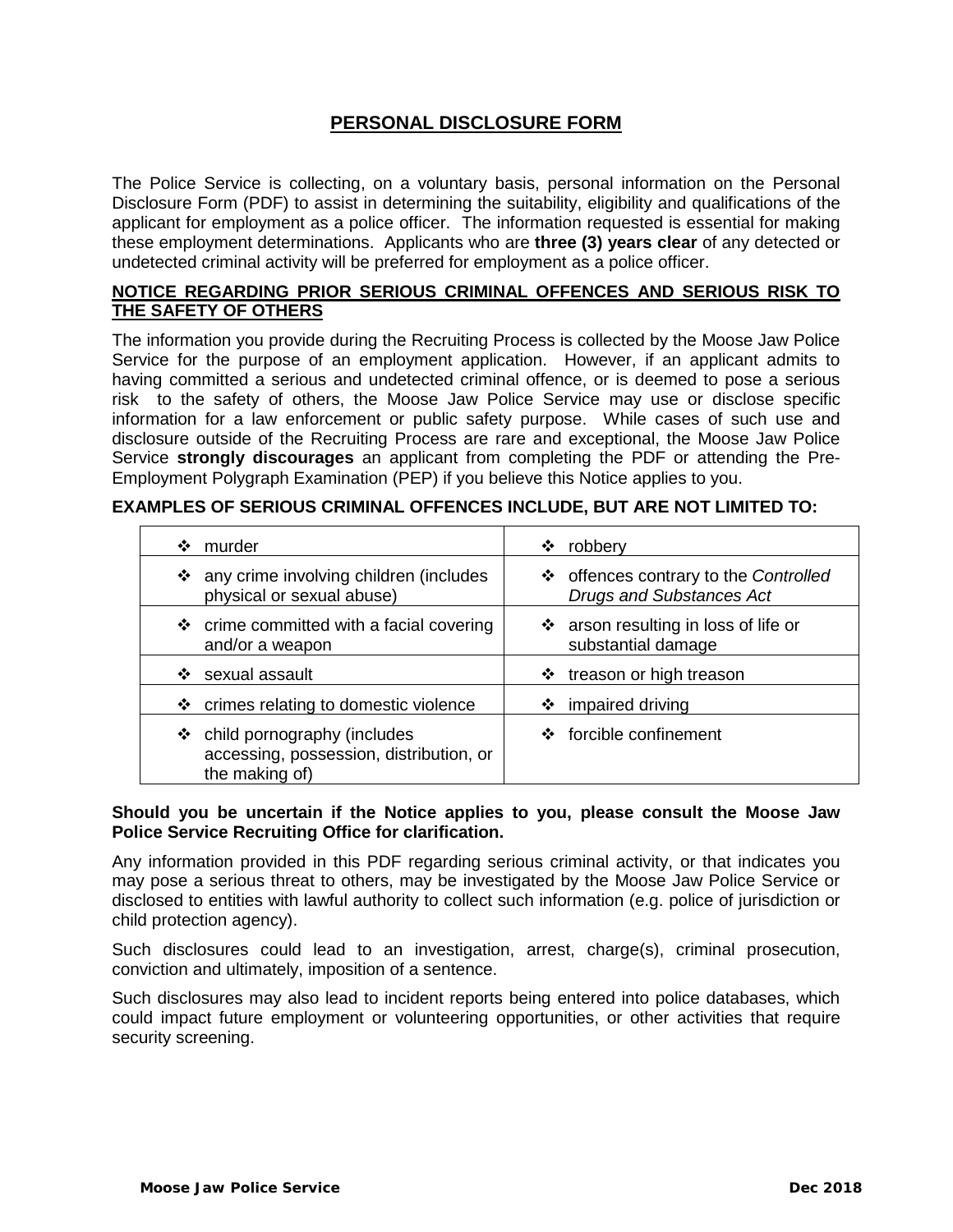## **DECLARATION, ACKNOWLEDGEMENT AND CONSENT**

#### **Should you have any questions concerning what you have read in the preceding pages, please contact the Recruiting Personnel to clarify before proceeding any further.**

I, the undersigned, have read and understand the information and notices on pages 1, 2 and 3 of this PDF.

I complete this PDF voluntarily, based on my desire to pursue a career as a police officer.

I declare that I will provide, in this PDF, information that is up-to-date, accurate, complete, and honest, to the best of my knowledge and belief.

I understand that I may amend my answer(s) to any question(s) in the PDF at any time prior to the scheduled date for a PEP by contacting the Recruiting Personnel.

I understand that I do not have to include any information in this PDF that relates to a conviction for which a pardon has been received, or a conviction that was processed pursuant to the *Young Offenders Act* or the *Youth Criminal Justice Act*.

I understand that the information provided in this PDF may affect my possibilities for any other employment with, or at, the Moose Jaw Police Service at any time in the future, and/or where applicable, may affect my current employment with, or work at, the Moose Jaw Police Service.

I understand that, if I admit in the PDF or at the PEP to having committed one or a number of serious criminal offences(s), actions may be taken which could lead, ultimately, to the imposition of a sentence.

I understand that if, in light of the answers provided in this PDF, I am deemed to pose a serious risk to the safety of others, actions may be taken which could lead, ultimately, to the imposition of a sentence.

I consent to my personal information being collected, used and disclosed for the purposes identified on the foregoing pages 1, 2, 3 and 4 of the PDF.

Name of Applicant (Print)

Signature of Applicant Date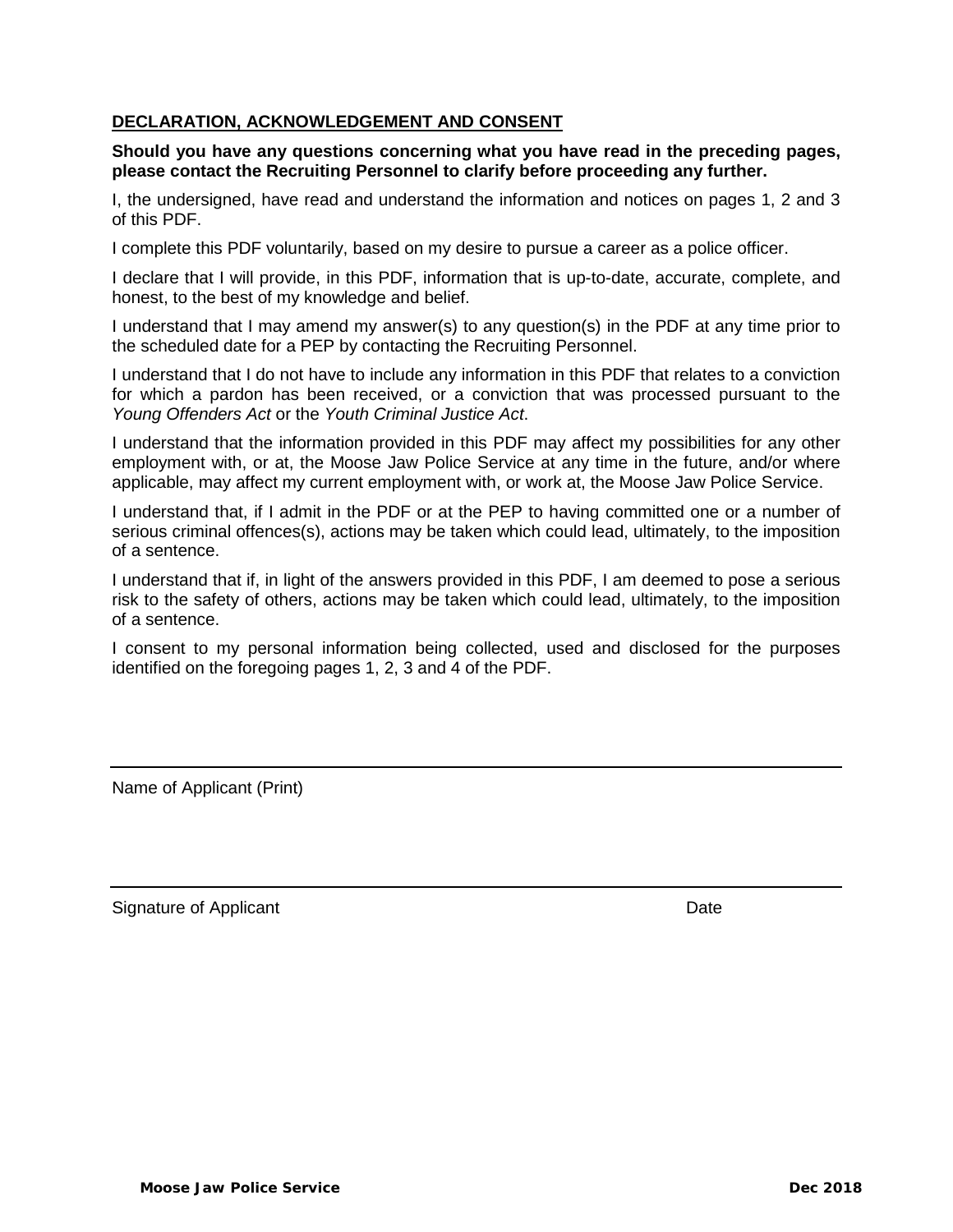## **NOTICE FOR APPLICANTS WHO ARE CURRENTLY EMPLOYED BY THE MOOSE JAW POLICE SERVICE**

If you are currently employed by the Moose Jaw Police Service, please be advised that:

- deceit, dishonesty or non-disclosure concerning questions in this PDF, or
- disclosure of serious, recent or ongoing criminal or illegal activity

may result in discipline up to and including dismissal from your current employment with the Moose Jaw Police Service.

## **NOTICE REGARDING FUTURE APPLICATIONS**

If you apply for any other employment with, or at, the Moose Jaw Police Service at any time in the future, deceit, dishonesty or non-disclosure concerning questions in this PDF, or disclosure of serious, recent, or ongoing criminal or illegal activity may be used to determine your suitability, eligibility and qualifications for employment. This may result in your disqualification from the employment process in question.

## **NOTICE REGARDING COLLECTION, USE AND DISCLOSURE OF INFORMATION**

Personal information that is collected on this PDF will be used to determine your suitability, eligibility, and qualifications for employment with the Moose Jaw Police Service. Questions about the collection, use or disclosure of this information may be directed to the Human Resources - Recruiting, Moose Jaw Police Service, 21 Fairford Street West, S6H 1V2. Telephone No. (306) 694-7634.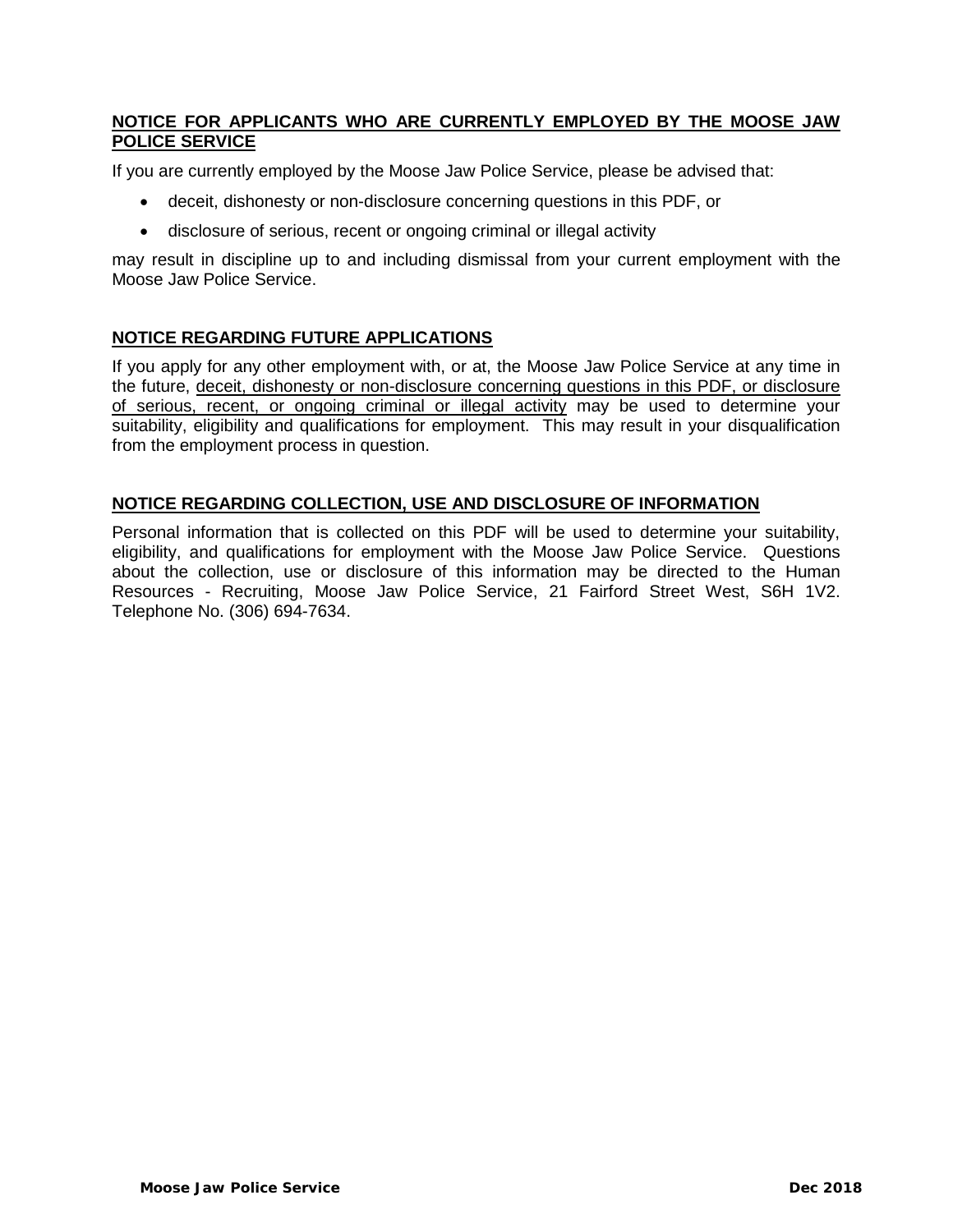| 1.             | Have you read the entire preface to the Personal Disclosure Form?<br>$\Box$ No<br>$\blacksquare$ Yes                                                   |
|----------------|--------------------------------------------------------------------------------------------------------------------------------------------------------|
| 2.             | Do you understand the preface to this form?                                                                                                            |
|                | $\Box$ No<br>$\Box$ Yes                                                                                                                                |
|                | If no, please contact Recruiting at (306) 694-7634.                                                                                                    |
| 3.             | Do you understand that a criminal investigation may be launched into your past if you have<br>committed any of the offences listed in the preface?     |
|                | $\Box$ No<br>$\Box$ Yes                                                                                                                                |
| 4.             | Do you understand that lying on this form, omitting information, or failing to provide full details<br>will eliminate you from the application process |
|                | $\Box$ No<br>$\Box$ Yes                                                                                                                                |
| 5.             | Have you ever taken a pre-employment or Criminal (Forensic) Polygraph test or CVSA<br>(Computer Voice Stress Analyser)?                                |
|                | $\square$ No<br>$\Box$ Yes                                                                                                                             |
|                | If yes, please provide details                                                                                                                         |
| 6.             | Have you ever been asked to take a Polygraph test or CVSA (Computer Voice Stress                                                                       |
|                | Analyser)?                                                                                                                                             |
|                | $\Box$ No<br>$\Box$ Yes                                                                                                                                |
|                | If yes, please provide details                                                                                                                         |
|                |                                                                                                                                                        |
| <b>DRIVING</b> |                                                                                                                                                        |
| 7.             | Do you possess a valid driver's licence at this time? (This does not include a Graduated<br>Licence)                                                   |
|                | $\Box$ No<br>$\Box$ Yes                                                                                                                                |
|                | If yes, from which province or territory?                                                                                                              |
|                | - List all traffic offences, including any photo enforcement offences, you have been charged<br>with since your driver's abstract was submitted.       |

\_\_\_\_\_\_\_\_\_\_\_\_\_\_\_\_\_\_\_\_\_\_\_\_\_\_\_\_\_\_\_\_\_\_\_\_\_\_\_\_\_\_\_\_\_\_\_\_\_\_\_\_\_\_\_\_\_\_\_\_\_\_\_\_\_\_\_\_\_\_\_\_\_\_\_\_\_\_\_\_\_\_

\_\_\_\_\_\_\_\_\_\_\_\_\_\_\_\_\_\_\_\_\_\_\_\_\_\_\_\_\_\_\_\_\_\_\_\_\_\_\_\_\_\_\_\_\_\_\_\_\_\_\_\_\_\_\_\_\_\_\_\_\_\_\_\_\_\_\_\_\_\_\_\_\_\_\_\_\_\_\_\_\_\_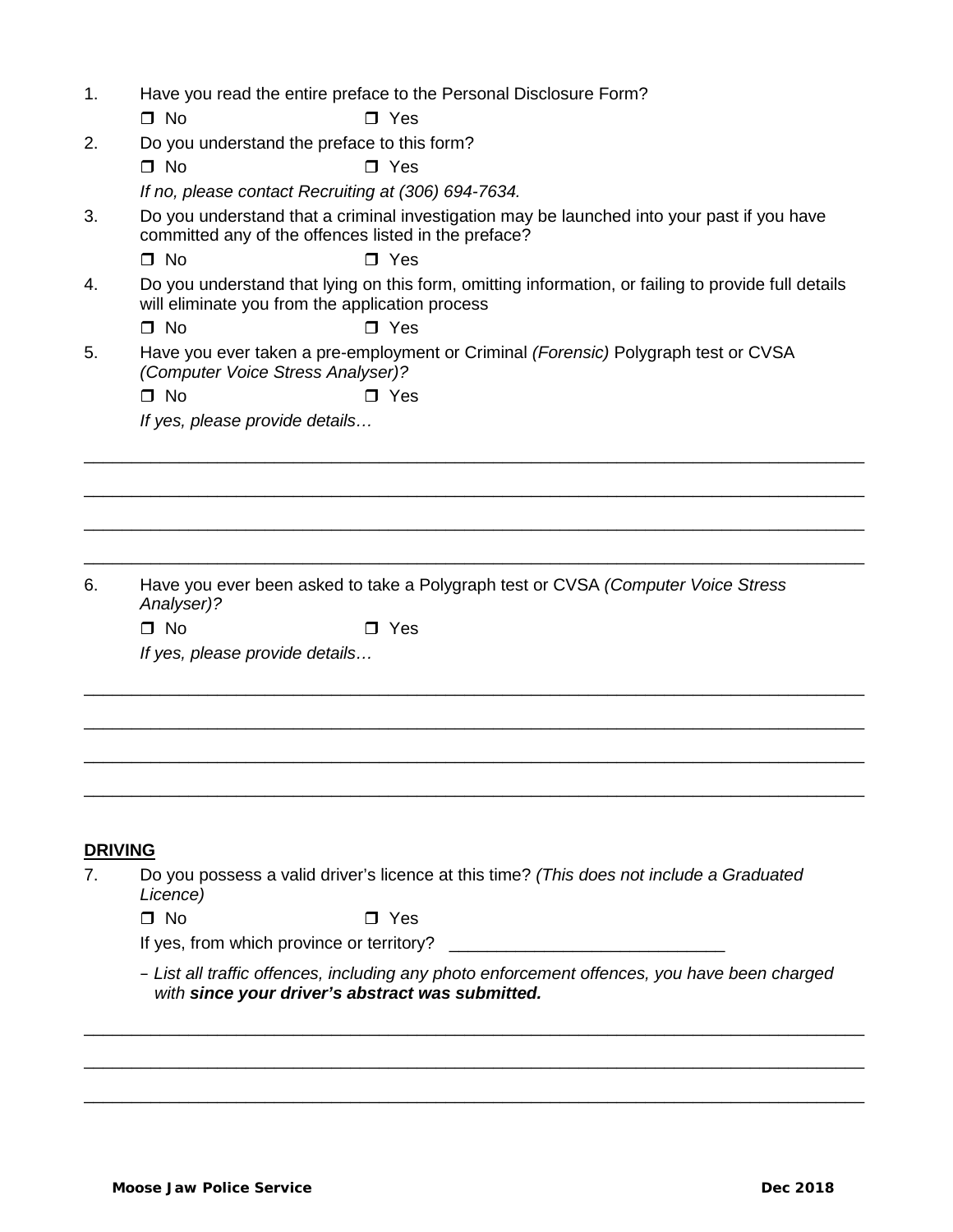| In the past, have you ever possessed a valid driver's licence from any other Canadian province |
|------------------------------------------------------------------------------------------------|
| or territory?                                                                                  |

If yes, from which province or territory? \_\_\_\_\_\_\_\_\_\_\_\_\_\_\_\_\_\_\_\_\_\_\_\_\_\_\_\_\_

9. Has your *current or any past* driver's licence ever been suspended for alcohol-related offences, demerits, overdue fines, etc…?

 $\Box$  No  $\Box$  Yes

If yes, provide specific details of each incident including:

– *Was your licence suspended? – Places, dates and times of each incident.*

\_\_\_\_\_\_\_\_\_\_\_\_\_\_\_\_\_\_\_\_\_\_\_\_\_\_\_\_\_\_\_\_\_\_\_\_\_\_\_\_\_\_\_\_\_\_\_\_\_\_\_\_\_\_\_\_\_\_\_\_\_\_\_\_\_\_\_\_\_\_\_\_\_\_\_\_\_\_\_\_\_\_

\_\_\_\_\_\_\_\_\_\_\_\_\_\_\_\_\_\_\_\_\_\_\_\_\_\_\_\_\_\_\_\_\_\_\_\_\_\_\_\_\_\_\_\_\_\_\_\_\_\_\_\_\_\_\_\_\_\_\_\_\_\_\_\_\_\_\_\_\_\_\_\_\_\_\_\_\_\_\_\_\_\_

\_\_\_\_\_\_\_\_\_\_\_\_\_\_\_\_\_\_\_\_\_\_\_\_\_\_\_\_\_\_\_\_\_\_\_\_\_\_\_\_\_\_\_\_\_\_\_\_\_\_\_\_\_\_\_\_\_\_\_\_\_\_\_\_\_\_\_\_\_\_\_\_\_\_\_\_\_\_\_\_\_\_

\_\_\_\_\_\_\_\_\_\_\_\_\_\_\_\_\_\_\_\_\_\_\_\_\_\_\_\_\_\_\_\_\_\_\_\_\_\_\_\_\_\_\_\_\_\_\_\_\_\_\_\_\_\_\_\_\_\_\_\_\_\_\_\_\_\_\_\_\_\_\_\_\_\_\_\_\_\_\_\_\_\_

– *The reason for suspension. – The name of the investigating police agency.*

10. Have you been involved in any motor vehicle accidents during the past five years?  $\Box$  No  $\Box$  Yes If yes, provide specific details of the accident(s) including:

- *Places, dates and times of each accident. – Were you at fault?*
- 
- *The name of the investigating police agency. – Were you charged?*
- *Is there any outstanding litigation concerning these?*

11. Have you ever been a driver or passenger in a motor vehicle when it was involved in a hit and run accident, even when damage was minor?

\_\_\_\_\_\_\_\_\_\_\_\_\_\_\_\_\_\_\_\_\_\_\_\_\_\_\_\_\_\_\_\_\_\_\_\_\_\_\_\_\_\_\_\_\_\_\_\_\_\_\_\_\_\_\_\_\_\_\_\_\_\_\_\_\_\_\_\_\_\_\_\_\_\_\_\_\_\_\_\_\_\_

\_\_\_\_\_\_\_\_\_\_\_\_\_\_\_\_\_\_\_\_\_\_\_\_\_\_\_\_\_\_\_\_\_\_\_\_\_\_\_\_\_\_\_\_\_\_\_\_\_\_\_\_\_\_\_\_\_\_\_\_\_\_\_\_\_\_\_\_\_\_\_\_\_\_\_\_\_\_\_\_\_\_

\_\_\_\_\_\_\_\_\_\_\_\_\_\_\_\_\_\_\_\_\_\_\_\_\_\_\_\_\_\_\_\_\_\_\_\_\_\_\_\_\_\_\_\_\_\_\_\_\_\_\_\_\_\_\_\_\_\_\_\_\_\_\_\_\_\_\_\_\_\_\_\_\_\_\_\_\_\_\_\_\_\_

\_\_\_\_\_\_\_\_\_\_\_\_\_\_\_\_\_\_\_\_\_\_\_\_\_\_\_\_\_\_\_\_\_\_\_\_\_\_\_\_\_\_\_\_\_\_\_\_\_\_\_\_\_\_\_\_\_\_\_\_\_\_\_\_\_\_\_\_\_\_\_\_\_\_\_\_\_\_\_\_\_\_

\_\_\_\_\_\_\_\_\_\_\_\_\_\_\_\_\_\_\_\_\_\_\_\_\_\_\_\_\_\_\_\_\_\_\_\_\_\_\_\_\_\_\_\_\_\_\_\_\_\_\_\_\_\_\_\_\_\_\_\_\_\_\_\_\_\_\_\_\_\_\_\_\_\_\_\_\_\_\_\_\_\_

\_\_\_\_\_\_\_\_\_\_\_\_\_\_\_\_\_\_\_\_\_\_\_\_\_\_\_\_\_\_\_\_\_\_\_\_\_\_\_\_\_\_\_\_\_\_\_\_\_\_\_\_\_\_\_\_\_\_\_\_\_\_\_\_\_\_\_\_\_\_\_\_\_\_\_\_\_\_\_\_\_\_

\_\_\_\_\_\_\_\_\_\_\_\_\_\_\_\_\_\_\_\_\_\_\_\_\_\_\_\_\_\_\_\_\_\_\_\_\_\_\_\_\_\_\_\_\_\_\_\_\_\_\_\_\_\_\_\_\_\_\_\_\_\_\_\_\_\_\_\_\_\_\_\_\_\_\_\_\_\_\_\_\_\_

\_\_\_\_\_\_\_\_\_\_\_\_\_\_\_\_\_\_\_\_\_\_\_\_\_\_\_\_\_\_\_\_\_\_\_\_\_\_\_\_\_\_\_\_\_\_\_\_\_\_\_\_\_\_\_\_\_\_\_\_\_\_\_\_\_\_\_\_\_\_\_\_\_\_\_\_\_\_\_\_\_\_

 $\Box$  No  $\Box$  Yes

If yes, provide specific details including:

- *Places, dates and times of each incident. – Any other relevant details.*
	-
- *The name of the investigating police agency.*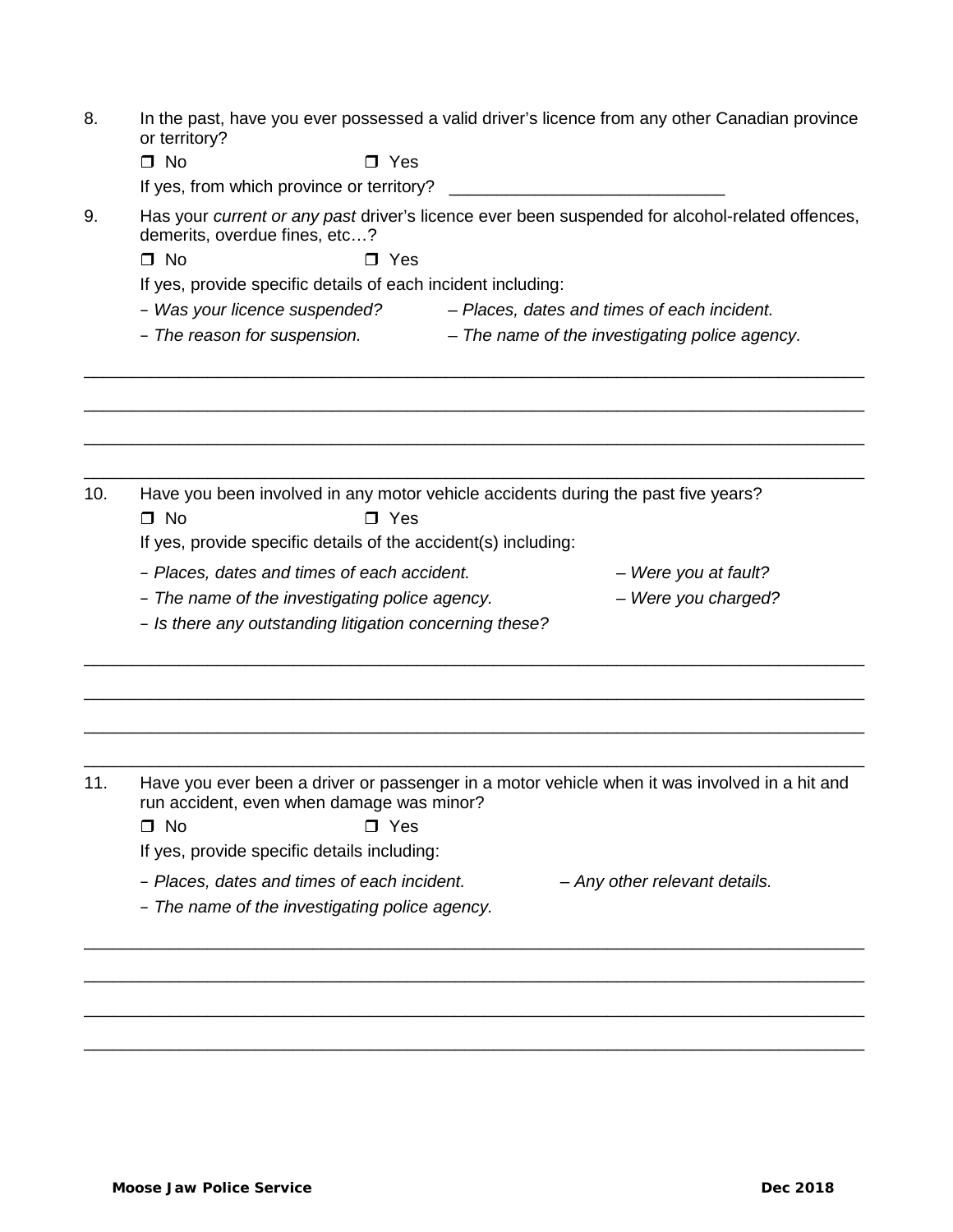## *NOTE:*

*In questions 12 and 13, "impaired" includes but is not limited to occasions where, because of alcohol and/or drug consumption, you knew or physically felt that you were not able to drive the vehicle in the same manner as you would have been able to without consuming alcohol/drugs.* 

12. In the last 3 years, have you driven a motor vehicle, boat, or other vehicle while impaired by a drug or alcohol? Please provide most accurate estimates possible for responses.

 $\Box$  No  $\Box$  Yes

In order to accurately assess level of impairment, please provide specific details including:

- *The amount of alcohol consumed. – Consumed over what period of time?*
- *Places, dates and times of each incident. – Any other relevant details.*
- 

| Date | Location | Time of First<br>Drink/Usage | Time of Last<br>Drink/Usage | Amount<br>Consumed | Time You<br>Drove |
|------|----------|------------------------------|-----------------------------|--------------------|-------------------|
|      |          |                              |                             |                    |                   |
|      |          |                              |                             |                    |                   |
|      |          |                              |                             |                    |                   |
|      |          |                              |                             |                    |                   |
|      |          |                              |                             |                    |                   |

13. When was the last time you drove impaired by a drug or alcohol?

Please provide specific details including:

– *The amount of alcohol consumed. – Consumed over what period of time?*

14. How often in the past 12 months have you been in a vehicle where open alcohol/drugs were present? When was the last time? Please provide specific circumstances.

\_\_\_\_\_\_\_\_\_\_\_\_\_\_\_\_\_\_\_\_\_\_\_\_\_\_\_\_\_\_\_\_\_\_\_\_\_\_\_\_\_\_\_\_\_\_\_\_\_\_\_\_\_\_\_\_\_\_\_\_\_\_\_\_\_\_\_\_\_\_\_\_\_\_\_\_\_\_\_\_\_\_

\_\_\_\_\_\_\_\_\_\_\_\_\_\_\_\_\_\_\_\_\_\_\_\_\_\_\_\_\_\_\_\_\_\_\_\_\_\_\_\_\_\_\_\_\_\_\_\_\_\_\_\_\_\_\_\_\_\_\_\_\_\_\_\_\_\_\_\_\_\_\_\_\_\_\_\_\_\_\_\_\_\_

\_\_\_\_\_\_\_\_\_\_\_\_\_\_\_\_\_\_\_\_\_\_\_\_\_\_\_\_\_\_\_\_\_\_\_\_\_\_\_\_\_\_\_\_\_\_\_\_\_\_\_\_\_\_\_\_\_\_\_\_\_\_\_\_\_\_\_\_\_\_\_\_\_\_\_\_\_\_\_\_\_\_

\_\_\_\_\_\_\_\_\_\_\_\_\_\_\_\_\_\_\_\_\_\_\_\_\_\_\_\_\_\_\_\_\_\_\_\_\_\_\_\_\_\_\_\_\_\_\_\_\_\_\_\_\_\_\_\_\_\_\_\_\_\_\_\_\_\_\_\_\_\_\_\_\_\_\_\_\_\_\_\_\_\_

\_\_\_\_\_\_\_\_\_\_\_\_\_\_\_\_\_\_\_\_\_\_\_\_\_\_\_\_\_\_\_\_\_\_\_\_\_\_\_\_\_\_\_\_\_\_\_\_\_\_\_\_\_\_\_\_\_\_\_\_\_\_\_\_\_\_\_\_\_\_\_\_\_\_\_\_\_\_\_\_\_\_

\_\_\_\_\_\_\_\_\_\_\_\_\_\_\_\_\_\_\_\_\_\_\_\_\_\_\_\_\_\_\_\_\_\_\_\_\_\_\_\_\_\_\_\_\_\_\_\_\_\_\_\_\_\_\_\_\_\_\_\_\_\_\_\_\_\_\_\_\_\_\_\_\_\_\_\_\_\_\_\_\_\_

\_\_\_\_\_\_\_\_\_\_\_\_\_\_\_\_\_\_\_\_\_\_\_\_\_\_\_\_\_\_\_\_\_\_\_\_\_\_\_\_\_\_\_\_\_\_\_\_\_\_\_\_\_\_\_\_\_\_\_\_\_\_\_\_\_\_\_\_\_\_\_\_\_\_\_\_\_\_\_\_\_\_

\_\_\_\_\_\_\_\_\_\_\_\_\_\_\_\_\_\_\_\_\_\_\_\_\_\_\_\_\_\_\_\_\_\_\_\_\_\_\_\_\_\_\_\_\_\_\_\_\_\_\_\_\_\_\_\_\_\_\_\_\_\_\_\_\_\_\_\_\_\_\_\_\_\_\_\_\_\_\_\_\_\_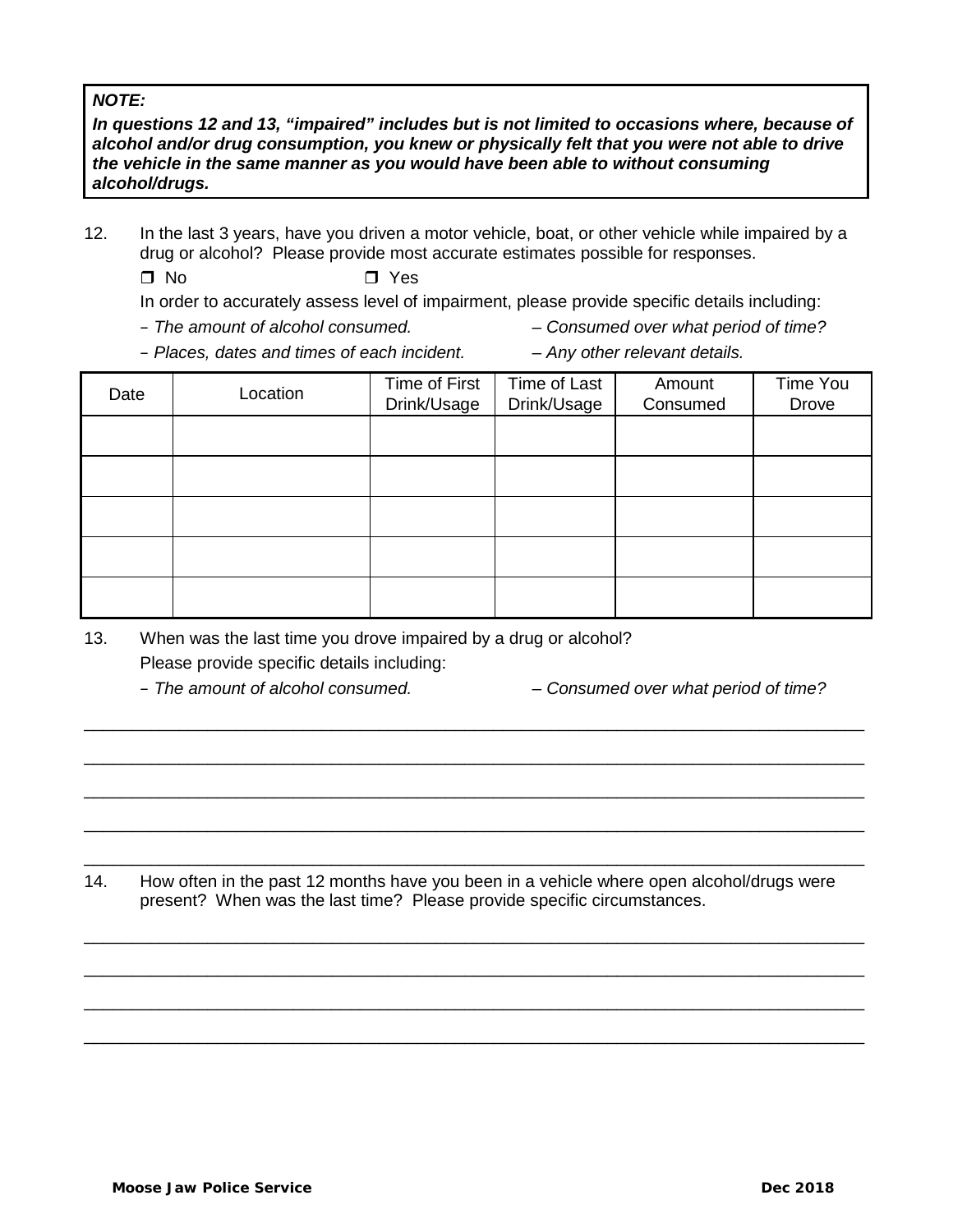15. Have you ever been chased or pursued by the police, i.e., a foot or motor vehicle chase?  $\Box$  No  $\Box$  Yes

\_\_\_\_\_\_\_\_\_\_\_\_\_\_\_\_\_\_\_\_\_\_\_\_\_\_\_\_\_\_\_\_\_\_\_\_\_\_\_\_\_\_\_\_\_\_\_\_\_\_\_\_\_\_\_\_\_\_\_\_\_\_\_\_\_\_\_\_\_\_\_\_\_\_\_\_\_\_\_\_\_\_

\_\_\_\_\_\_\_\_\_\_\_\_\_\_\_\_\_\_\_\_\_\_\_\_\_\_\_\_\_\_\_\_\_\_\_\_\_\_\_\_\_\_\_\_\_\_\_\_\_\_\_\_\_\_\_\_\_\_\_\_\_\_\_\_\_\_\_\_\_\_\_\_\_\_\_\_\_\_\_\_\_\_

\_\_\_\_\_\_\_\_\_\_\_\_\_\_\_\_\_\_\_\_\_\_\_\_\_\_\_\_\_\_\_\_\_\_\_\_\_\_\_\_\_\_\_\_\_\_\_\_\_\_\_\_\_\_\_\_\_\_\_\_\_\_\_\_\_\_\_\_\_\_\_\_\_\_\_\_\_\_\_\_\_\_

\_\_\_\_\_\_\_\_\_\_\_\_\_\_\_\_\_\_\_\_\_\_\_\_\_\_\_\_\_\_\_\_\_\_\_\_\_\_\_\_\_\_\_\_\_\_\_\_\_\_\_\_\_\_\_\_\_\_\_\_\_\_\_\_\_\_\_\_\_\_\_\_\_\_\_\_\_\_\_\_\_\_

*If yes, please explain.*

16. (a) How many motor vehicle accidents have you been involved in as the driver of the vehicle?

| Date | Location (City, Province/State,<br>Country) | Circumstances |  |  |
|------|---------------------------------------------|---------------|--|--|
|      |                                             |               |  |  |
|      |                                             |               |  |  |
|      |                                             |               |  |  |
|      |                                             |               |  |  |
|      |                                             |               |  |  |

(b) **Referring to question 15(a),** if you were impaired by a drug or alcohol in any of these accidents, *please note the details below…*

\_\_\_\_\_\_\_\_\_\_\_\_\_\_\_\_\_\_\_\_\_\_\_\_\_\_\_\_\_\_\_\_\_\_\_\_\_\_\_\_\_\_\_\_\_\_\_\_\_\_\_\_\_\_\_\_\_\_\_\_\_\_\_\_\_\_\_\_\_\_\_\_\_\_\_\_\_\_\_\_\_\_

\_\_\_\_\_\_\_\_\_\_\_\_\_\_\_\_\_\_\_\_\_\_\_\_\_\_\_\_\_\_\_\_\_\_\_\_\_\_\_\_\_\_\_\_\_\_\_\_\_\_\_\_\_\_\_\_\_\_\_\_\_\_\_\_\_\_\_\_\_\_\_\_\_\_\_\_\_\_\_\_\_\_

\_\_\_\_\_\_\_\_\_\_\_\_\_\_\_\_\_\_\_\_\_\_\_\_\_\_\_\_\_\_\_\_\_\_\_\_\_\_\_\_\_\_\_\_\_\_\_\_\_\_\_\_\_\_\_\_\_\_\_\_\_\_\_\_\_\_\_\_\_\_\_\_\_\_\_\_\_\_\_\_\_\_

\_\_\_\_\_\_\_\_\_\_\_\_\_\_\_\_\_\_\_\_\_\_\_\_\_\_\_\_\_\_\_\_\_\_\_\_\_\_\_\_\_\_\_\_\_\_\_\_\_\_\_\_\_\_\_\_\_\_\_\_\_\_\_\_\_\_\_\_\_\_\_\_\_\_\_\_\_\_\_\_\_\_

\_\_\_\_\_\_\_\_\_\_\_\_\_\_\_\_\_\_\_\_\_\_\_\_\_\_\_\_\_\_\_\_\_\_\_\_\_\_\_\_\_\_\_\_\_\_\_\_\_\_\_\_\_\_\_\_\_\_\_\_\_\_\_\_\_\_\_\_\_\_\_\_\_\_\_\_\_\_\_\_\_\_

\_\_\_\_\_\_\_\_\_\_\_\_\_\_\_\_\_\_\_\_\_\_\_\_\_\_\_\_\_\_\_\_\_\_\_\_\_\_\_\_\_\_\_\_\_\_\_\_\_\_\_\_\_\_\_\_\_\_\_\_\_\_\_\_\_\_\_\_\_\_\_\_\_\_\_\_\_\_\_\_\_\_

\_\_\_\_\_\_\_\_\_\_\_\_\_\_\_\_\_\_\_\_\_\_\_\_\_\_\_\_\_\_\_\_\_\_\_\_\_\_\_\_\_\_\_\_\_\_\_\_\_\_\_\_\_\_\_\_\_\_\_\_\_\_\_\_\_\_\_\_\_\_\_\_\_\_\_\_\_\_\_\_\_\_

\_\_\_\_\_\_\_\_\_\_\_\_\_\_\_\_\_\_\_\_\_\_\_\_\_\_\_\_\_\_\_\_\_\_\_\_\_\_\_\_\_\_\_\_\_\_\_\_\_\_\_\_\_\_\_\_\_\_\_\_\_\_\_\_\_\_\_\_\_\_\_\_\_\_\_\_\_\_\_\_\_\_

## **GAMING**

17. Do you gamble? (including lottery, casinos, online gaming, scratch tickets, etc.)

*If yes, please explain.*

a) How much money have you spent, wagered, lost or won in the last year as a result of gambling?

|        | Spent | Wagered | Lost | Won |
|--------|-------|---------|------|-----|
| Amount | m     |         |      |     |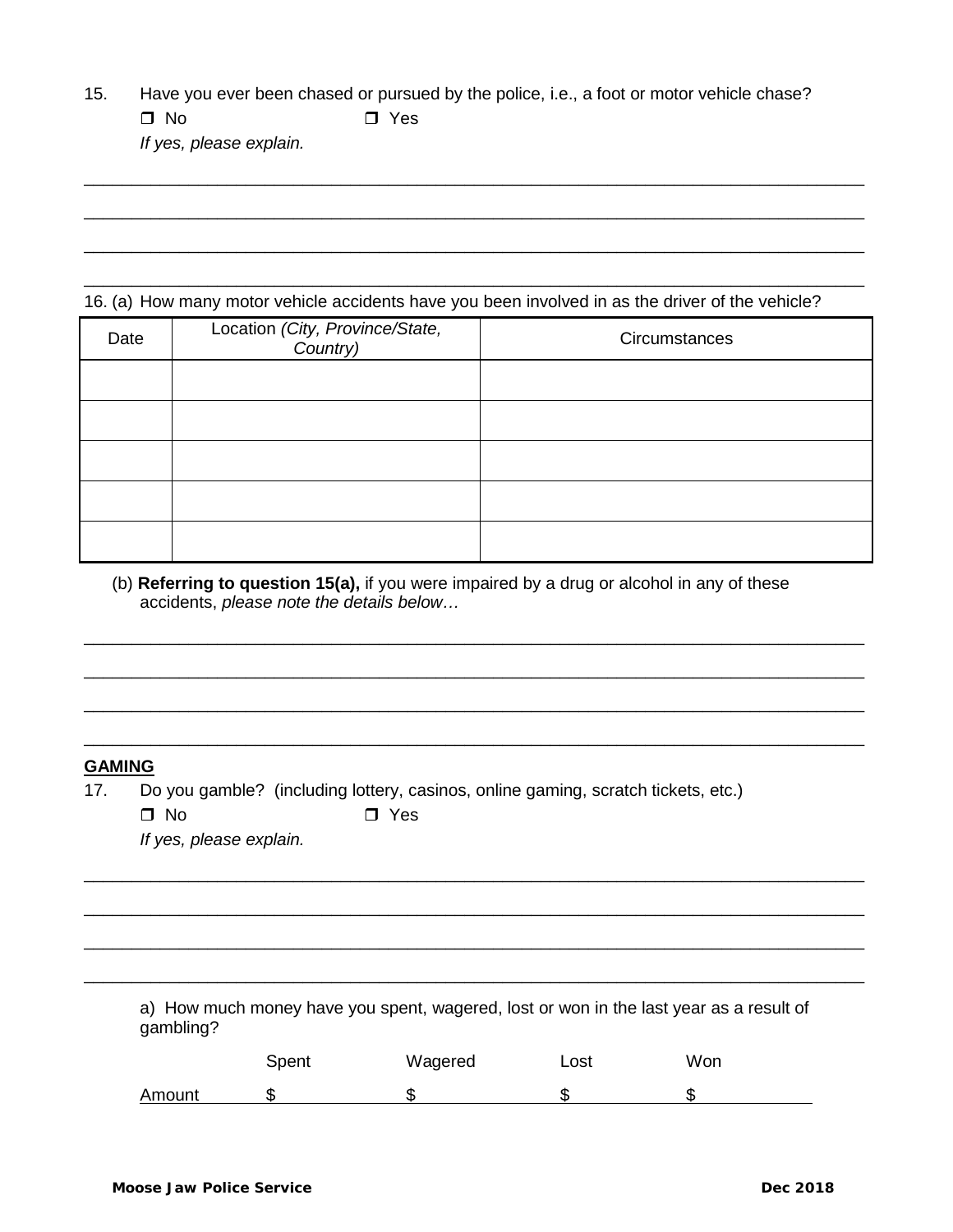- 18. Do you presently owe any gambling debts?  $\Box$  No  $\Box$  Yes *If yes, please explain.*
- 19. Have you ever placed a wager/bet with a professional bookmaker (bookie)?  $\Box$  No  $\Box$  Yes *If yes, please explain.*

# **ALCOHOL/ CANNABIS**

20. How much alcohol and cannabis do you consume per week, on average?

Type of Alcohol/Cannabis Amount & Frequency (weekly basis) Circumstances of use

\_\_\_\_\_\_\_\_\_\_\_\_\_\_\_\_\_\_\_\_\_\_\_\_\_\_\_\_\_\_\_\_\_\_\_\_\_\_\_\_\_\_\_\_\_\_\_\_\_\_\_\_\_\_\_\_\_\_\_\_\_\_\_\_\_\_\_\_\_\_\_\_\_\_\_\_\_\_\_\_\_\_

\_\_\_\_\_\_\_\_\_\_\_\_\_\_\_\_\_\_\_\_\_\_\_\_\_\_\_\_\_\_\_\_\_\_\_\_\_\_\_\_\_\_\_\_\_\_\_\_\_\_\_\_\_\_\_\_\_\_\_\_\_\_\_\_\_\_\_\_\_\_\_\_\_\_\_\_\_\_\_\_\_\_

\_\_\_\_\_\_\_\_\_\_\_\_\_\_\_\_\_\_\_\_\_\_\_\_\_\_\_\_\_\_\_\_\_\_\_\_\_\_\_\_\_\_\_\_\_\_\_\_\_\_\_\_\_\_\_\_\_\_\_\_\_\_\_\_\_\_\_\_\_\_\_\_\_\_\_\_\_\_\_\_\_\_

\_\_\_\_\_\_\_\_\_\_\_\_\_\_\_\_\_\_\_\_\_\_\_\_\_\_\_\_\_\_\_\_\_\_\_\_\_\_\_\_\_\_\_\_\_\_\_\_\_\_\_\_\_\_\_\_\_\_\_\_\_\_\_\_\_\_\_\_\_\_\_\_\_\_\_\_\_\_\_\_\_\_

\_\_\_\_\_\_\_\_\_\_\_\_\_\_\_\_\_\_\_\_\_\_\_\_\_\_\_\_\_\_\_\_\_\_\_\_\_\_\_\_\_\_\_\_\_\_\_\_\_\_\_\_\_\_\_\_\_\_\_\_\_\_\_\_\_\_\_\_\_\_\_\_\_\_\_\_\_\_\_\_\_\_

\_\_\_\_\_\_\_\_\_\_\_\_\_\_\_\_\_\_\_\_\_\_\_\_\_\_\_\_\_\_\_\_\_\_\_\_\_\_\_\_\_\_\_\_\_\_\_\_\_\_\_\_\_\_\_\_\_\_\_\_\_\_\_\_\_\_\_\_\_\_\_\_\_\_\_\_\_\_\_\_\_\_

21. How many times have you been intoxicated by either in the past year?

| 22. | Did you use Cannabis prior to it being legalized in October of 2018? |                                             |                      |  |  |  |
|-----|----------------------------------------------------------------------|---------------------------------------------|----------------------|--|--|--|
|     | $\square$ No                                                         | $\Box$ Yes                                  |                      |  |  |  |
|     |                                                                      | If yes, provide specific details including: |                      |  |  |  |
|     | Dates                                                                | Amount per day/week                         | Circumstances of use |  |  |  |
|     |                                                                      |                                             |                      |  |  |  |
|     |                                                                      |                                             |                      |  |  |  |
|     |                                                                      |                                             |                      |  |  |  |
|     |                                                                      |                                             |                      |  |  |  |
|     |                                                                      |                                             |                      |  |  |  |
|     |                                                                      |                                             |                      |  |  |  |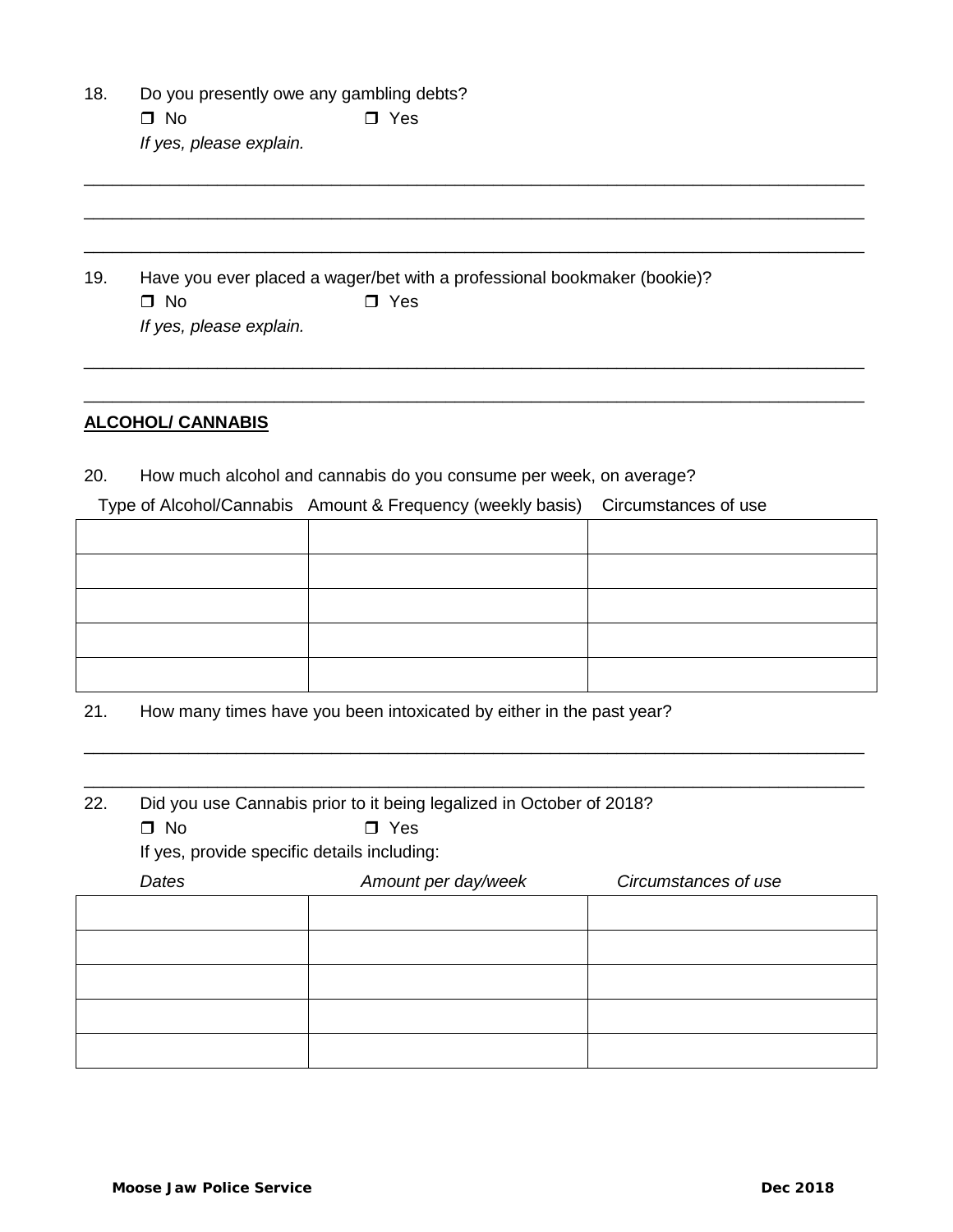Have you ever been in a verbal confrontation or physical alteration while under the influence of alcohol or drugs?

\_\_\_\_\_\_\_\_\_\_\_\_\_\_\_\_\_\_\_\_\_\_\_\_\_\_\_\_\_\_\_\_\_\_\_\_\_\_\_\_\_\_\_\_\_\_\_\_\_\_\_\_\_\_\_\_\_\_\_\_\_\_\_\_\_\_\_\_\_\_\_\_\_\_\_\_\_\_\_\_\_\_

\_\_\_\_\_\_\_\_\_\_\_\_\_\_\_\_\_\_\_\_\_\_\_\_\_\_\_\_\_\_\_\_\_\_\_\_\_\_\_\_\_\_\_\_\_\_\_\_\_\_\_\_\_\_\_\_\_\_\_\_\_\_\_\_\_\_\_\_\_\_\_\_\_\_\_\_\_\_\_\_\_\_

 $\Box$  No  $\Box$  Yes

If yes, provide specific details including:

– *Where, when, circumstances, injuries to yourself or others.*

\_\_\_\_\_\_\_\_\_\_\_\_\_\_\_\_\_\_\_\_\_\_\_\_\_\_\_\_\_\_\_\_\_\_\_\_\_\_\_\_\_\_\_\_\_\_\_\_\_\_\_\_\_\_\_\_\_\_\_\_\_\_\_\_\_\_\_\_\_\_\_\_\_\_\_\_\_\_\_\_\_\_ 23. Have you ever had any contact with the police while you were under the influence of alcohol/drugs?

 $\Box$  No  $\Box$  Yes

If yes, provide specific details including:

– *Where, when, circumstances.*

\_\_\_\_\_\_\_\_\_\_\_\_\_\_\_\_\_\_\_\_\_\_\_\_\_\_\_\_\_\_\_\_\_\_\_\_\_\_\_\_\_\_\_\_\_\_\_\_\_\_\_\_\_\_\_\_\_\_\_\_\_\_\_\_\_\_\_\_\_\_\_\_\_\_\_\_\_\_\_\_\_\_ 24. Has your use of alcohol or cannabis ever caused or been a contributing factor in a problem you have had at home, work, or school? (This includes any discipline action taken by your employer or school officials.)

\_\_\_\_\_\_\_\_\_\_\_\_\_\_\_\_\_\_\_\_\_\_\_\_\_\_\_\_\_\_\_\_\_\_\_\_\_\_\_\_\_\_\_\_\_\_\_\_\_\_\_\_\_\_\_\_\_\_\_\_\_\_\_\_\_\_\_\_\_\_\_\_\_\_\_\_\_\_\_\_\_\_

\_\_\_\_\_\_\_\_\_\_\_\_\_\_\_\_\_\_\_\_\_\_\_\_\_\_\_\_\_\_\_\_\_\_\_\_\_\_\_\_\_\_\_\_\_\_\_\_\_\_\_\_\_\_\_\_\_\_\_\_\_\_\_\_\_\_\_\_\_\_\_\_\_\_\_\_\_\_\_\_\_\_

\_\_\_\_\_\_\_\_\_\_\_\_\_\_\_\_\_\_\_\_\_\_\_\_\_\_\_\_\_\_\_\_\_\_\_\_\_\_\_\_\_\_\_\_\_\_\_\_\_\_\_\_\_\_\_\_\_\_\_\_\_\_\_\_\_\_\_\_\_\_\_\_\_\_\_\_\_\_\_\_\_\_

\_\_\_\_\_\_\_\_\_\_\_\_\_\_\_\_\_\_\_\_\_\_\_\_\_\_\_\_\_\_\_\_\_\_\_\_\_\_\_\_\_\_\_\_\_\_\_\_\_\_\_\_\_\_\_\_\_\_\_\_\_\_\_\_\_\_\_\_\_\_\_\_\_\_\_\_\_\_\_\_\_\_

\_\_\_\_\_\_\_\_\_\_\_\_\_\_\_\_\_\_\_\_\_\_\_\_\_\_\_\_\_\_\_\_\_\_\_\_\_\_\_\_\_\_\_\_\_\_\_\_\_\_\_\_\_\_\_\_\_\_\_\_\_\_\_\_\_\_\_\_\_\_\_\_\_\_\_\_\_\_\_\_\_\_

\_\_\_\_\_\_\_\_\_\_\_\_\_\_\_\_\_\_\_\_\_\_\_\_\_\_\_\_\_\_\_\_\_\_\_\_\_\_\_\_\_\_\_\_\_\_\_\_\_\_\_\_\_\_\_\_\_\_\_\_\_\_\_\_\_\_\_\_\_\_\_\_\_\_\_\_\_\_\_\_\_\_

\_\_\_\_\_\_\_\_\_\_\_\_\_\_\_\_\_\_\_\_\_\_\_\_\_\_\_\_\_\_\_\_\_\_\_\_\_\_\_\_\_\_\_\_\_\_\_\_\_\_\_\_\_\_\_\_\_\_\_\_\_\_\_\_\_\_\_\_\_\_\_\_\_\_\_\_\_\_\_\_\_\_

\_\_\_\_\_\_\_\_\_\_\_\_\_\_\_\_\_\_\_\_\_\_\_\_\_\_\_\_\_\_\_\_\_\_\_\_\_\_\_\_\_\_\_\_\_\_\_\_\_\_\_\_\_\_\_\_\_\_\_\_\_\_\_\_\_\_\_\_\_\_\_\_\_\_\_\_\_\_\_\_\_\_

\_\_\_\_\_\_\_\_\_\_\_\_\_\_\_\_\_\_\_\_\_\_\_\_\_\_\_\_\_\_\_\_\_\_\_\_\_\_\_\_\_\_\_\_\_\_\_\_\_\_\_\_\_\_\_\_\_\_\_\_\_\_\_\_\_\_\_\_\_\_\_\_\_\_\_\_\_\_\_\_\_\_

\_\_\_\_\_\_\_\_\_\_\_\_\_\_\_\_\_\_\_\_\_\_\_\_\_\_\_\_\_\_\_\_\_\_\_\_\_\_\_\_\_\_\_\_\_\_\_\_\_\_\_\_\_\_\_\_\_\_\_\_\_\_\_\_\_\_\_\_\_\_\_\_\_\_\_\_\_\_\_\_\_\_

\_\_\_\_\_\_\_\_\_\_\_\_\_\_\_\_\_\_\_\_\_\_\_\_\_\_\_\_\_\_\_\_\_\_\_\_\_\_\_\_\_\_\_\_\_\_\_\_\_\_\_\_\_\_\_\_\_\_\_\_\_\_\_\_\_\_\_\_\_\_\_\_\_\_\_\_\_\_\_\_\_\_

 $\Box$  No  $\Box$  Yes

If yes, provide specific details including:

– *Where, when, circumstances.*

25. Have you ever been, or are you now dependent on alcohol/drugs?  $\Box$  No  $\Box$  Yes

If yes, provide specific details:

26. Has anyone ever seriously told you that you drink too much or get high too often?  $\Box$  No  $\Box$  Yes

If yes, please explain: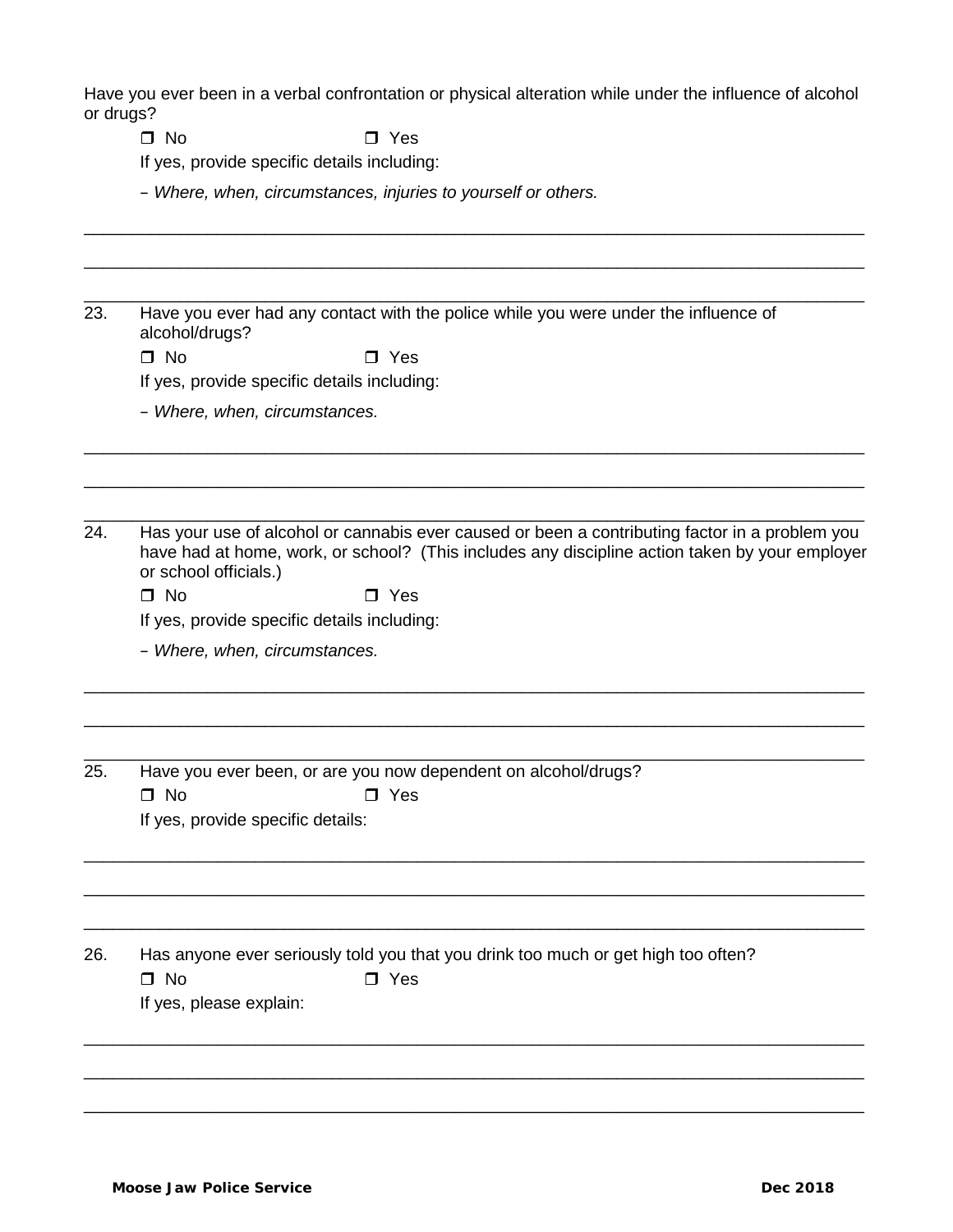27. Have you ever drank or used cannabis on the job?

□ No □ Yes

If yes, please explain:

## **DRUG USE**

28. Have you ever used or experimented with any illegal drugs?

 $\Box$  No  $\Box$  Yes

*If yes, please provide requested information for each drug and explain circumstances of use below…*

\_\_\_\_\_\_\_\_\_\_\_\_\_\_\_\_\_\_\_\_\_\_\_\_\_\_\_\_\_\_\_\_\_\_\_\_\_\_\_\_\_\_\_\_\_\_\_\_\_\_\_\_\_\_\_\_\_\_\_\_\_\_\_\_\_\_\_\_\_\_\_\_\_\_\_\_\_\_\_\_\_\_

\_\_\_\_\_\_\_\_\_\_\_\_\_\_\_\_\_\_\_\_\_\_\_\_\_\_\_\_\_\_\_\_\_\_\_\_\_\_\_\_\_\_\_\_\_\_\_\_\_\_\_\_\_\_\_\_\_\_\_\_\_\_\_\_\_\_\_\_\_\_\_\_\_\_\_\_\_\_\_\_\_\_

\_\_\_\_\_\_\_\_\_\_\_\_\_\_\_\_\_\_\_\_\_\_\_\_\_\_\_\_\_\_\_\_\_\_\_\_\_\_\_\_\_\_\_\_\_\_\_\_\_\_\_\_\_\_\_\_\_\_\_\_\_\_\_\_\_\_\_\_\_\_\_\_\_\_\_\_\_\_\_\_\_\_

| <b>Drug Type</b>                  |  | <b>Used</b> | Date of First | Date of Last | Total # of        |
|-----------------------------------|--|-------------|---------------|--------------|-------------------|
|                                   |  | <b>No</b>   | <b>Use</b>    | <b>Use</b>   | <b>Times Used</b> |
| Cocaine                           |  |             |               |              |                   |
| Crack/Rock/Powder                 |  |             |               |              |                   |
| Heroin                            |  |             |               |              |                   |
| Anabolic/growth hormone steroids  |  |             |               |              |                   |
| Methamphetamine                   |  |             |               |              |                   |
| <b>Mushrooms</b>                  |  |             |               |              |                   |
| Acid/LSD                          |  |             |               |              |                   |
| <b>PCP</b>                        |  |             |               |              |                   |
| <b>Crystal Meth</b>               |  |             |               |              |                   |
| Inhalants (glue, gasoline, paint) |  |             |               |              |                   |
| Mescaline                         |  |             |               |              |                   |
| Ketamine                          |  |             |               |              |                   |
| Designer (homemade)               |  |             |               |              |                   |
| Date Rape (DMX, GHB, Rohyphonol)  |  |             |               |              |                   |
| Ecstasy                           |  |             |               |              |                   |
| Fentanyl                          |  |             |               |              |                   |
| Other (specify)                   |  |             |               |              |                   |
| Other (specify)                   |  |             |               |              |                   |
| Other (specify)                   |  |             |               |              |                   |
|                                   |  |             |               |              |                   |
|                                   |  |             |               |              |                   |
|                                   |  |             |               |              |                   |

\_\_\_\_\_\_\_\_\_\_\_\_\_\_\_\_\_\_\_\_\_\_\_\_\_\_\_\_\_\_\_\_\_\_\_\_\_\_\_\_\_\_\_\_\_\_\_\_\_\_\_\_\_\_\_\_\_\_\_\_\_\_\_\_\_\_\_\_\_\_\_\_\_\_\_\_\_\_\_\_\_\_

\_\_\_\_\_\_\_\_\_\_\_\_\_\_\_\_\_\_\_\_\_\_\_\_\_\_\_\_\_\_\_\_\_\_\_\_\_\_\_\_\_\_\_\_\_\_\_\_\_\_\_\_\_\_\_\_\_\_\_\_\_\_\_\_\_\_\_\_\_\_\_\_\_\_\_\_\_\_\_\_\_\_

\_\_\_\_\_\_\_\_\_\_\_\_\_\_\_\_\_\_\_\_\_\_\_\_\_\_\_\_\_\_\_\_\_\_\_\_\_\_\_\_\_\_\_\_\_\_\_\_\_\_\_\_\_\_\_\_\_\_\_\_\_\_\_\_\_\_\_\_\_\_\_\_\_\_\_\_\_\_\_\_\_\_

\_\_\_\_\_\_\_\_\_\_\_\_\_\_\_\_\_\_\_\_\_\_\_\_\_\_\_\_\_\_\_\_\_\_\_\_\_\_\_\_\_\_\_\_\_\_\_\_\_\_\_\_\_\_\_\_\_\_\_\_\_\_\_\_\_\_\_\_\_\_\_\_\_\_\_\_\_\_\_\_\_\_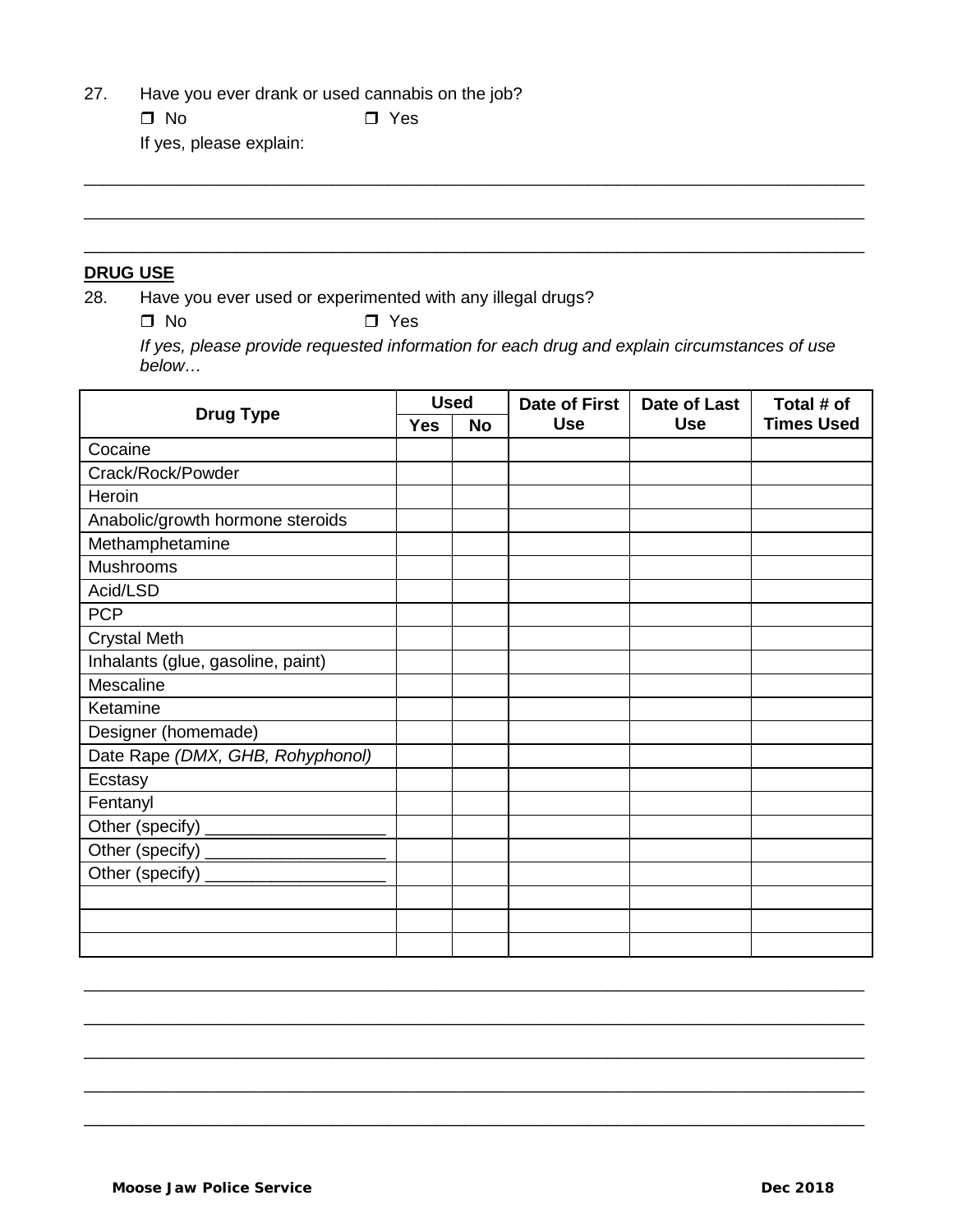- 29. Have you ever illegally used any pharmaceutical (prescription) drugs?
	- $\Box$  No  $\Box$  Yes

*If yes, please provide information for each drug and explain circumstances of use below…*

|                  | <b>Used</b> |    | <b>Date of First</b> | Date of Last | Total # of        |
|------------------|-------------|----|----------------------|--------------|-------------------|
| <b>Drug Type</b> | <b>Yes</b>  | No | <b>Use</b>           | <b>Use</b>   | <b>Times Used</b> |
| Methadone        |             |    |                      |              |                   |
| Percocet         |             |    |                      |              |                   |
| Percoden         |             |    |                      |              |                   |
| Valium           |             |    |                      |              |                   |
| Prozac           |             |    |                      |              |                   |
| Zanax            |             |    |                      |              |                   |
| Ritalin          |             |    |                      |              |                   |
| Oxycontine       |             |    |                      |              |                   |
| Oxycodine        |             |    |                      |              |                   |
| <b>Dilaudid</b>  |             |    |                      |              |                   |
| Inhalants        |             |    |                      |              |                   |
| Morphine         |             |    |                      |              |                   |
| <b>Talwin</b>    |             |    |                      |              |                   |
|                  |             |    |                      |              |                   |
|                  |             |    |                      |              |                   |
|                  |             |    |                      |              |                   |
|                  |             |    |                      |              |                   |

\_\_\_\_\_\_\_\_\_\_\_\_\_\_\_\_\_\_\_\_\_\_\_\_\_\_\_\_\_\_\_\_\_\_\_\_\_\_\_\_\_\_\_\_\_\_\_\_\_\_\_\_\_\_\_\_\_\_\_\_\_\_\_\_\_\_\_\_\_\_\_\_\_\_\_\_\_\_\_\_\_\_

\_\_\_\_\_\_\_\_\_\_\_\_\_\_\_\_\_\_\_\_\_\_\_\_\_\_\_\_\_\_\_\_\_\_\_\_\_\_\_\_\_\_\_\_\_\_\_\_\_\_\_\_\_\_\_\_\_\_\_\_\_\_\_\_\_\_\_\_\_\_\_\_\_\_\_\_\_\_\_\_\_\_

\_\_\_\_\_\_\_\_\_\_\_\_\_\_\_\_\_\_\_\_\_\_\_\_\_\_\_\_\_\_\_\_\_\_\_\_\_\_\_\_\_\_\_\_\_\_\_\_\_\_\_\_\_\_\_\_\_\_\_\_\_\_\_\_\_\_\_\_\_\_\_\_\_\_\_\_\_\_\_\_\_\_

\_\_\_\_\_\_\_\_\_\_\_\_\_\_\_\_\_\_\_\_\_\_\_\_\_\_\_\_\_\_\_\_\_\_\_\_\_\_\_\_\_\_\_\_\_\_\_\_\_\_\_\_\_\_\_\_\_\_\_\_\_\_\_\_\_\_\_\_\_\_\_\_\_\_\_\_\_\_\_\_\_\_

\_\_\_\_\_\_\_\_\_\_\_\_\_\_\_\_\_\_\_\_\_\_\_\_\_\_\_\_\_\_\_\_\_\_\_\_\_\_\_\_\_\_\_\_\_\_\_\_\_\_\_\_\_\_\_\_\_\_\_\_\_\_\_\_\_\_\_\_\_\_\_\_\_\_\_\_\_\_\_\_\_\_

\_\_\_\_\_\_\_\_\_\_\_\_\_\_\_\_\_\_\_\_\_\_\_\_\_\_\_\_\_\_\_\_\_\_\_\_\_\_\_\_\_\_\_\_\_\_\_\_\_\_\_\_\_\_\_\_\_\_\_\_\_\_\_\_\_\_\_\_\_\_\_\_\_\_\_\_\_\_\_\_\_\_

\_\_\_\_\_\_\_\_\_\_\_\_\_\_\_\_\_\_\_\_\_\_\_\_\_\_\_\_\_\_\_\_\_\_\_\_\_\_\_\_\_\_\_\_\_\_\_\_\_\_\_\_\_\_\_\_\_\_\_\_\_\_\_\_\_\_\_\_\_\_\_\_\_\_\_\_\_\_\_\_\_\_

\_\_\_\_\_\_\_\_\_\_\_\_\_\_\_\_\_\_\_\_\_\_\_\_\_\_\_\_\_\_\_\_\_\_\_\_\_\_\_\_\_\_\_\_\_\_\_\_\_\_\_\_\_\_\_\_\_\_\_\_\_\_\_\_\_\_\_\_\_\_\_\_\_\_\_\_\_\_\_\_\_\_

30. Have you ever illegally purchased street or pharmaceutical drugs?

 $\Box$  No  $\Box$  Yes

*If yes, please provide specific details and dates regarding the purchase and your involvement...*

## 31. Have you ever sold, given away or offered illegal street or pharmaceutical drugs?  $\Box$  No  $\Box$  Yes

*If yes, please provide specific details including dates, type of drug(s) and circumstances...*

\_\_\_\_\_\_\_\_\_\_\_\_\_\_\_\_\_\_\_\_\_\_\_\_\_\_\_\_\_\_\_\_\_\_\_\_\_\_\_\_\_\_\_\_\_\_\_\_\_\_\_\_\_\_\_\_\_\_\_\_\_\_\_\_\_\_\_\_\_\_\_\_\_\_\_\_\_\_\_\_\_\_

\_\_\_\_\_\_\_\_\_\_\_\_\_\_\_\_\_\_\_\_\_\_\_\_\_\_\_\_\_\_\_\_\_\_\_\_\_\_\_\_\_\_\_\_\_\_\_\_\_\_\_\_\_\_\_\_\_\_\_\_\_\_\_\_\_\_\_\_\_\_\_\_\_\_\_\_\_\_\_\_\_\_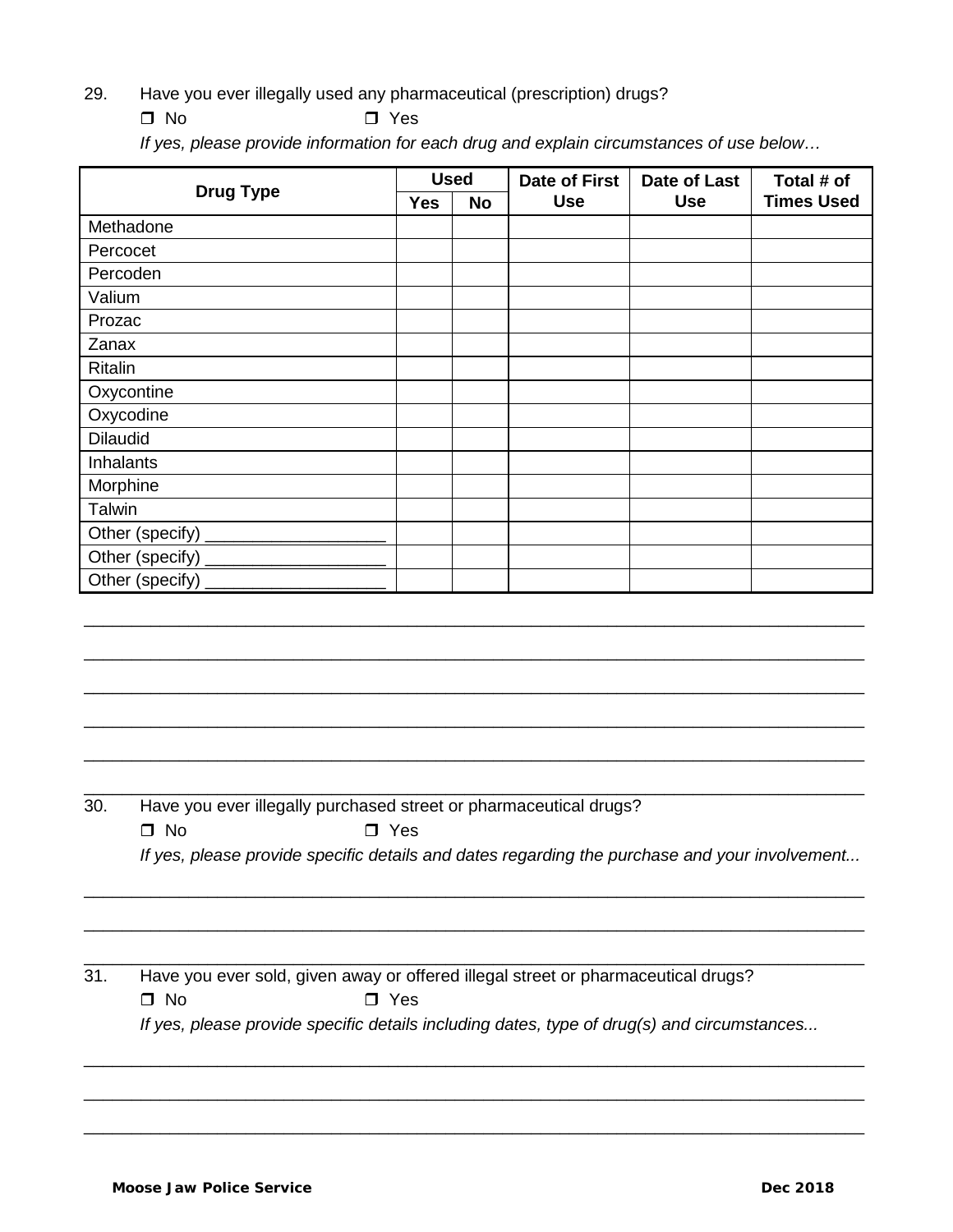| 32. | Have you ever grown or do you currently grow drugs?<br>$\Box$ No<br>$\Box$ Yes                                            |
|-----|---------------------------------------------------------------------------------------------------------------------------|
|     | If yes, please provide specific details including dates, type of drug(s, amount of plants and<br>circumstances            |
|     |                                                                                                                           |
| 33. | Have you ever manufactured illegal drugs?                                                                                 |
|     | $\Box$ No<br>$\square$ Yes<br>If yes, please provide specific details including dates, type of drug(s) and circumstances  |
|     |                                                                                                                           |
|     |                                                                                                                           |
| 34. | Have you ever imported or exported any illegal street or pharmaceutical drugs?<br>$\Box$ No<br>$\Box$ Yes                 |
|     | If yes, please provide specific details including dates, type of drug(s) and circumstances                                |
|     |                                                                                                                           |
|     |                                                                                                                           |
|     |                                                                                                                           |
| 35. | Do you associate with anyone who uses illegal drugs, i.e., friends, girlfriends, boyfriends,<br>relatives, coworkers etc? |
|     | $\Box$ No<br>$\Box$ Yes<br>If yes, please explain                                                                         |
|     |                                                                                                                           |
|     |                                                                                                                           |
|     |                                                                                                                           |

L.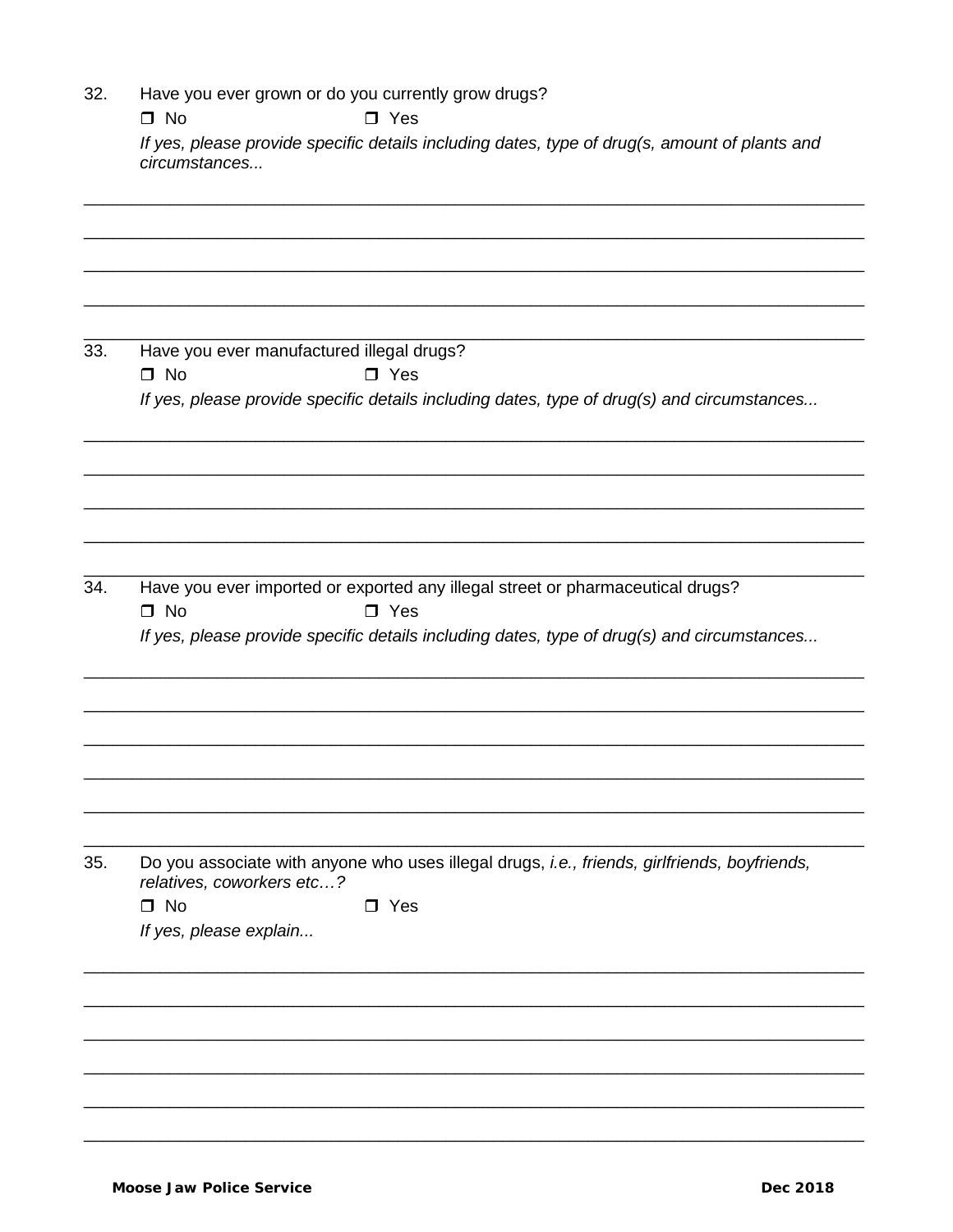36. Have you ever been in a place where you knew illegal drugs were being used by someone else? How often in the last 12 months? Provide the circumstances.

|     | $\Box$ No                          | $\Box$ Yes                                                                                                                                                                           |
|-----|------------------------------------|--------------------------------------------------------------------------------------------------------------------------------------------------------------------------------------|
|     | If yes, what was your reaction?    |                                                                                                                                                                                      |
|     |                                    |                                                                                                                                                                                      |
|     |                                    |                                                                                                                                                                                      |
|     |                                    |                                                                                                                                                                                      |
|     |                                    |                                                                                                                                                                                      |
|     |                                    |                                                                                                                                                                                      |
| 37. |                                    | Have you ever transported, held or stored any illegal drugs?                                                                                                                         |
|     | $\Box$ No                          | $\Box$ Yes                                                                                                                                                                           |
|     | If yes, please explain             |                                                                                                                                                                                      |
|     |                                    |                                                                                                                                                                                      |
|     |                                    |                                                                                                                                                                                      |
|     |                                    |                                                                                                                                                                                      |
|     |                                    |                                                                                                                                                                                      |
|     |                                    |                                                                                                                                                                                      |
|     |                                    |                                                                                                                                                                                      |
|     |                                    |                                                                                                                                                                                      |
|     | <b>FINANCIAL/CREDIT</b>            |                                                                                                                                                                                      |
| 38. | Have you ever declared bankruptcy? |                                                                                                                                                                                      |
|     | $\Box$ No                          | $\Box$ Yes                                                                                                                                                                           |
|     |                                    | If yes, please provide specific details including location, dates(s) filed and discharge dates                                                                                       |
|     |                                    |                                                                                                                                                                                      |
|     |                                    |                                                                                                                                                                                      |
|     |                                    |                                                                                                                                                                                      |
| 39. |                                    | Has a collection agency ever been assigned to any of your outstanding debts?                                                                                                         |
|     | $\Box$ No                          | $\Box$ Yes                                                                                                                                                                           |
|     |                                    | If yes, please provide specific details including location, dates and amounts                                                                                                        |
|     |                                    |                                                                                                                                                                                      |
|     |                                    |                                                                                                                                                                                      |
|     |                                    |                                                                                                                                                                                      |
|     |                                    |                                                                                                                                                                                      |
|     |                                    |                                                                                                                                                                                      |
|     |                                    |                                                                                                                                                                                      |
| 40. |                                    | Have you ever knowingly written an NSF (Non-Sufficient Funds) cheque, deposited an empty<br>envelope into a bank machine, or taken part in any other fraudulent banking transaction? |
|     | $\Box$ No                          | $\Box$ Yes                                                                                                                                                                           |
|     |                                    | If yes, please provide specific details including dates and amounts                                                                                                                  |
|     |                                    |                                                                                                                                                                                      |

\_\_\_\_\_\_\_\_\_\_\_\_\_\_\_\_\_\_\_\_\_\_\_\_\_\_\_\_\_\_\_\_\_\_\_\_\_\_\_\_\_\_\_\_\_\_\_\_\_\_\_\_\_\_\_\_\_\_\_\_\_\_\_\_\_\_\_\_\_\_\_\_\_\_\_\_\_\_\_\_\_\_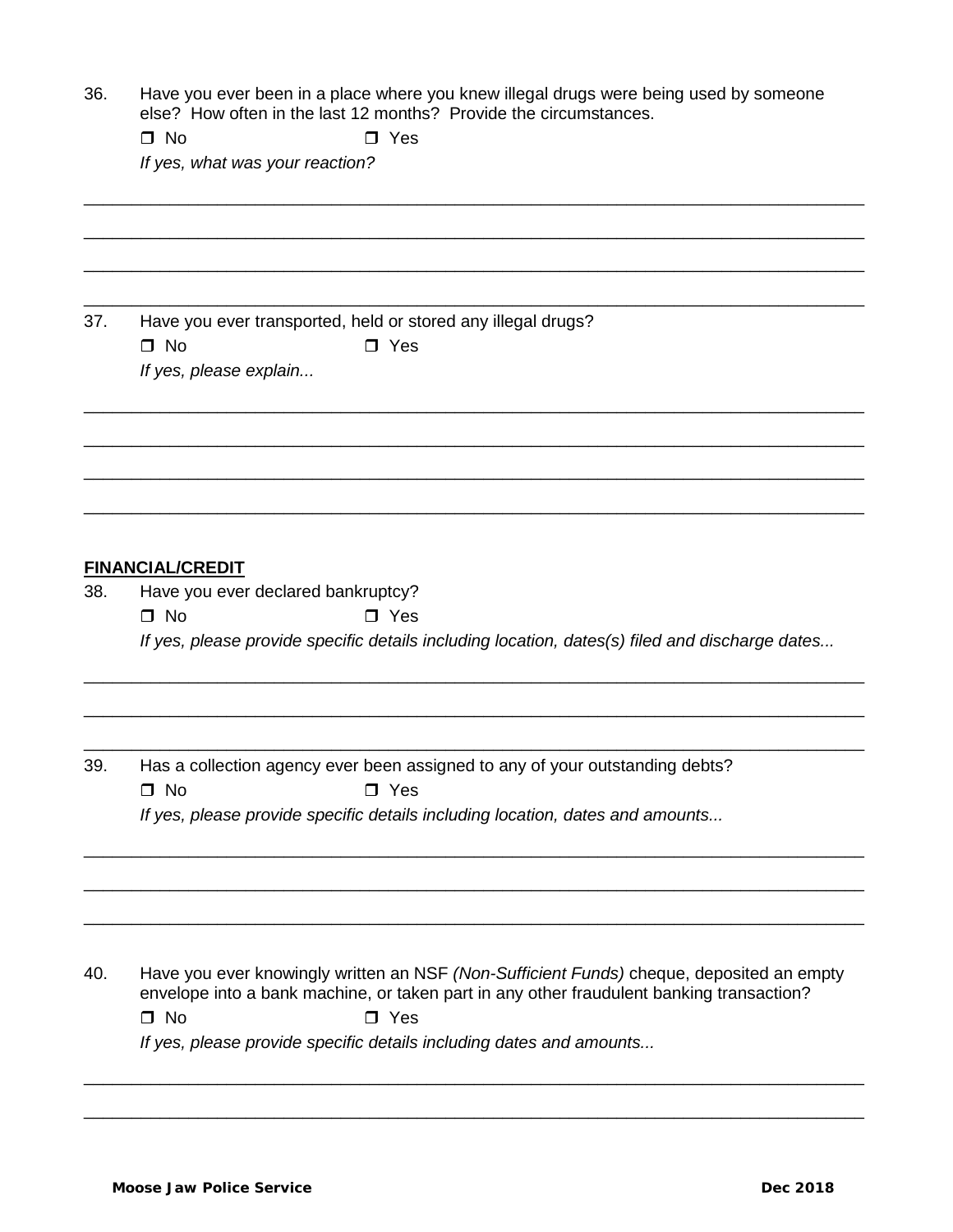- 41. Do you now or have you ever had a problem with debt?
	- $\Box$  No  $\Box$  Yes

*If yes, please provide specific details including dates and circumstances...*

\_\_\_\_\_\_\_\_\_\_\_\_\_\_\_\_\_\_\_\_\_\_\_\_\_\_\_\_\_\_\_\_\_\_\_\_\_\_\_\_\_\_\_\_\_\_\_\_\_\_\_\_\_\_\_\_\_\_\_\_\_\_\_\_\_\_\_\_\_\_\_\_\_\_\_\_\_\_\_\_\_\_

\_\_\_\_\_\_\_\_\_\_\_\_\_\_\_\_\_\_\_\_\_\_\_\_\_\_\_\_\_\_\_\_\_\_\_\_\_\_\_\_\_\_\_\_\_\_\_\_\_\_\_\_\_\_\_\_\_\_\_\_\_\_\_\_\_\_\_\_\_\_\_\_\_\_\_\_\_\_\_\_\_\_

\_\_\_\_\_\_\_\_\_\_\_\_\_\_\_\_\_\_\_\_\_\_\_\_\_\_\_\_\_\_\_\_\_\_\_\_\_\_\_\_\_\_\_\_\_\_\_\_\_\_\_\_\_\_\_\_\_\_\_\_\_\_\_\_\_\_\_\_\_\_\_\_\_\_\_\_\_\_\_\_\_\_

\_\_\_\_\_\_\_\_\_\_\_\_\_\_\_\_\_\_\_\_\_\_\_\_\_\_\_\_\_\_\_\_\_\_\_\_\_\_\_\_\_\_\_\_\_\_\_\_\_\_\_\_\_\_\_\_\_\_\_\_\_\_\_\_\_\_\_\_\_\_\_\_\_\_\_\_\_\_\_\_\_\_

\_\_\_\_\_\_\_\_\_\_\_\_\_\_\_\_\_\_\_\_\_\_\_\_\_\_\_\_\_\_\_\_\_\_\_\_\_\_\_\_\_\_\_\_\_\_\_\_\_\_\_\_\_\_\_\_\_\_\_\_\_\_\_\_\_\_\_\_\_\_\_\_\_\_\_\_\_\_\_\_\_\_

\_\_\_\_\_\_\_\_\_\_\_\_\_\_\_\_\_\_\_\_\_\_\_\_\_\_\_\_\_\_\_\_\_\_\_\_\_\_\_\_\_\_\_\_\_\_\_\_\_\_\_\_\_\_\_\_\_\_\_\_\_\_\_\_\_\_\_\_\_\_\_\_\_\_\_\_\_\_\_\_\_\_

\_\_\_\_\_\_\_\_\_\_\_\_\_\_\_\_\_\_\_\_\_\_\_\_\_\_\_\_\_\_\_\_\_\_\_\_\_\_\_\_\_\_\_\_\_\_\_\_\_\_\_\_\_\_\_\_\_\_\_\_\_\_\_\_\_\_\_\_\_\_\_\_\_\_\_\_\_\_\_\_\_\_

42. Are you currently having financial difficulties?

 $\Box$  No  $\Box$  Yes

*If yes, please provide specific details including dates and circumstances...*

43. Please list all loans, mortgages, credit cards and lines of credit that you have.

| <b>LENDER</b> | <b>PURPOSE</b> | <b>ORIGINAL</b><br><b>AMOUNT</b> | <b>BALANCE</b> | <b>MONTHLY</b><br><b>PAYMENTS</b> |
|---------------|----------------|----------------------------------|----------------|-----------------------------------|
|               |                |                                  | \$             |                                   |
|               |                | ጦ                                | σ<br>Φ         | æ                                 |
|               |                |                                  | \$             |                                   |
|               |                |                                  | \$             | æ<br>Φ                            |
|               |                |                                  | ¢<br>Ф         | ጦ<br>۸D                           |
|               |                |                                  | \$             | ۸D                                |
|               |                |                                  | ጥ<br>۰D        |                                   |
|               | <b>TOTALS</b>  | S                                |                |                                   |

- 44. Do you contribute to the payment of loans, mortgages, credit cards or lines of credit in the name of any other person?
	- $\Box$  No  $\Box$  Yes

*If yes, please provide details of to whom payments were made to and the time period...*

\_\_\_\_\_\_\_\_\_\_\_\_\_\_\_\_\_\_\_\_\_\_\_\_\_\_\_\_\_\_\_\_\_\_\_\_\_\_\_\_\_\_\_\_\_\_\_\_\_\_\_\_\_\_\_\_\_\_\_\_\_\_\_\_\_\_\_\_\_\_\_\_\_\_\_\_\_\_\_\_\_\_

\_\_\_\_\_\_\_\_\_\_\_\_\_\_\_\_\_\_\_\_\_\_\_\_\_\_\_\_\_\_\_\_\_\_\_\_\_\_\_\_\_\_\_\_\_\_\_\_\_\_\_\_\_\_\_\_\_\_\_\_\_\_\_\_\_\_\_\_\_\_\_\_\_\_\_\_\_\_\_\_\_\_

\_\_\_\_\_\_\_\_\_\_\_\_\_\_\_\_\_\_\_\_\_\_\_\_\_\_\_\_\_\_\_\_\_\_\_\_\_\_\_\_\_\_\_\_\_\_\_\_\_\_\_\_\_\_\_\_\_\_\_\_\_\_\_\_\_\_\_\_\_\_\_\_\_\_\_\_\_\_\_\_\_\_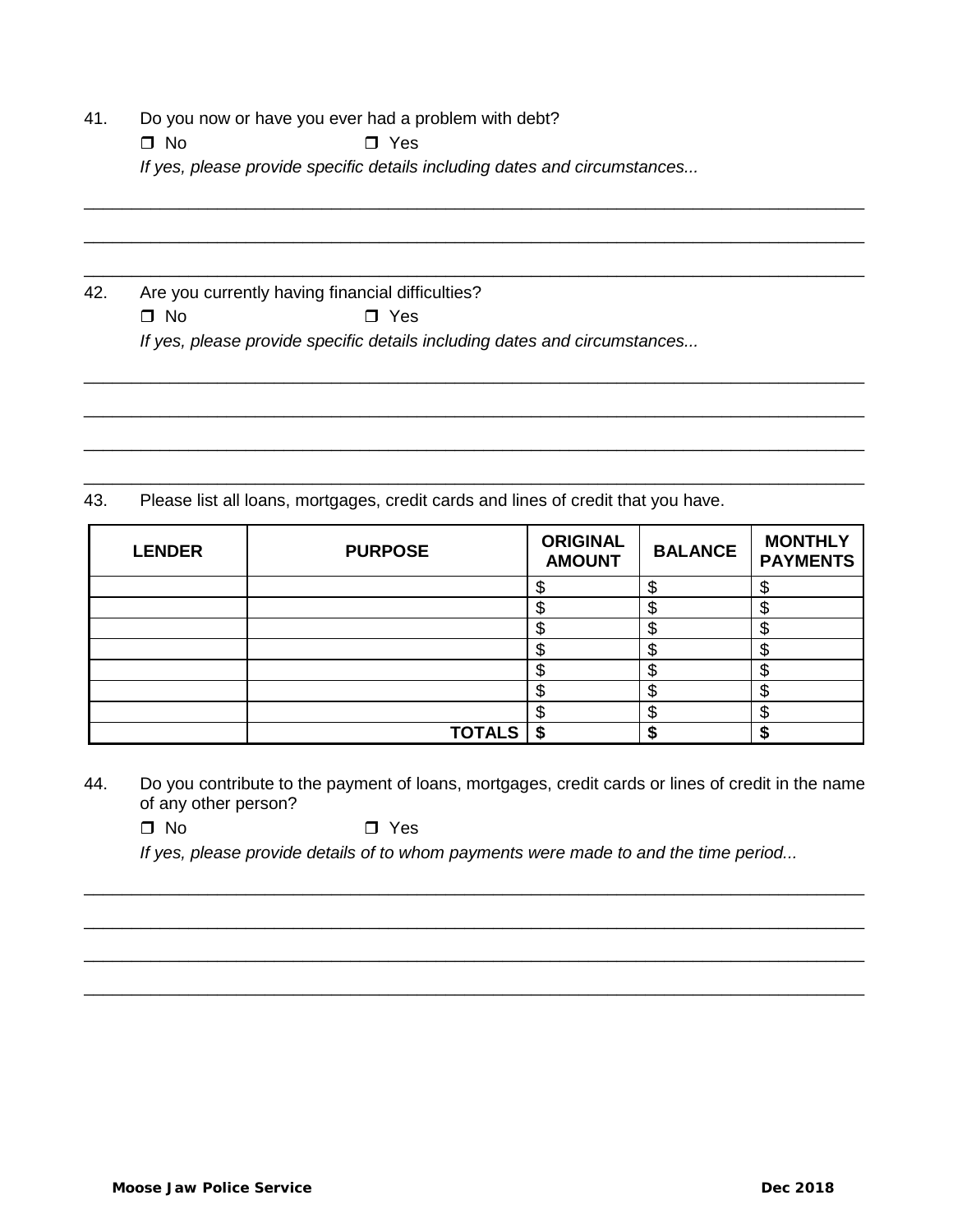# **SCHOOL & EMPLOYMENT HABITS:**

| 45. | Have you ever been suspended or formally reprimanded by an educational institution or have<br>you ever engaged in any form of academic misconduct (cheating, plagiarism)?                              |
|-----|--------------------------------------------------------------------------------------------------------------------------------------------------------------------------------------------------------|
|     | $\Box$ No<br>$\Box$ Yes                                                                                                                                                                                |
|     | If yes, please provide specific details including:                                                                                                                                                     |
|     | <i>i.</i> What was the nature of the incident?<br>$-$ When did it occur?                                                                                                                               |
|     | What, if any, disciplinary action was taken?<br>$-$ Where did it occur?<br>İİ.                                                                                                                         |
|     |                                                                                                                                                                                                        |
| 46. | Other than for valid medical reasons, have you ever had problems with absenteeism or late<br>attendance while you were a student or an employee?                                                       |
|     | $\Box$ No<br>$\square$ Yes                                                                                                                                                                             |
|     | If yes, please provide details specific details including date, frequency and reason                                                                                                                   |
|     |                                                                                                                                                                                                        |
| 47. | Apart from valid medical reasons, how many days have you been absent from work without<br>proper authorization over the past 12 months? For example, took a sick day when you were not<br>sick<br>Days |
|     | Please provide an explanation for these days you were absent                                                                                                                                           |
|     |                                                                                                                                                                                                        |
| 48. | Other than for valid medical reasons, education leave or family related matters, have you been<br>unemployed for any periods of time in excess of one (1) month?                                       |
|     | $\square$ No<br>$\Box$ Yes                                                                                                                                                                             |
|     | If yes, please provide specific details explaining dates, reason, duration and what you did during<br>your unemployment period                                                                         |
|     |                                                                                                                                                                                                        |
|     |                                                                                                                                                                                                        |
|     |                                                                                                                                                                                                        |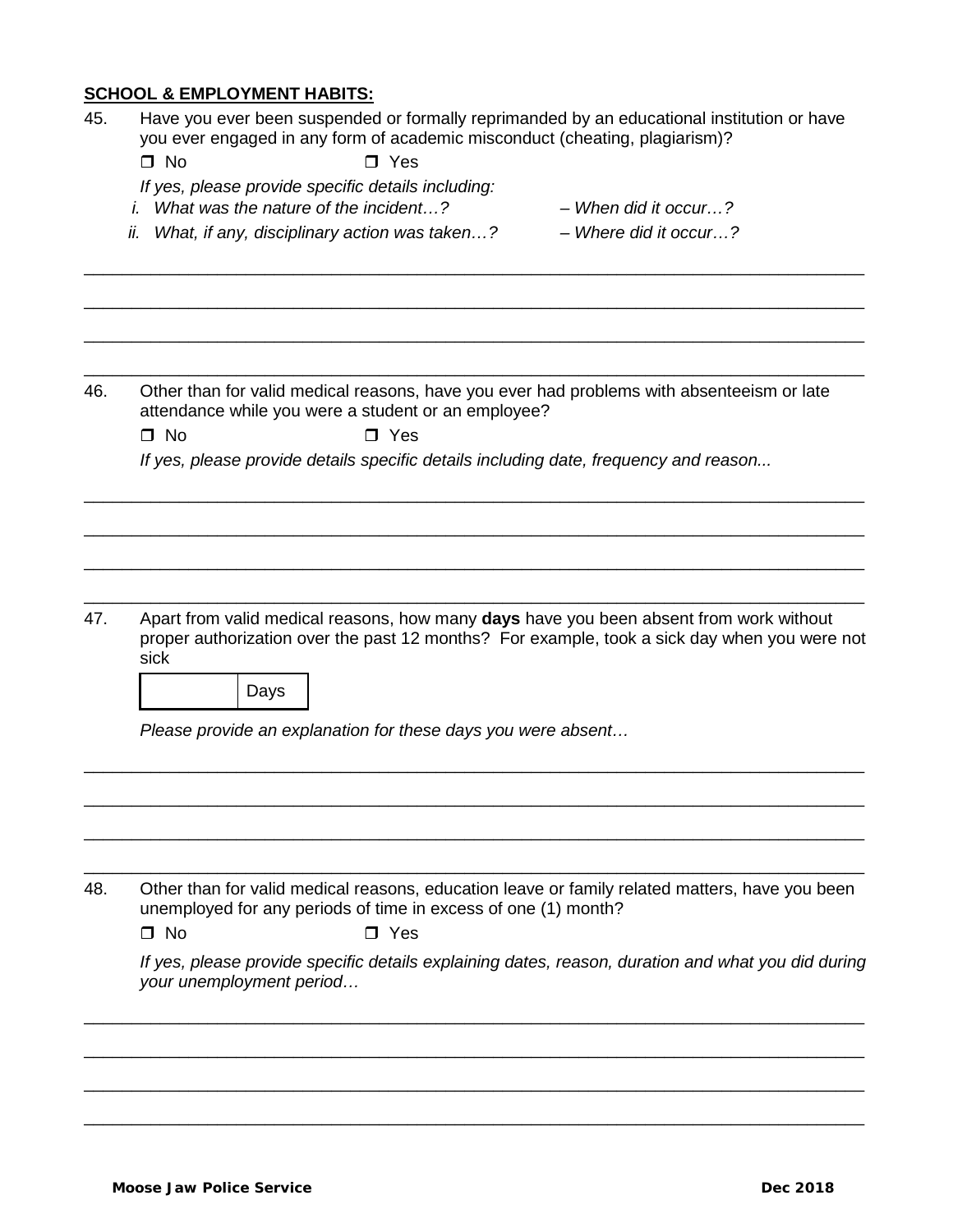49. Have you held any employment that you have not disclosed on your application for employment with this Police Service?

 $\Box$  No  $\Box$  Yes

*If yes, please provide specific details including dates, employer(s) and reason why...*

\_\_\_\_\_\_\_\_\_\_\_\_\_\_\_\_\_\_\_\_\_\_\_\_\_\_\_\_\_\_\_\_\_\_\_\_\_\_\_\_\_\_\_\_\_\_\_\_\_\_\_\_\_\_\_\_\_\_\_\_\_\_\_\_\_\_\_\_\_\_\_\_\_\_\_\_\_\_\_\_\_\_ \_\_\_\_\_\_\_\_\_\_\_\_\_\_\_\_\_\_\_\_\_\_\_\_\_\_\_\_\_\_\_\_\_\_\_\_\_\_\_\_\_\_\_\_\_\_\_\_\_\_\_\_\_\_\_\_\_\_\_\_\_\_\_\_\_\_\_\_\_\_\_\_\_\_\_\_\_\_\_\_\_\_ \_\_\_\_\_\_\_\_\_\_\_\_\_\_\_\_\_\_\_\_\_\_\_\_\_\_\_\_\_\_\_\_\_\_\_\_\_\_\_\_\_\_\_\_\_\_\_\_\_\_\_\_\_\_\_\_\_\_\_\_\_\_\_\_\_\_\_\_\_\_\_\_\_\_\_\_\_\_\_\_\_\_ \_\_\_\_\_\_\_\_\_\_\_\_\_\_\_\_\_\_\_\_\_\_\_\_\_\_\_\_\_\_\_\_\_\_\_\_\_\_\_\_\_\_\_\_\_\_\_\_\_\_\_\_\_\_\_\_\_\_\_\_\_\_\_\_\_\_\_\_\_\_\_\_\_\_\_\_\_\_\_\_\_\_ 50. Have you ever held any employment, or earned cash income, where you did not report this income as required by law or intentionally did not pay income taxes?  $\Box$  No  $\Box$  Yes *If yes, please provide specific details including dates, employer(s) and reason why...* \_\_\_\_\_\_\_\_\_\_\_\_\_\_\_\_\_\_\_\_\_\_\_\_\_\_\_\_\_\_\_\_\_\_\_\_\_\_\_\_\_\_\_\_\_\_\_\_\_\_\_\_\_\_\_\_\_\_\_\_\_\_\_\_\_\_\_\_\_\_\_\_\_\_\_\_\_\_\_\_\_\_ \_\_\_\_\_\_\_\_\_\_\_\_\_\_\_\_\_\_\_\_\_\_\_\_\_\_\_\_\_\_\_\_\_\_\_\_\_\_\_\_\_\_\_\_\_\_\_\_\_\_\_\_\_\_\_\_\_\_\_\_\_\_\_\_\_\_\_\_\_\_\_\_\_\_\_\_\_\_\_\_\_\_ \_\_\_\_\_\_\_\_\_\_\_\_\_\_\_\_\_\_\_\_\_\_\_\_\_\_\_\_\_\_\_\_\_\_\_\_\_\_\_\_\_\_\_\_\_\_\_\_\_\_\_\_\_\_\_\_\_\_\_\_\_\_\_\_\_\_\_\_\_\_\_\_\_\_\_\_\_\_\_\_\_\_ \_\_\_\_\_\_\_\_\_\_\_\_\_\_\_\_\_\_\_\_\_\_\_\_\_\_\_\_\_\_\_\_\_\_\_\_\_\_\_\_\_\_\_\_\_\_\_\_\_\_\_\_\_\_\_\_\_\_\_\_\_\_\_\_\_\_\_\_\_\_\_\_\_\_\_\_\_\_\_\_\_\_ 51. (a) Have you ever been disciplined or documented for inappropriate behaviour at work?  $\Box$  No  $\Box$  Yes *If yes, please provide specific details explaining the behaviour and any action taken...*  \_\_\_\_\_\_\_\_\_\_\_\_\_\_\_\_\_\_\_\_\_\_\_\_\_\_\_\_\_\_\_\_\_\_\_\_\_\_\_\_\_\_\_\_\_\_\_\_\_\_\_\_\_\_\_\_\_\_\_\_\_\_\_\_\_\_\_\_\_\_\_\_\_\_\_\_\_\_\_\_\_\_ \_\_\_\_\_\_\_\_\_\_\_\_\_\_\_\_\_\_\_\_\_\_\_\_\_\_\_\_\_\_\_\_\_\_\_\_\_\_\_\_\_\_\_\_\_\_\_\_\_\_\_\_\_\_\_\_\_\_\_\_\_\_\_\_\_\_\_\_\_\_\_\_\_\_\_\_\_\_\_\_\_\_ \_\_\_\_\_\_\_\_\_\_\_\_\_\_\_\_\_\_\_\_\_\_\_\_\_\_\_\_\_\_\_\_\_\_\_\_\_\_\_\_\_\_\_\_\_\_\_\_\_\_\_\_\_\_\_\_\_\_\_\_\_\_\_\_\_\_\_\_\_\_\_\_\_\_\_\_\_\_\_\_\_\_ \_\_\_\_\_\_\_\_\_\_\_\_\_\_\_\_\_\_\_\_\_\_\_\_\_\_\_\_\_\_\_\_\_\_\_\_\_\_\_\_\_\_\_\_\_\_\_\_\_\_\_\_\_\_\_\_\_\_\_\_\_\_\_\_\_\_\_\_\_\_\_\_\_\_\_\_\_\_\_\_\_\_ (b) **If yes, please explain why you behaved inappropriately at work** that caused you to be disciplined or documented for this behaviour. \_\_\_\_\_\_\_\_\_\_\_\_\_\_\_\_\_\_\_\_\_\_\_\_\_\_\_\_\_\_\_\_\_\_\_\_\_\_\_\_\_\_\_\_\_\_\_\_\_\_\_\_\_\_\_\_\_\_\_\_\_\_\_\_\_\_\_\_\_\_\_\_\_\_\_\_\_\_\_\_\_\_ \_\_\_\_\_\_\_\_\_\_\_\_\_\_\_\_\_\_\_\_\_\_\_\_\_\_\_\_\_\_\_\_\_\_\_\_\_\_\_\_\_\_\_\_\_\_\_\_\_\_\_\_\_\_\_\_\_\_\_\_\_\_\_\_\_\_\_\_\_\_\_\_\_\_\_\_\_\_\_\_\_\_ \_\_\_\_\_\_\_\_\_\_\_\_\_\_\_\_\_\_\_\_\_\_\_\_\_\_\_\_\_\_\_\_\_\_\_\_\_\_\_\_\_\_\_\_\_\_\_\_\_\_\_\_\_\_\_\_\_\_\_\_\_\_\_\_\_\_\_\_\_\_\_\_\_\_\_\_\_\_\_\_\_\_ \_\_\_\_\_\_\_\_\_\_\_\_\_\_\_\_\_\_\_\_\_\_\_\_\_\_\_\_\_\_\_\_\_\_\_\_\_\_\_\_\_\_\_\_\_\_\_\_\_\_\_\_\_\_\_\_\_\_\_\_\_\_\_\_\_\_\_\_\_\_\_\_\_\_\_\_\_\_\_\_\_\_ (c) **In your opinion, was the action taken against you justified?** Why or why not? \_\_\_\_\_\_\_\_\_\_\_\_\_\_\_\_\_\_\_\_\_\_\_\_\_\_\_\_\_\_\_\_\_\_\_\_\_\_\_\_\_\_\_\_\_\_\_\_\_\_\_\_\_\_\_\_\_\_\_\_\_\_\_\_\_\_\_\_\_\_\_\_\_\_\_\_\_\_\_\_\_\_ \_\_\_\_\_\_\_\_\_\_\_\_\_\_\_\_\_\_\_\_\_\_\_\_\_\_\_\_\_\_\_\_\_\_\_\_\_\_\_\_\_\_\_\_\_\_\_\_\_\_\_\_\_\_\_\_\_\_\_\_\_\_\_\_\_\_\_\_\_\_\_\_\_\_\_\_\_\_\_\_\_\_ \_\_\_\_\_\_\_\_\_\_\_\_\_\_\_\_\_\_\_\_\_\_\_\_\_\_\_\_\_\_\_\_\_\_\_\_\_\_\_\_\_\_\_\_\_\_\_\_\_\_\_\_\_\_\_\_\_\_\_\_\_\_\_\_\_\_\_\_\_\_\_\_\_\_\_\_\_\_\_\_\_\_ \_\_\_\_\_\_\_\_\_\_\_\_\_\_\_\_\_\_\_\_\_\_\_\_\_\_\_\_\_\_\_\_\_\_\_\_\_\_\_\_\_\_\_\_\_\_\_\_\_\_\_\_\_\_\_\_\_\_\_\_\_\_\_\_\_\_\_\_\_\_\_\_\_\_\_\_\_\_\_\_\_\_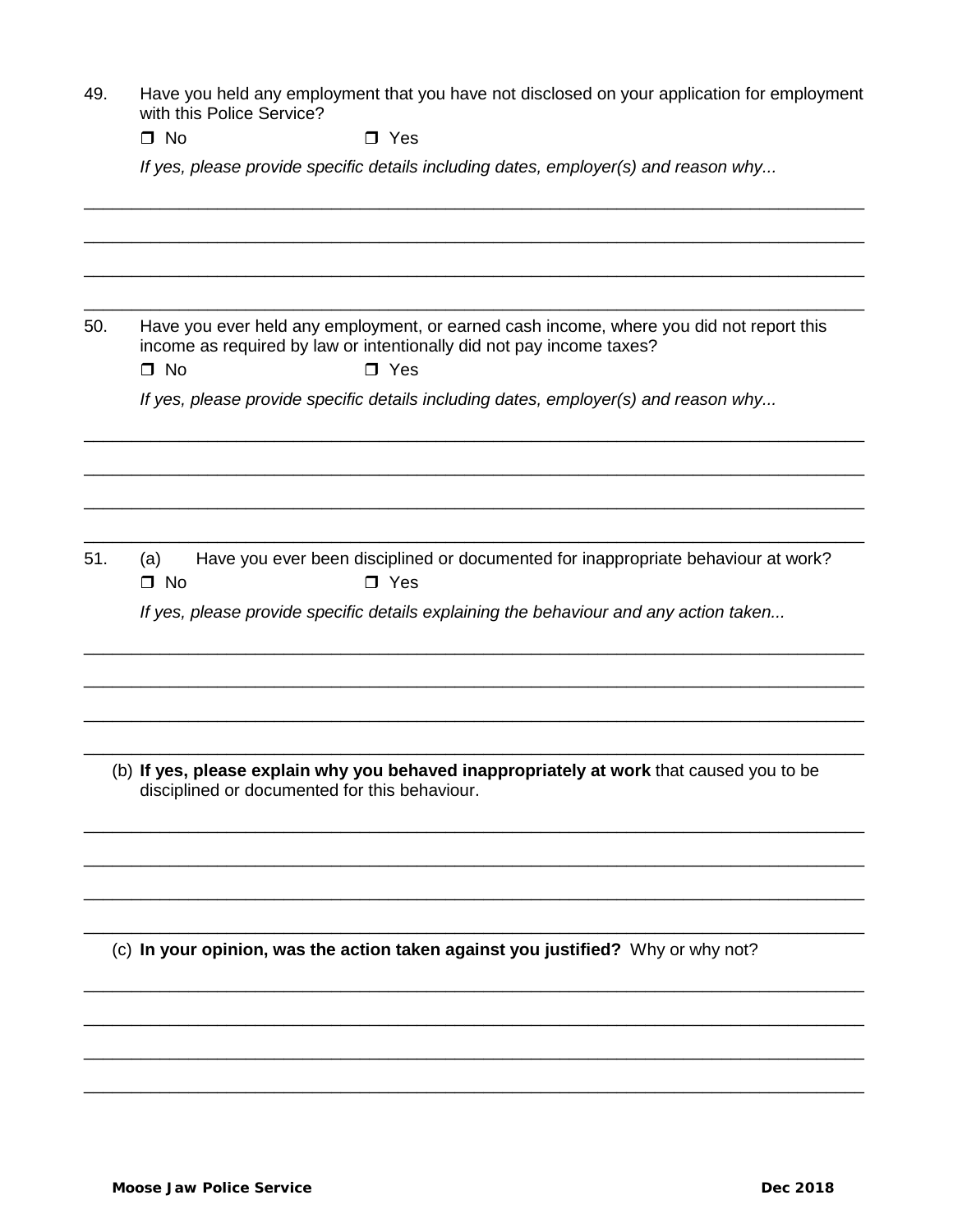| 52. | Have you ever been dismissed or asked to resign from a job? |  |  |  |
|-----|-------------------------------------------------------------|--|--|--|
|-----|-------------------------------------------------------------|--|--|--|

 $\Box$  No  $\Box$  Yes

*If yes, please provide specific details including your position, the employer and the reason for your dismissal or resignation...* 

\_\_\_\_\_\_\_\_\_\_\_\_\_\_\_\_\_\_\_\_\_\_\_\_\_\_\_\_\_\_\_\_\_\_\_\_\_\_\_\_\_\_\_\_\_\_\_\_\_\_\_\_\_\_\_\_\_\_\_\_\_\_\_\_\_\_\_\_\_\_\_\_\_\_\_\_\_\_\_\_\_\_

\_\_\_\_\_\_\_\_\_\_\_\_\_\_\_\_\_\_\_\_\_\_\_\_\_\_\_\_\_\_\_\_\_\_\_\_\_\_\_\_\_\_\_\_\_\_\_\_\_\_\_\_\_\_\_\_\_\_\_\_\_\_\_\_\_\_\_\_\_\_\_\_\_\_\_\_\_\_\_\_\_\_

\_\_\_\_\_\_\_\_\_\_\_\_\_\_\_\_\_\_\_\_\_\_\_\_\_\_\_\_\_\_\_\_\_\_\_\_\_\_\_\_\_\_\_\_\_\_\_\_\_\_\_\_\_\_\_\_\_\_\_\_\_\_\_\_\_\_\_\_\_\_\_\_\_\_\_\_\_\_\_\_\_\_

\_\_\_\_\_\_\_\_\_\_\_\_\_\_\_\_\_\_\_\_\_\_\_\_\_\_\_\_\_\_\_\_\_\_\_\_\_\_\_\_\_\_\_\_\_\_\_\_\_\_\_\_\_\_\_\_\_\_\_\_\_\_\_\_\_\_\_\_\_\_\_\_\_\_\_\_\_\_\_\_\_\_

\_\_\_\_\_\_\_\_\_\_\_\_\_\_\_\_\_\_\_\_\_\_\_\_\_\_\_\_\_\_\_\_\_\_\_\_\_\_\_\_\_\_\_\_\_\_\_\_\_\_\_\_\_\_\_\_\_\_\_\_\_\_\_\_\_\_\_\_\_\_\_\_\_\_\_\_\_\_\_\_\_\_

\_\_\_\_\_\_\_\_\_\_\_\_\_\_\_\_\_\_\_\_\_\_\_\_\_\_\_\_\_\_\_\_\_\_\_\_\_\_\_\_\_\_\_\_\_\_\_\_\_\_\_\_\_\_\_\_\_\_\_\_\_\_\_\_\_\_\_\_\_\_\_\_\_\_\_\_\_\_\_\_\_\_

\_\_\_\_\_\_\_\_\_\_\_\_\_\_\_\_\_\_\_\_\_\_\_\_\_\_\_\_\_\_\_\_\_\_\_\_\_\_\_\_\_\_\_\_\_\_\_\_\_\_\_\_\_\_\_\_\_\_\_\_\_\_\_\_\_\_\_\_\_\_\_\_\_\_\_\_\_\_\_\_\_\_

\_\_\_\_\_\_\_\_\_\_\_\_\_\_\_\_\_\_\_\_\_\_\_\_\_\_\_\_\_\_\_\_\_\_\_\_\_\_\_\_\_\_\_\_\_\_\_\_\_\_\_\_\_\_\_\_\_\_\_\_\_\_\_\_\_\_\_\_\_\_\_\_\_\_\_\_\_\_\_\_\_\_

\_\_\_\_\_\_\_\_\_\_\_\_\_\_\_\_\_\_\_\_\_\_\_\_\_\_\_\_\_\_\_\_\_\_\_\_\_\_\_\_\_\_\_\_\_\_\_\_\_\_\_\_\_\_\_\_\_\_\_\_\_\_\_\_\_\_\_\_\_\_\_\_\_\_\_\_\_\_\_\_\_\_

\_\_\_\_\_\_\_\_\_\_\_\_\_\_\_\_\_\_\_\_\_\_\_\_\_\_\_\_\_\_\_\_\_\_\_\_\_\_\_\_\_\_\_\_\_\_\_\_\_\_\_\_\_\_\_\_\_\_\_\_\_\_\_\_\_\_\_\_\_\_\_\_\_\_\_\_\_\_\_\_\_\_

\_\_\_\_\_\_\_\_\_\_\_\_\_\_\_\_\_\_\_\_\_\_\_\_\_\_\_\_\_\_\_\_\_\_\_\_\_\_\_\_\_\_\_\_\_\_\_\_\_\_\_\_\_\_\_\_\_\_\_\_\_\_\_\_\_\_\_\_\_\_\_\_\_\_\_\_\_\_\_\_\_\_

53. Have you ever lied to an employer on a job-related matter?  $\Box$  No  $\Box$  Yes *If yes, please explain…* 

54. Have you ever released private or confidential information to an unauthorized person(s)?  $\Box$  No  $\Box$  Yes *If yes, please explain…*

**PROSTITUTION:**

55. Have you ever communicated for the purpose of prostitution, or secured the sexual services of a prostitute or an escort, in Canada or elsewhere, *E.G., street prostitution, brothel, massage parlour, via the internet, etc…?*

\_\_\_\_\_\_\_\_\_\_\_\_\_\_\_\_\_\_\_\_\_\_\_\_\_\_\_\_\_\_\_\_\_\_\_\_\_\_\_\_\_\_\_\_\_\_\_\_\_\_\_\_\_\_\_\_\_\_\_\_\_\_\_\_\_\_\_\_\_\_\_\_\_\_\_\_\_\_\_\_\_\_

\_\_\_\_\_\_\_\_\_\_\_\_\_\_\_\_\_\_\_\_\_\_\_\_\_\_\_\_\_\_\_\_\_\_\_\_\_\_\_\_\_\_\_\_\_\_\_\_\_\_\_\_\_\_\_\_\_\_\_\_\_\_\_\_\_\_\_\_\_\_\_\_\_\_\_\_\_\_\_\_\_\_

\_\_\_\_\_\_\_\_\_\_\_\_\_\_\_\_\_\_\_\_\_\_\_\_\_\_\_\_\_\_\_\_\_\_\_\_\_\_\_\_\_\_\_\_\_\_\_\_\_\_\_\_\_\_\_\_\_\_\_\_\_\_\_\_\_\_\_\_\_\_\_\_\_\_\_\_\_\_\_\_\_\_

\_\_\_\_\_\_\_\_\_\_\_\_\_\_\_\_\_\_\_\_\_\_\_\_\_\_\_\_\_\_\_\_\_\_\_\_\_\_\_\_\_\_\_\_\_\_\_\_\_\_\_\_\_\_\_\_\_\_\_\_\_\_\_\_\_\_\_\_\_\_\_\_\_\_\_\_\_\_\_\_\_\_

 $\Box$  No  $\Box$  Yes

*If yes, please provide specific details including:*

*i. How many times did it occur…? – When and where did this occur…?*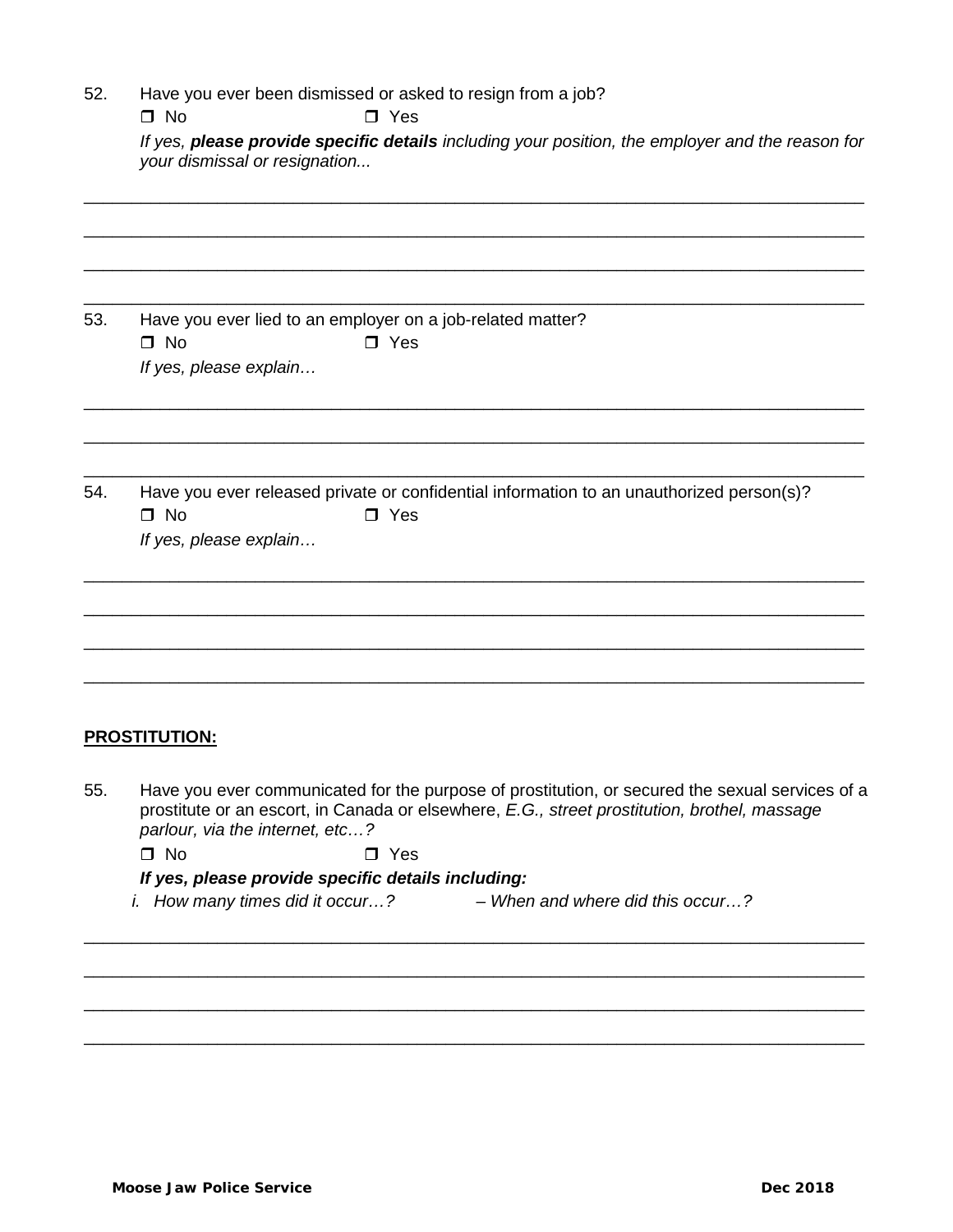| 56. | Have you ever obtained sexual services in exchange for payment, E.G., at a strip club, live sex<br>show, massage parlour, or other place?                                                                                                          |  |  |  |  |
|-----|----------------------------------------------------------------------------------------------------------------------------------------------------------------------------------------------------------------------------------------------------|--|--|--|--|
|     | $\Box$ No<br>$\Box$ Yes                                                                                                                                                                                                                            |  |  |  |  |
|     | If yes, please provide specific details including:                                                                                                                                                                                                 |  |  |  |  |
|     | <i>i.</i> How many times did it occur?<br>- When and where did this occur?                                                                                                                                                                         |  |  |  |  |
|     |                                                                                                                                                                                                                                                    |  |  |  |  |
|     |                                                                                                                                                                                                                                                    |  |  |  |  |
| 57. | Have you ever engaged in a sex act for monetary purposes?                                                                                                                                                                                          |  |  |  |  |
|     | $\Box$ No<br>$\Box$ Yes                                                                                                                                                                                                                            |  |  |  |  |
|     | If yes, please explain                                                                                                                                                                                                                             |  |  |  |  |
|     |                                                                                                                                                                                                                                                    |  |  |  |  |
|     |                                                                                                                                                                                                                                                    |  |  |  |  |
| 58. | Have you ever accepted the earnings of a prostitute?<br>$\square$ No<br>$\Box$ Yes                                                                                                                                                                 |  |  |  |  |
|     | If yes, please explain                                                                                                                                                                                                                             |  |  |  |  |
|     |                                                                                                                                                                                                                                                    |  |  |  |  |
|     | <b>ILLEGAL SEXUAL ACTIVITY</b>                                                                                                                                                                                                                     |  |  |  |  |
| 59. | Have you ever had sexual contact / involvement with any person without their knowledge or<br>consent, which includes persons who were unable to give consent due to a medical condition,<br>mental health issue, alcohol or drug, or other reason? |  |  |  |  |
|     | $\Box$ No<br>$\Box$ Yes                                                                                                                                                                                                                            |  |  |  |  |
|     | If yes, please provide specific details including dates, location and circumstances                                                                                                                                                                |  |  |  |  |
|     |                                                                                                                                                                                                                                                    |  |  |  |  |

\_\_\_\_\_\_\_\_\_\_\_\_\_\_\_\_\_\_\_\_\_\_\_\_\_\_\_\_\_\_\_\_\_\_\_\_\_\_\_\_\_\_\_\_\_\_\_\_\_\_\_\_\_\_\_\_\_\_\_\_\_\_\_\_\_\_\_\_\_\_\_\_\_\_\_\_\_\_\_\_\_\_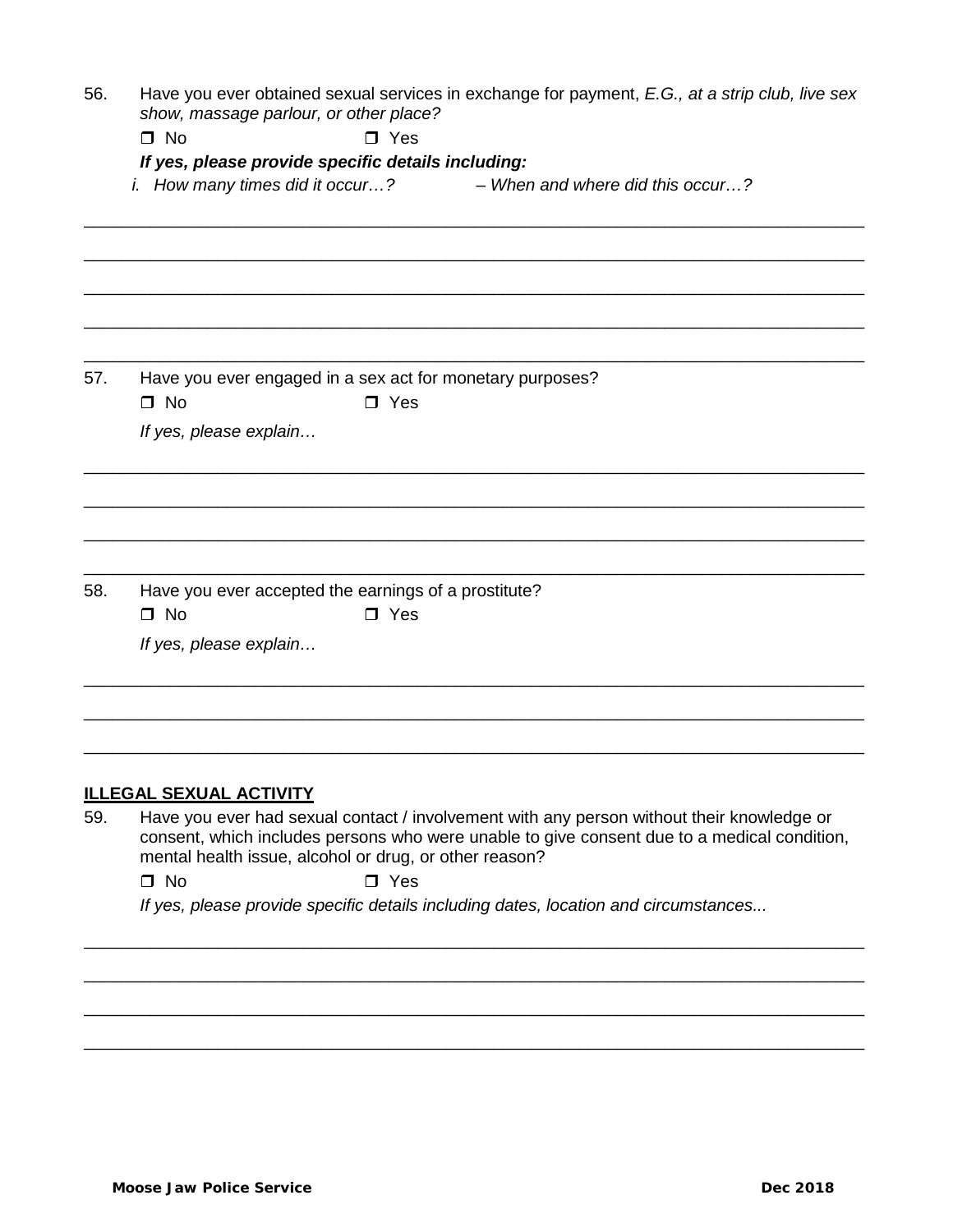*NOTE:*

**Questions 61 and 62 do not include situations where ALL of the following apply:**

- *the other person was over the age of 12,*
- *you were less than two years older than the other person,*
- *you were not in a position of trust or authority towards that person, AND*
- *both parties consented to the activity.*
- 60. Have you ever been involved in a sexual manner with a person under the age of 16, whether in person or via internet, email, chat-lines, etc.?

\_\_\_\_\_\_\_\_\_\_\_\_\_\_\_\_\_\_\_\_\_\_\_\_\_\_\_\_\_\_\_\_\_\_\_\_\_\_\_\_\_\_\_\_\_\_\_\_\_\_\_\_\_\_\_\_\_\_\_\_\_\_\_\_\_\_\_\_\_\_\_\_\_\_\_\_\_\_\_\_\_\_

\_\_\_\_\_\_\_\_\_\_\_\_\_\_\_\_\_\_\_\_\_\_\_\_\_\_\_\_\_\_\_\_\_\_\_\_\_\_\_\_\_\_\_\_\_\_\_\_\_\_\_\_\_\_\_\_\_\_\_\_\_\_\_\_\_\_\_\_\_\_\_\_\_\_\_\_\_\_\_\_\_\_

 $\Box$  No  $\Box$  Yes

*If yes, please provide specific details including dates, location, your age at the time, relationship to the person who was under 16, and circumstances...*

\_\_\_\_\_\_\_\_\_\_\_\_\_\_\_\_\_\_\_\_\_\_\_\_\_\_\_\_\_\_\_\_\_\_\_\_\_\_\_\_\_\_\_\_\_\_\_\_\_\_\_\_\_\_\_\_\_\_\_\_\_\_\_\_\_\_\_\_\_\_\_\_\_\_\_\_\_\_\_\_\_\_ \_\_\_\_\_\_\_\_\_\_\_\_\_\_\_\_\_\_\_\_\_\_\_\_\_\_\_\_\_\_\_\_\_\_\_\_\_\_\_\_\_\_\_\_\_\_\_\_\_\_\_\_\_\_\_\_\_\_\_\_\_\_\_\_\_\_\_\_\_\_\_\_\_\_\_\_\_\_\_\_\_\_ 61. Have you ever asked or persuaded a person under the age of 16 to participate in any sexual activity?  $\Box$  No  $\Box$  Yes *If yes, please provide specific details including dates, location, your age at the time, relationship to the person who was under 16, and circumstances...* \_\_\_\_\_\_\_\_\_\_\_\_\_\_\_\_\_\_\_\_\_\_\_\_\_\_\_\_\_\_\_\_\_\_\_\_\_\_\_\_\_\_\_\_\_\_\_\_\_\_\_\_\_\_\_\_\_\_\_\_\_\_\_\_\_\_\_\_\_\_\_\_\_\_\_\_\_\_\_\_\_\_ \_\_\_\_\_\_\_\_\_\_\_\_\_\_\_\_\_\_\_\_\_\_\_\_\_\_\_\_\_\_\_\_\_\_\_\_\_\_\_\_\_\_\_\_\_\_\_\_\_\_\_\_\_\_\_\_\_\_\_\_\_\_\_\_\_\_\_\_\_\_\_\_\_\_\_\_\_\_\_\_\_\_ \_\_\_\_\_\_\_\_\_\_\_\_\_\_\_\_\_\_\_\_\_\_\_\_\_\_\_\_\_\_\_\_\_\_\_\_\_\_\_\_\_\_\_\_\_\_\_\_\_\_\_\_\_\_\_\_\_\_\_\_\_\_\_\_\_\_\_\_\_\_\_\_\_\_\_\_\_\_\_\_\_\_ \_\_\_\_\_\_\_\_\_\_\_\_\_\_\_\_\_\_\_\_\_\_\_\_\_\_\_\_\_\_\_\_\_\_\_\_\_\_\_\_\_\_\_\_\_\_\_\_\_\_\_\_\_\_\_\_\_\_\_\_\_\_\_\_\_\_\_\_\_\_\_\_\_\_\_\_\_\_\_\_\_\_ 62. Have you ever participated directly or indirectly in sexual activity with any person under the age of 18 years while being in a position of trust or authority over that person? *A position of trust and authority over a person includes babysitter, coach, boss, etc.*  $\Box$  No  $\Box$  Yes *If yes, please provide specific details including dates, location and circumstances…* \_\_\_\_\_\_\_\_\_\_\_\_\_\_\_\_\_\_\_\_\_\_\_\_\_\_\_\_\_\_\_\_\_\_\_\_\_\_\_\_\_\_\_\_\_\_\_\_\_\_\_\_\_\_\_\_\_\_\_\_\_\_\_\_\_\_\_\_\_\_\_\_\_\_\_\_\_\_\_\_\_\_ \_\_\_\_\_\_\_\_\_\_\_\_\_\_\_\_\_\_\_\_\_\_\_\_\_\_\_\_\_\_\_\_\_\_\_\_\_\_\_\_\_\_\_\_\_\_\_\_\_\_\_\_\_\_\_\_\_\_\_\_\_\_\_\_\_\_\_\_\_\_\_\_\_\_\_\_\_\_\_\_\_\_ \_\_\_\_\_\_\_\_\_\_\_\_\_\_\_\_\_\_\_\_\_\_\_\_\_\_\_\_\_\_\_\_\_\_\_\_\_\_\_\_\_\_\_\_\_\_\_\_\_\_\_\_\_\_\_\_\_\_\_\_\_\_\_\_\_\_\_\_\_\_\_\_\_\_\_\_\_\_\_\_\_\_ \_\_\_\_\_\_\_\_\_\_\_\_\_\_\_\_\_\_\_\_\_\_\_\_\_\_\_\_\_\_\_\_\_\_\_\_\_\_\_\_\_\_\_\_\_\_\_\_\_\_\_\_\_\_\_\_\_\_\_\_\_\_\_\_\_\_\_\_\_\_\_\_\_\_\_\_\_\_\_\_\_\_ 63. Have you ever committed incest? *(Not including your own victimization…)*  $\Box$  No  $\Box$  Yes *If yes, please explain…* \_\_\_\_\_\_\_\_\_\_\_\_\_\_\_\_\_\_\_\_\_\_\_\_\_\_\_\_\_\_\_\_\_\_\_\_\_\_\_\_\_\_\_\_\_\_\_\_\_\_\_\_\_\_\_\_\_\_\_\_\_\_\_\_\_\_\_\_\_\_\_\_\_\_\_\_\_\_\_\_\_\_ \_\_\_\_\_\_\_\_\_\_\_\_\_\_\_\_\_\_\_\_\_\_\_\_\_\_\_\_\_\_\_\_\_\_\_\_\_\_\_\_\_\_\_\_\_\_\_\_\_\_\_\_\_\_\_\_\_\_\_\_\_\_\_\_\_\_\_\_\_\_\_\_\_\_\_\_\_\_\_\_\_\_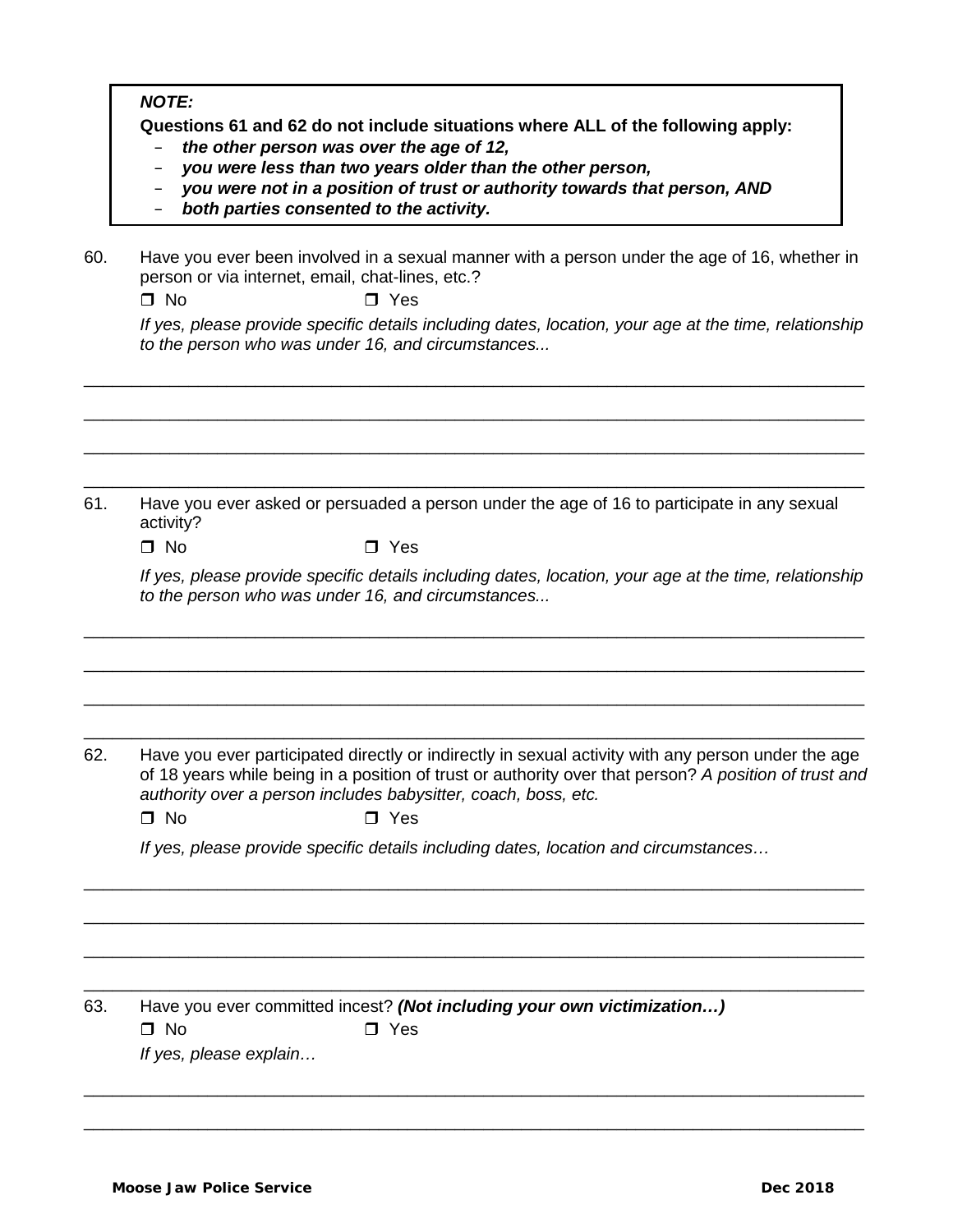| 64. | Have you ever engaged in bestiality, i.e., sexual contact with an animal?<br>$\Box$ No<br>$\square$ Yes                      |  |  |  |
|-----|------------------------------------------------------------------------------------------------------------------------------|--|--|--|
|     | If yes, please explain                                                                                                       |  |  |  |
|     |                                                                                                                              |  |  |  |
| 65. | Have you ever given anyone some type of drug or substance, without their knowledge, prior to<br>engaging in sexual activity? |  |  |  |
|     | $\square$ No<br>$\square$ Yes<br>If yes, please explain                                                                      |  |  |  |
|     |                                                                                                                              |  |  |  |
| 66. | Have you ever made anonymous or unwanted sexual phone calls?<br>$\Box$ No<br>$\square$ Yes                                   |  |  |  |
|     | If yes, please explain                                                                                                       |  |  |  |
|     |                                                                                                                              |  |  |  |
| 67. | Have you ever observed, videotaped, or photographed sexual acts of another person without<br>their knowledge?                |  |  |  |
|     | $\Box$ No<br>$\Box$ Yes<br>If yes, please explain                                                                            |  |  |  |
|     |                                                                                                                              |  |  |  |
| 68. | Have you deliberately exposed yourself to anyone in public, including sexual activity in a public<br>place?                  |  |  |  |
|     | $\Box$ No<br>$\square$ Yes<br>If yes, please explain                                                                         |  |  |  |
|     |                                                                                                                              |  |  |  |
|     |                                                                                                                              |  |  |  |
|     |                                                                                                                              |  |  |  |
|     |                                                                                                                              |  |  |  |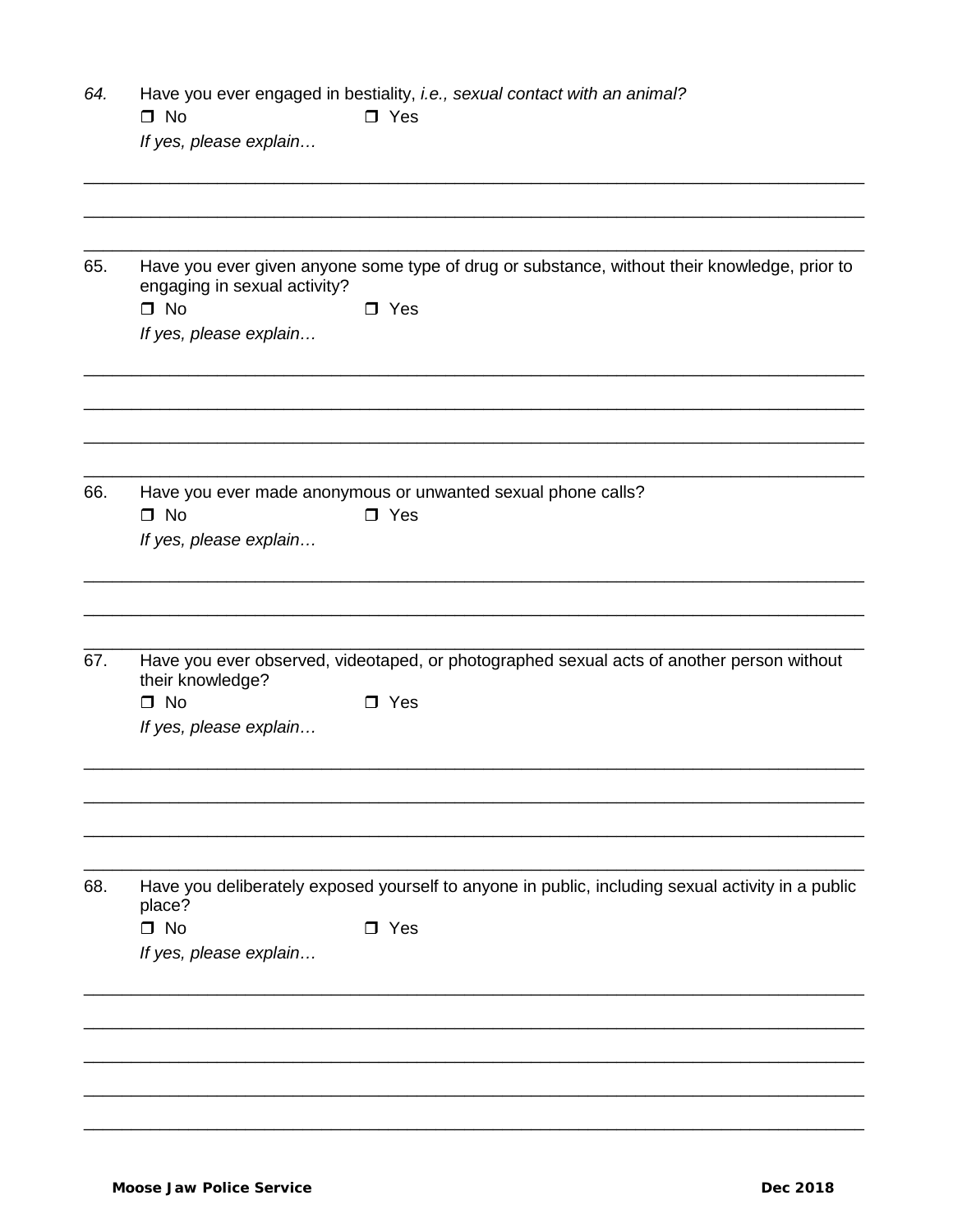| 69. | Have you ever possessed sexual or nude images/video of another person by consent and |
|-----|--------------------------------------------------------------------------------------|
|     | shared them with someone else?                                                       |

 $\Box$  No  $\Box$  Yes

*If yes, please explain. (Relationship, who given, sent or shown, and type of media)*

\_\_\_\_\_\_\_\_\_\_\_\_\_\_\_\_\_\_\_\_\_\_\_\_\_\_\_\_\_\_\_\_\_\_\_\_\_\_\_\_\_\_\_\_\_\_\_\_\_\_\_\_\_\_\_\_\_\_\_\_\_\_\_\_\_\_\_\_\_\_\_\_\_\_\_\_\_\_\_\_\_\_ \_\_\_\_\_\_\_\_\_\_\_\_\_\_\_\_\_\_\_\_\_\_\_\_\_\_\_\_\_\_\_\_\_\_\_\_\_\_\_\_\_\_\_\_\_\_\_\_\_\_\_\_\_\_\_\_\_\_\_\_\_\_\_\_\_\_\_\_\_\_\_\_\_\_\_\_\_\_\_\_\_\_ \_\_\_\_\_\_\_\_\_\_\_\_\_\_\_\_\_\_\_\_\_\_\_\_\_\_\_\_\_\_\_\_\_\_\_\_\_\_\_\_\_\_\_\_\_\_\_\_\_\_\_\_\_\_\_\_\_\_\_\_\_\_\_\_\_\_\_\_\_\_\_\_\_\_\_\_\_\_\_\_\_\_ \_\_\_\_\_\_\_\_\_\_\_\_\_\_\_\_\_\_\_\_\_\_\_\_\_\_\_\_\_\_\_\_\_\_\_\_\_\_\_\_\_\_\_\_\_\_\_\_\_\_\_\_\_\_\_\_\_\_\_\_\_\_\_\_\_\_\_\_\_\_\_\_\_\_\_\_\_\_\_\_\_\_ 70. Have you ever accessed, viewed, purchased, manufactured, made, distributed, sold, possessed or produced child pornography in any form, *I.E., materials that are written, visual, audio, photographic, film, video, and/or electronic materials showing a person who is or appears to be under 18 years of age?*  $\Box$  No  $\Box$  Yes *If yes, please explain…* \_\_\_\_\_\_\_\_\_\_\_\_\_\_\_\_\_\_\_\_\_\_\_\_\_\_\_\_\_\_\_\_\_\_\_\_\_\_\_\_\_\_\_\_\_\_\_\_\_\_\_\_\_\_\_\_\_\_\_\_\_\_\_\_\_\_\_\_\_\_\_\_\_\_\_\_\_\_\_\_\_\_ \_\_\_\_\_\_\_\_\_\_\_\_\_\_\_\_\_\_\_\_\_\_\_\_\_\_\_\_\_\_\_\_\_\_\_\_\_\_\_\_\_\_\_\_\_\_\_\_\_\_\_\_\_\_\_\_\_\_\_\_\_\_\_\_\_\_\_\_\_\_\_\_\_\_\_\_\_\_\_\_\_\_ \_\_\_\_\_\_\_\_\_\_\_\_\_\_\_\_\_\_\_\_\_\_\_\_\_\_\_\_\_\_\_\_\_\_\_\_\_\_\_\_\_\_\_\_\_\_\_\_\_\_\_\_\_\_\_\_\_\_\_\_\_\_\_\_\_\_\_\_\_\_\_\_\_\_\_\_\_\_\_\_\_\_ \_\_\_\_\_\_\_\_\_\_\_\_\_\_\_\_\_\_\_\_\_\_\_\_\_\_\_\_\_\_\_\_\_\_\_\_\_\_\_\_\_\_\_\_\_\_\_\_\_\_\_\_\_\_\_\_\_\_\_\_\_\_\_\_\_\_\_\_\_\_\_\_\_\_\_\_\_\_\_\_\_\_ 71. Do you view pornography?  $\Box$  No  $\Box$  Yes *If yes, please explain what methods or sites you normally use, frequency of times per week and total hours per week…* \_\_\_\_\_\_\_\_\_\_\_\_\_\_\_\_\_\_\_\_\_\_\_\_\_\_\_\_\_\_\_\_\_\_\_\_\_\_\_\_\_\_\_\_\_\_\_\_\_\_\_\_\_\_\_\_\_\_\_\_\_\_\_\_\_\_\_\_\_\_\_\_\_\_\_\_\_\_\_\_\_\_ \_\_\_\_\_\_\_\_\_\_\_\_\_\_\_\_\_\_\_\_\_\_\_\_\_\_\_\_\_\_\_\_\_\_\_\_\_\_\_\_\_\_\_\_\_\_\_\_\_\_\_\_\_\_\_\_\_\_\_\_\_\_\_\_\_\_\_\_\_\_\_\_\_\_\_\_\_\_\_\_\_\_ \_\_\_\_\_\_\_\_\_\_\_\_\_\_\_\_\_\_\_\_\_\_\_\_\_\_\_\_\_\_\_\_\_\_\_\_\_\_\_\_\_\_\_\_\_\_\_\_\_\_\_\_\_\_\_\_\_\_\_\_\_\_\_\_\_\_\_\_\_\_\_\_\_\_\_\_\_\_\_\_\_\_ \_\_\_\_\_\_\_\_\_\_\_\_\_\_\_\_\_\_\_\_\_\_\_\_\_\_\_\_\_\_\_\_\_\_\_\_\_\_\_\_\_\_\_\_\_\_\_\_\_\_\_\_\_\_\_\_\_\_\_\_\_\_\_\_\_\_\_\_\_\_\_\_\_\_\_\_\_\_\_\_\_\_ \_\_\_\_\_\_\_\_\_\_\_\_\_\_\_\_\_\_\_\_\_\_\_\_\_\_\_\_\_\_\_\_\_\_\_\_\_\_\_\_\_\_\_\_\_\_\_\_\_\_\_\_\_\_\_\_\_\_\_\_\_\_\_\_\_\_\_\_\_\_\_\_\_\_\_\_\_\_\_\_\_\_ \_\_\_\_\_\_\_\_\_\_\_\_\_\_\_\_\_\_\_\_\_\_\_\_\_\_\_\_\_\_\_\_\_\_\_\_\_\_\_\_\_\_\_\_\_\_\_\_\_\_\_\_\_\_\_\_\_\_\_\_\_\_\_\_\_\_\_\_\_\_\_\_\_\_\_\_\_\_\_\_\_\_ 72. Have you ever attempted to lure a person under the age of 18 to meet you for the purpose of any sexual activity, including communication over the internet?  $\Box$  No  $\Box$  Yes *If yes, please explain…* \_\_\_\_\_\_\_\_\_\_\_\_\_\_\_\_\_\_\_\_\_\_\_\_\_\_\_\_\_\_\_\_\_\_\_\_\_\_\_\_\_\_\_\_\_\_\_\_\_\_\_\_\_\_\_\_\_\_\_\_\_\_\_\_\_\_\_\_\_\_\_\_\_\_\_\_\_\_\_\_\_\_ \_\_\_\_\_\_\_\_\_\_\_\_\_\_\_\_\_\_\_\_\_\_\_\_\_\_\_\_\_\_\_\_\_\_\_\_\_\_\_\_\_\_\_\_\_\_\_\_\_\_\_\_\_\_\_\_\_\_\_\_\_\_\_\_\_\_\_\_\_\_\_\_\_\_\_\_\_\_\_\_\_\_ \_\_\_\_\_\_\_\_\_\_\_\_\_\_\_\_\_\_\_\_\_\_\_\_\_\_\_\_\_\_\_\_\_\_\_\_\_\_\_\_\_\_\_\_\_\_\_\_\_\_\_\_\_\_\_\_\_\_\_\_\_\_\_\_\_\_\_\_\_\_\_\_\_\_\_\_\_\_\_\_\_\_ \_\_\_\_\_\_\_\_\_\_\_\_\_\_\_\_\_\_\_\_\_\_\_\_\_\_\_\_\_\_\_\_\_\_\_\_\_\_\_\_\_\_\_\_\_\_\_\_\_\_\_\_\_\_\_\_\_\_\_\_\_\_\_\_\_\_\_\_\_\_\_\_\_\_\_\_\_\_\_\_\_\_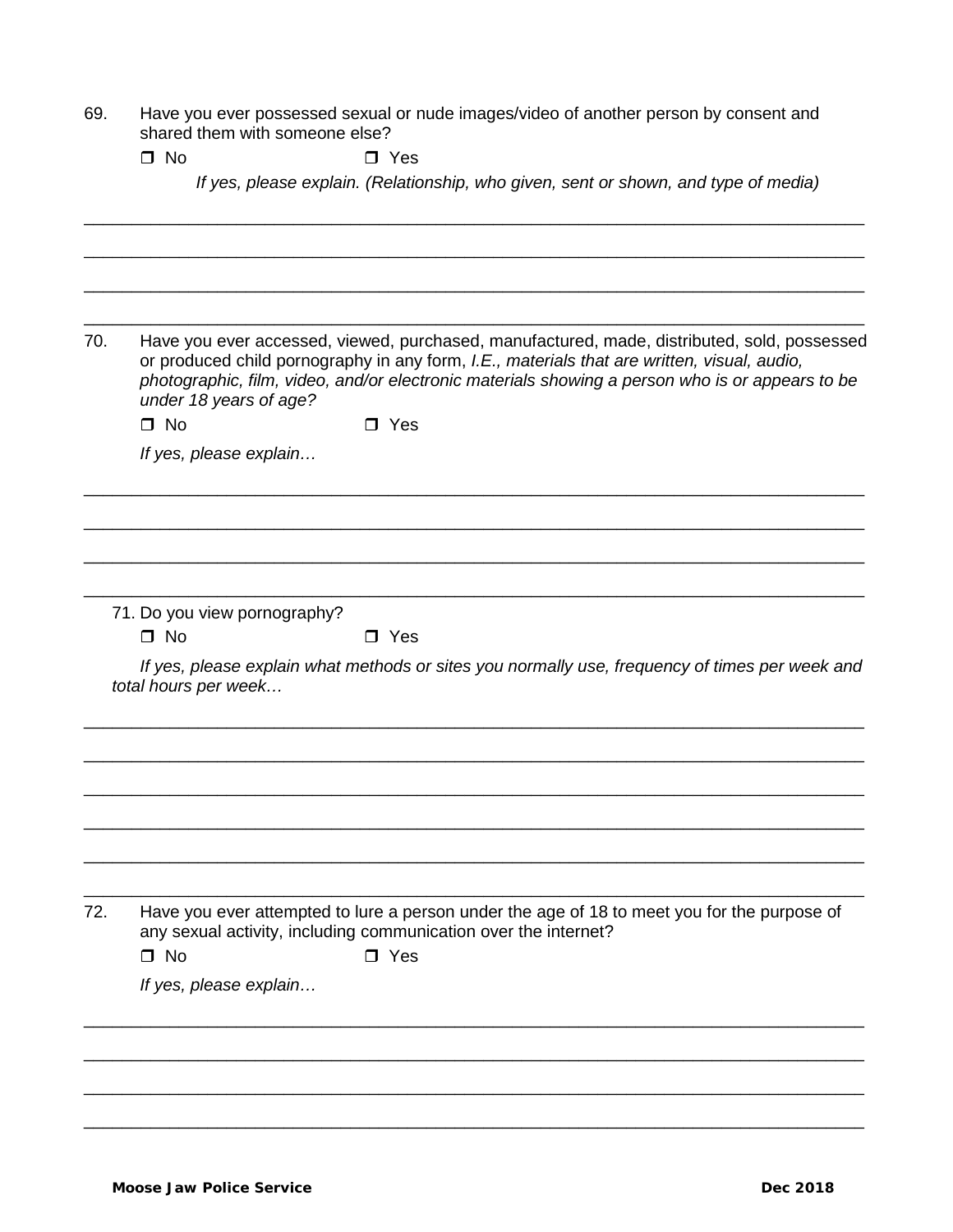73. Do these terms mean anything to you?

| PTHC          | $\Box$ No $\Box$ Yes (If yes, its meaning)     |
|---------------|------------------------------------------------|
| <b>QUERTY</b> | $\Box$ No $\Box$ Yes (If yes, its meaning) ___ |
| Lolita        | $\Box$ No $\Box$ Yes (If yes, it's meaning)    |
| Mafia Sex     | $\Box$ No $\Box$ Yes (If yes, it's meaning)    |
| R@yGold       | $\Box$ No $\Box$ Yes (If yes, it's meaning)    |

If yes to any of the above, please explain what it means to you and what your understanding is of it and where you came to know this from.

#### **USE OF FORCE**

- 74. Have you ever been in a physical altercation with a spouse, partner or any other person associated to you in a domestic or family relationship?
	- $\Box$  No  $\Box$  Yes

If yes, please provide specific details including dates and relationship...

75. Have you ever been in a physical altercation with an adult person?

If yes, please provide specific details including with whom, dates, location, circumstances and any injuries...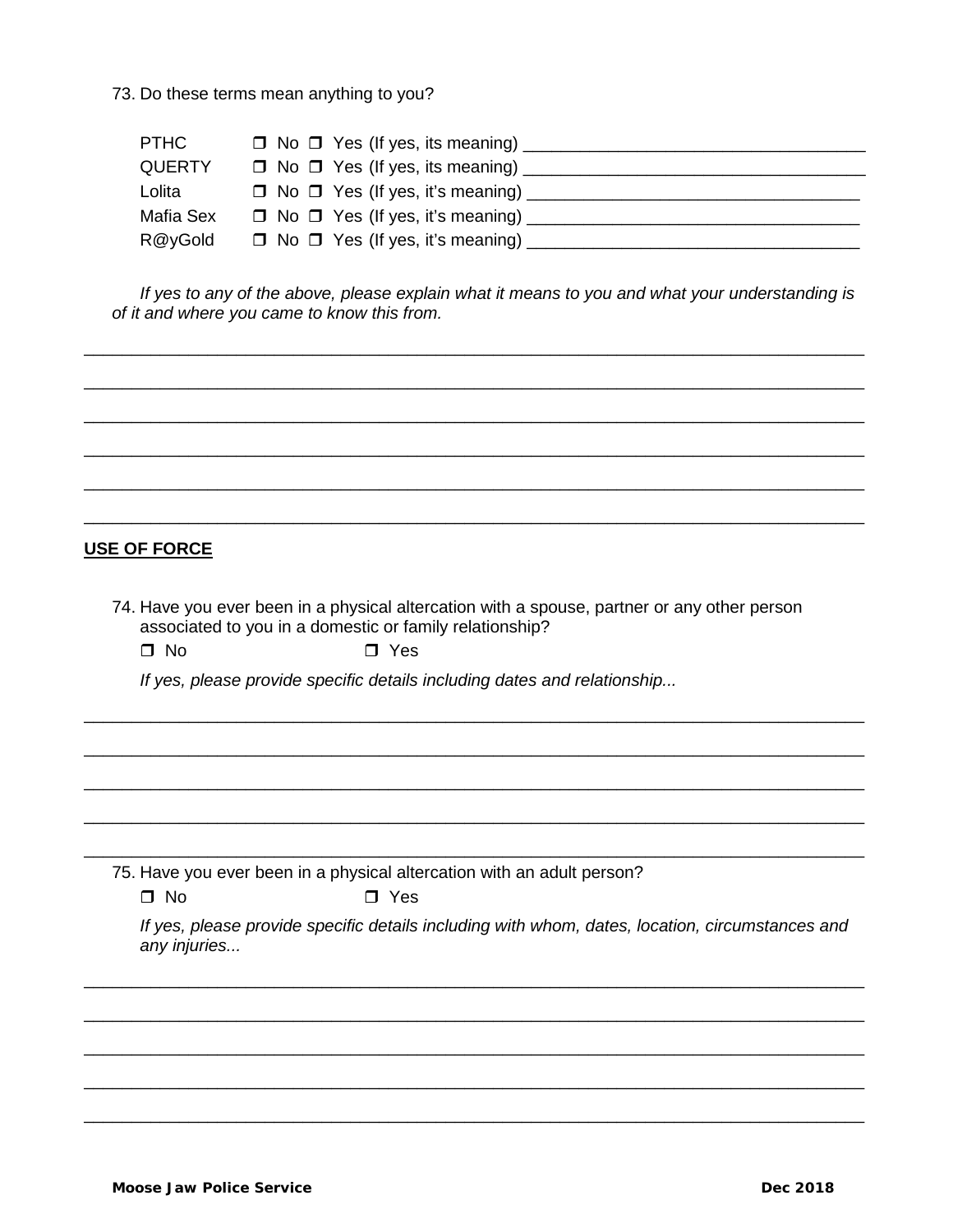|                                     | If yes, please provide specific details including dates, location and circumstances                |
|-------------------------------------|----------------------------------------------------------------------------------------------------|
|                                     |                                                                                                    |
|                                     |                                                                                                    |
|                                     |                                                                                                    |
| Officer?                            | 77. Have you ever resisted, assaulted, been in a fight with, or acted aggressively toward a Police |
| $\Box$ No                           | $\square$ Yes                                                                                      |
| If yes, please explain              |                                                                                                    |
|                                     |                                                                                                    |
|                                     | 78. Have you ever been verbally abusive, or threatened anyone, I.E., intimidation, bullying, road  |
| rage, etc?                          |                                                                                                    |
| $\Box$ No<br>If yes, please explain | $\square$ Yes                                                                                      |
|                                     |                                                                                                    |
| orientation or religion?            | 79. Have you ever treated someone differently because of race, colour of their skin, sexual        |
| $\square$ No                        | $\Box$ Yes                                                                                         |
| If yes, please explain              |                                                                                                    |
|                                     |                                                                                                    |
|                                     | 80. Have you ever used a weapon or firearm to intimidate or threaten another person?               |
| $\square$ No                        | $\square$ Yes                                                                                      |
| If yes, please explain              |                                                                                                    |
|                                     |                                                                                                    |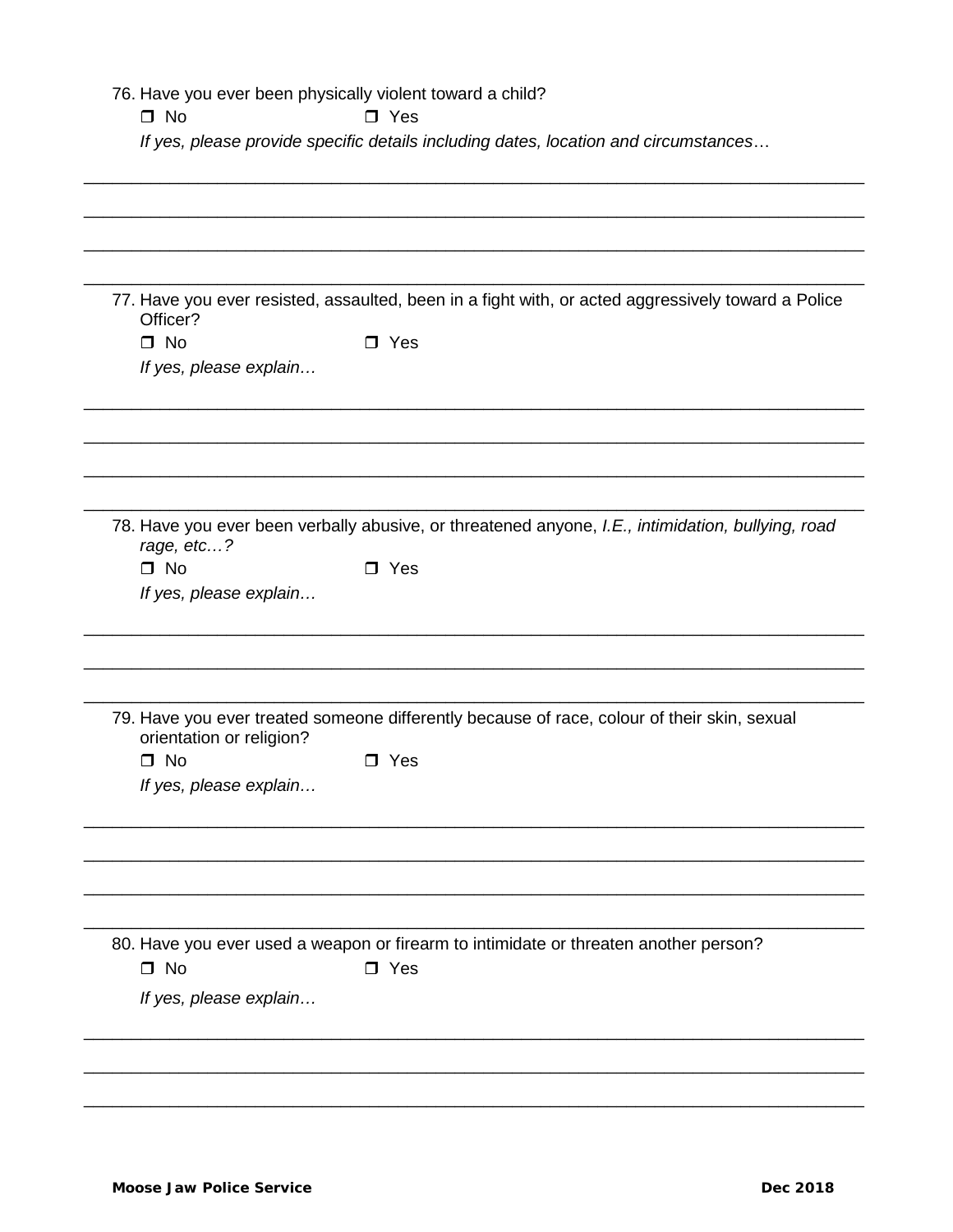81. Have you ever injured yourself or someone else with a firearm or weapon?

 $\Box$  No

 $\Box$  Yes

If yes, please explain...

82. Have you ever carried a concealed weapon?  $\square$  No  $\Box$  Yes

If yes, please explain...

# **THEFT**

- 83. Have you ever been involved, directly or indirectly, in a theft, E.G., shoplifting, theft of/from vehicle, or theft from family member/friend?
	- $\Box$  No  $\Box$  Yes

# If yes, please provide specific details - including:

What was stolen...? - From whom it was stolen...?  $\dot{L}$ ii. The date(s) of the offence(s)  $\dots$ ? - Why you committed this/these thefts...? What happened to the property...?  $-$  How and when was it disposed of...? iii. If you are no longer in possession of this property, what did you do with it...? iv.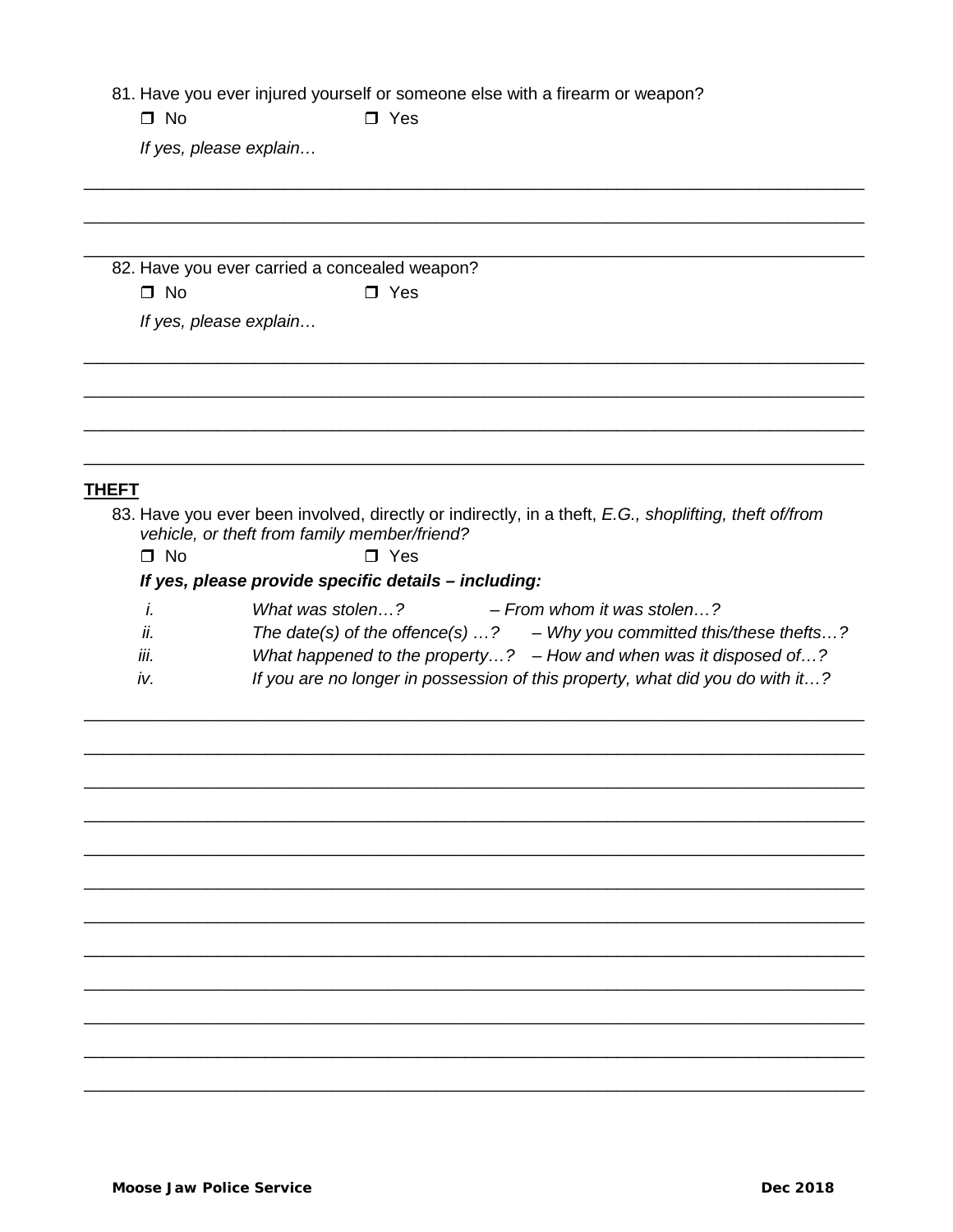84. Have you ever been involved in any criminal behaviour at any of your workplaces, *E.G., theft of merchandise, office supplies, money, and misappropriation of funds, fraud, or converting anything to your personal use without authorization?*

 $\Box$  No  $\Box$  Yes

*If yes, please provide specific details including dates, position within company, employer and type of property...*

\_\_\_\_\_\_\_\_\_\_\_\_\_\_\_\_\_\_\_\_\_\_\_\_\_\_\_\_\_\_\_\_\_\_\_\_\_\_\_\_\_\_\_\_\_\_\_\_\_\_\_\_\_\_\_\_\_\_\_\_\_\_\_\_\_\_\_\_\_\_\_\_\_\_\_\_\_\_\_\_\_\_

\_\_\_\_\_\_\_\_\_\_\_\_\_\_\_\_\_\_\_\_\_\_\_\_\_\_\_\_\_\_\_\_\_\_\_\_\_\_\_\_\_\_\_\_\_\_\_\_\_\_\_\_\_\_\_\_\_\_\_\_\_\_\_\_\_\_\_\_\_\_\_\_\_\_\_\_\_\_\_\_\_\_

\_\_\_\_\_\_\_\_\_\_\_\_\_\_\_\_\_\_\_\_\_\_\_\_\_\_\_\_\_\_\_\_\_\_\_\_\_\_\_\_\_\_\_\_\_\_\_\_\_\_\_\_\_\_\_\_\_\_\_\_\_\_\_\_\_\_\_\_\_\_\_\_\_\_\_\_\_\_\_\_\_\_

\_\_\_\_\_\_\_\_\_\_\_\_\_\_\_\_\_\_\_\_\_\_\_\_\_\_\_\_\_\_\_\_\_\_\_\_\_\_\_\_\_\_\_\_\_\_\_\_\_\_\_\_\_\_\_\_\_\_\_\_\_\_\_\_\_\_\_\_\_\_\_\_\_\_\_\_\_\_\_\_\_\_

\_\_\_\_\_\_\_\_\_\_\_\_\_\_\_\_\_\_\_\_\_\_\_\_\_\_\_\_\_\_\_\_\_\_\_\_\_\_\_\_\_\_\_\_\_\_\_\_\_\_\_\_\_\_\_\_\_\_\_\_\_\_\_\_\_\_\_\_\_\_\_\_\_\_\_\_\_\_\_\_\_\_

\_\_\_\_\_\_\_\_\_\_\_\_\_\_\_\_\_\_\_\_\_\_\_\_\_\_\_\_\_\_\_\_\_\_\_\_\_\_\_\_\_\_\_\_\_\_\_\_\_\_\_\_\_\_\_\_\_\_\_\_\_\_\_\_\_\_\_\_\_\_\_\_\_\_\_\_\_\_\_\_\_\_

\_\_\_\_\_\_\_\_\_\_\_\_\_\_\_\_\_\_\_\_\_\_\_\_\_\_\_\_\_\_\_\_\_\_\_\_\_\_\_\_\_\_\_\_\_\_\_\_\_\_\_\_\_\_\_\_\_\_\_\_\_\_\_\_\_\_\_\_\_\_\_\_\_\_\_\_\_\_\_\_\_\_

85. Have you ever purchased anything or were given anything you thought or knew was stolen or obtained from a crime?

\_\_\_\_\_\_\_\_\_\_\_\_\_\_\_\_\_\_\_\_\_\_\_\_\_\_\_\_\_\_\_\_\_\_\_\_\_\_\_\_\_\_\_\_\_\_\_\_\_\_\_\_\_\_\_\_\_\_\_\_\_\_\_\_\_\_\_\_\_\_\_\_\_\_\_\_\_\_\_\_\_\_

\_\_\_\_\_\_\_\_\_\_\_\_\_\_\_\_\_\_\_\_\_\_\_\_\_\_\_\_\_\_\_\_\_\_\_\_\_\_\_\_\_\_\_\_\_\_\_\_\_\_\_\_\_\_\_\_\_\_\_\_\_\_\_\_\_\_\_\_\_\_\_\_\_\_\_\_\_\_\_\_\_\_

\_\_\_\_\_\_\_\_\_\_\_\_\_\_\_\_\_\_\_\_\_\_\_\_\_\_\_\_\_\_\_\_\_\_\_\_\_\_\_\_\_\_\_\_\_\_\_\_\_\_\_\_\_\_\_\_\_\_\_\_\_\_\_\_\_\_\_\_\_\_\_\_\_\_\_\_\_\_\_\_\_\_

\_\_\_\_\_\_\_\_\_\_\_\_\_\_\_\_\_\_\_\_\_\_\_\_\_\_\_\_\_\_\_\_\_\_\_\_\_\_\_\_\_\_\_\_\_\_\_\_\_\_\_\_\_\_\_\_\_\_\_\_\_\_\_\_\_\_\_\_\_\_\_\_\_\_\_\_\_\_\_\_\_\_

 $\Box$  No  $\Box$  Yes

*If yes, please provide specific details including dates, type of property, how you obtained it and if you are still in possession of this property…*

86. Are you currently in possession of any stolen property?

 $\Box$  No  $\Box$  Yes

*If yes, provide specific details including what property and where/how it was obtained...*

\_\_\_\_\_\_\_\_\_\_\_\_\_\_\_\_\_\_\_\_\_\_\_\_\_\_\_\_\_\_\_\_\_\_\_\_\_\_\_\_\_\_\_\_\_\_\_\_\_\_\_\_\_\_\_\_\_\_\_\_\_\_\_\_\_\_\_\_\_\_\_\_\_\_\_\_\_\_\_\_\_\_

\_\_\_\_\_\_\_\_\_\_\_\_\_\_\_\_\_\_\_\_\_\_\_\_\_\_\_\_\_\_\_\_\_\_\_\_\_\_\_\_\_\_\_\_\_\_\_\_\_\_\_\_\_\_\_\_\_\_\_\_\_\_\_\_\_\_\_\_\_\_\_\_\_\_\_\_\_\_\_\_\_\_

\_\_\_\_\_\_\_\_\_\_\_\_\_\_\_\_\_\_\_\_\_\_\_\_\_\_\_\_\_\_\_\_\_\_\_\_\_\_\_\_\_\_\_\_\_\_\_\_\_\_\_\_\_\_\_\_\_\_\_\_\_\_\_\_\_\_\_\_\_\_\_\_\_\_\_\_\_\_\_\_\_\_

\_\_\_\_\_\_\_\_\_\_\_\_\_\_\_\_\_\_\_\_\_\_\_\_\_\_\_\_\_\_\_\_\_\_\_\_\_\_\_\_\_\_\_\_\_\_\_\_\_\_\_\_\_\_\_\_\_\_\_\_\_\_\_\_\_\_\_\_\_\_\_\_\_\_\_\_\_\_\_\_\_\_

\_\_\_\_\_\_\_\_\_\_\_\_\_\_\_\_\_\_\_\_\_\_\_\_\_\_\_\_\_\_\_\_\_\_\_\_\_\_\_\_\_\_\_\_\_\_\_\_\_\_\_\_\_\_\_\_\_\_\_\_\_\_\_\_\_\_\_\_\_\_\_\_\_\_\_\_\_\_\_\_\_\_

\_\_\_\_\_\_\_\_\_\_\_\_\_\_\_\_\_\_\_\_\_\_\_\_\_\_\_\_\_\_\_\_\_\_\_\_\_\_\_\_\_\_\_\_\_\_\_\_\_\_\_\_\_\_\_\_\_\_\_\_\_\_\_\_\_\_\_\_\_\_\_\_\_\_\_\_\_\_\_\_\_\_

\_\_\_\_\_\_\_\_\_\_\_\_\_\_\_\_\_\_\_\_\_\_\_\_\_\_\_\_\_\_\_\_\_\_\_\_\_\_\_\_\_\_\_\_\_\_\_\_\_\_\_\_\_\_\_\_\_\_\_\_\_\_\_\_\_\_\_\_\_\_\_\_\_\_\_\_\_\_\_\_\_\_

\_\_\_\_\_\_\_\_\_\_\_\_\_\_\_\_\_\_\_\_\_\_\_\_\_\_\_\_\_\_\_\_\_\_\_\_\_\_\_\_\_\_\_\_\_\_\_\_\_\_\_\_\_\_\_\_\_\_\_\_\_\_\_\_\_\_\_\_\_\_\_\_\_\_\_\_\_\_\_\_\_\_

87. Have you ever been a passenger or driver of a stolen vehicle?  $\Box$  No  $\Box$  Yes

*If yes, please provide specific details…*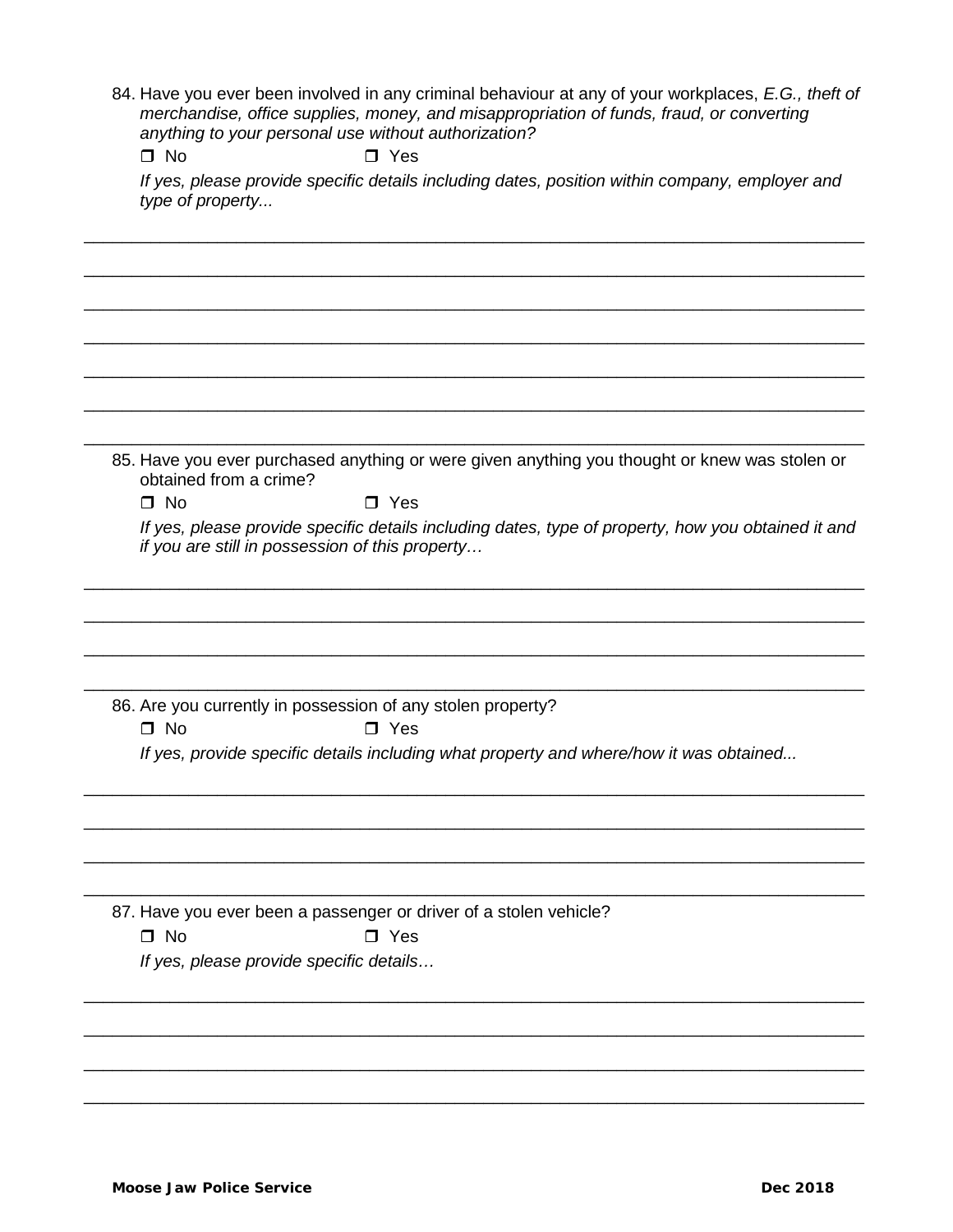#### **TECHNOLOGICAL CRIME:**

88. Do you consider yourself to be technically savvy?

 $\Box$  No  $\Box$  Yes

*Please describe your level of comfort/experience with computer (software, firmware, hardware etc.)*

\_\_\_\_\_\_\_\_\_\_\_\_\_\_\_\_\_\_\_\_\_\_\_\_\_\_\_\_\_\_\_\_\_\_\_\_\_\_\_\_\_\_\_\_\_\_\_\_\_\_\_\_\_\_\_\_\_\_\_\_\_\_\_\_\_\_\_\_\_\_\_\_\_\_\_\_\_\_\_\_\_\_

\_\_\_\_\_\_\_\_\_\_\_\_\_\_\_\_\_\_\_\_\_\_\_\_\_\_\_\_\_\_\_\_\_\_\_\_\_\_\_\_\_\_\_\_\_\_\_\_\_\_\_\_\_\_\_\_\_\_\_\_\_\_\_\_\_\_\_\_\_\_\_\_\_\_\_\_\_\_\_\_\_\_

\_\_\_\_\_\_\_\_\_\_\_\_\_\_\_\_\_\_\_\_\_\_\_\_\_\_\_\_\_\_\_\_\_\_\_\_\_\_\_\_\_\_\_\_\_\_\_\_\_\_\_\_\_\_\_\_\_\_\_\_\_\_\_\_\_\_\_\_\_\_\_\_\_\_\_\_\_\_\_\_\_\_

\_\_\_\_\_\_\_\_\_\_\_\_\_\_\_\_\_\_\_\_\_\_\_\_\_\_\_\_\_\_\_\_\_\_\_\_\_\_\_\_\_\_\_\_\_\_\_\_\_\_\_\_\_\_\_\_\_\_\_\_\_\_\_\_\_\_\_\_\_\_\_\_\_\_\_\_\_\_\_\_\_\_

\_\_\_\_\_\_\_\_\_\_\_\_\_\_\_\_\_\_\_\_\_\_\_\_\_\_\_\_\_\_\_\_\_\_\_\_\_\_\_\_\_\_\_\_\_\_\_\_\_\_\_\_\_\_\_\_\_\_\_\_\_\_\_\_\_\_\_\_\_\_\_\_\_\_\_\_\_\_\_\_\_\_

\_\_\_\_\_\_\_\_\_\_\_\_\_\_\_\_\_\_\_\_\_\_\_\_\_\_\_\_\_\_\_\_\_\_\_\_\_\_\_\_\_\_\_\_\_\_\_\_\_\_\_\_\_\_\_\_\_\_\_\_\_\_\_\_\_\_\_\_\_\_\_\_\_\_\_\_\_\_\_\_\_\_ 89. Have you ever illegally obtained, sold or given away any software?  $\Box$  No  $\Box$  Yes *If yes, please provide specific details – including dates…* \_\_\_\_\_\_\_\_\_\_\_\_\_\_\_\_\_\_\_\_\_\_\_\_\_\_\_\_\_\_\_\_\_\_\_\_\_\_\_\_\_\_\_\_\_\_\_\_\_\_\_\_\_\_\_\_\_\_\_\_\_\_\_\_\_\_\_\_\_\_\_\_\_\_\_\_\_\_\_\_\_\_ \_\_\_\_\_\_\_\_\_\_\_\_\_\_\_\_\_\_\_\_\_\_\_\_\_\_\_\_\_\_\_\_\_\_\_\_\_\_\_\_\_\_\_\_\_\_\_\_\_\_\_\_\_\_\_\_\_\_\_\_\_\_\_\_\_\_\_\_\_\_\_\_\_\_\_\_\_\_\_\_\_\_ \_\_\_\_\_\_\_\_\_\_\_\_\_\_\_\_\_\_\_\_\_\_\_\_\_\_\_\_\_\_\_\_\_\_\_\_\_\_\_\_\_\_\_\_\_\_\_\_\_\_\_\_\_\_\_\_\_\_\_\_\_\_\_\_\_\_\_\_\_\_\_\_\_\_\_\_\_\_\_\_\_\_ 90. Have you ever hacked, attempted to hack, or gain unauthorized access into any computer system (government, business or private)*,* including checking a database for personal use or checking an e-mail/cell phone or other electronic data without the user's knowledge?  $\Box$  No  $\Box$  Yes *If yes, please provide specific details – including dates…*

91. Have you ever captured information regarding wireless networks and possible access points, *I.E., War-driving,* and used that information to gain unauthorized access to a wireless network, or published that information for others to use?

\_\_\_\_\_\_\_\_\_\_\_\_\_\_\_\_\_\_\_\_\_\_\_\_\_\_\_\_\_\_\_\_\_\_\_\_\_\_\_\_\_\_\_\_\_\_\_\_\_\_\_\_\_\_\_\_\_\_\_\_\_\_\_\_\_\_\_\_\_\_\_\_\_\_\_\_\_\_\_\_\_\_

\_\_\_\_\_\_\_\_\_\_\_\_\_\_\_\_\_\_\_\_\_\_\_\_\_\_\_\_\_\_\_\_\_\_\_\_\_\_\_\_\_\_\_\_\_\_\_\_\_\_\_\_\_\_\_\_\_\_\_\_\_\_\_\_\_\_\_\_\_\_\_\_\_\_\_\_\_\_\_\_\_\_

\_\_\_\_\_\_\_\_\_\_\_\_\_\_\_\_\_\_\_\_\_\_\_\_\_\_\_\_\_\_\_\_\_\_\_\_\_\_\_\_\_\_\_\_\_\_\_\_\_\_\_\_\_\_\_\_\_\_\_\_\_\_\_\_\_\_\_\_\_\_\_\_\_\_\_\_\_\_\_\_\_\_

\_\_\_\_\_\_\_\_\_\_\_\_\_\_\_\_\_\_\_\_\_\_\_\_\_\_\_\_\_\_\_\_\_\_\_\_\_\_\_\_\_\_\_\_\_\_\_\_\_\_\_\_\_\_\_\_\_\_\_\_\_\_\_\_\_\_\_\_\_\_\_\_\_\_\_\_\_\_\_\_\_\_

\_\_\_\_\_\_\_\_\_\_\_\_\_\_\_\_\_\_\_\_\_\_\_\_\_\_\_\_\_\_\_\_\_\_\_\_\_\_\_\_\_\_\_\_\_\_\_\_\_\_\_\_\_\_\_\_\_\_\_\_\_\_\_\_\_\_\_\_\_\_\_\_\_\_\_\_\_\_\_\_\_\_

\_\_\_\_\_\_\_\_\_\_\_\_\_\_\_\_\_\_\_\_\_\_\_\_\_\_\_\_\_\_\_\_\_\_\_\_\_\_\_\_\_\_\_\_\_\_\_\_\_\_\_\_\_\_\_\_\_\_\_\_\_\_\_\_\_\_\_\_\_\_\_\_\_\_\_\_\_\_\_\_\_\_

 $\Box$  No  $\Box$  Yes

*If yes, please provide specific details – including dates…*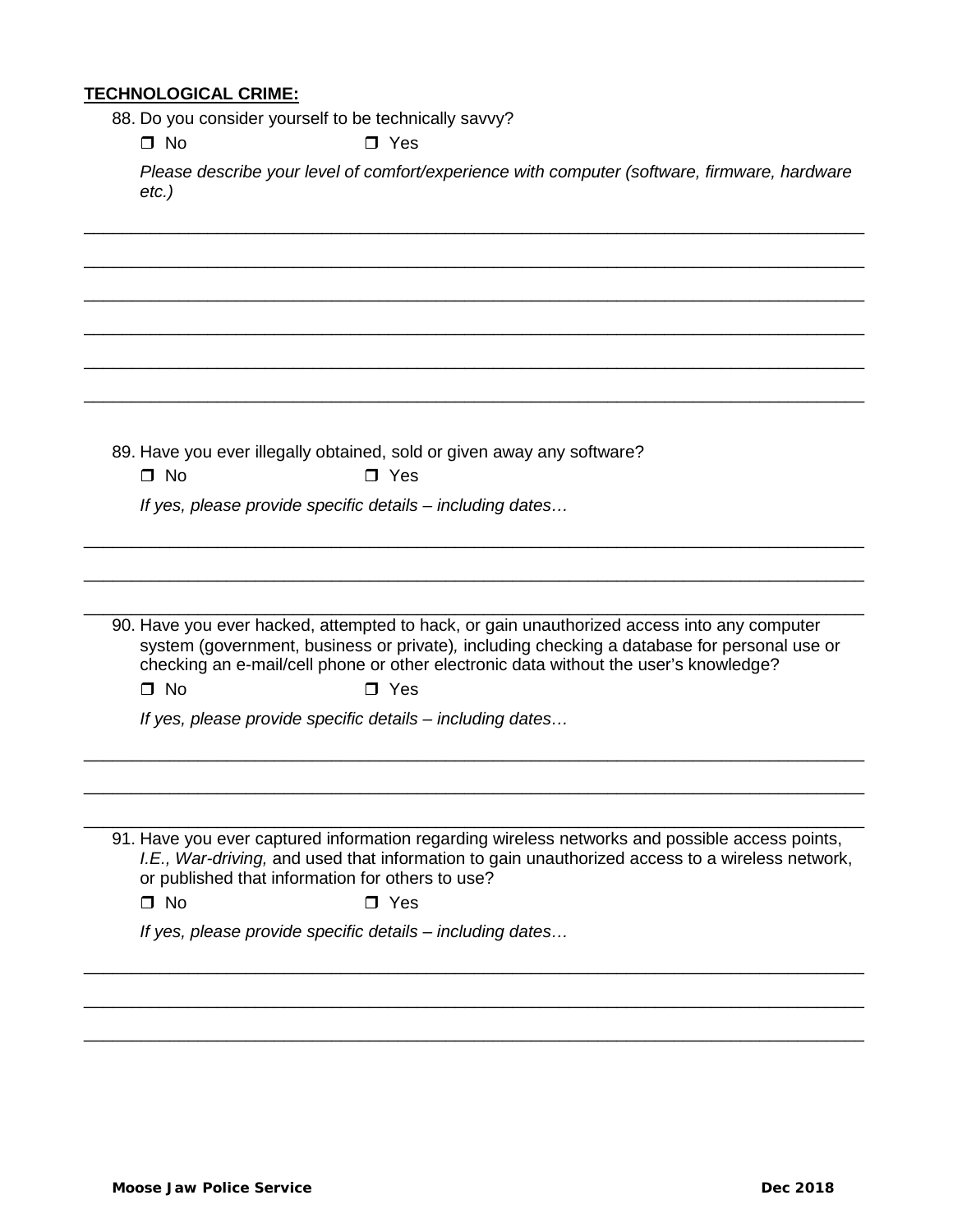|  |                                                                                   |  |  | 92. Have you ever downloaded or otherwise obtained commercial software and manipulated it with |  |
|--|-----------------------------------------------------------------------------------|--|--|------------------------------------------------------------------------------------------------|--|
|  | patches, cracks or registration keys that allow it to work without paying for it? |  |  |                                                                                                |  |

\_\_\_\_\_\_\_\_\_\_\_\_\_\_\_\_\_\_\_\_\_\_\_\_\_\_\_\_\_\_\_\_\_\_\_\_\_\_\_\_\_\_\_\_\_\_\_\_\_\_\_\_\_\_\_\_\_\_\_\_\_\_\_\_\_\_\_\_\_\_\_\_\_\_\_\_\_\_\_\_\_\_

\_\_\_\_\_\_\_\_\_\_\_\_\_\_\_\_\_\_\_\_\_\_\_\_\_\_\_\_\_\_\_\_\_\_\_\_\_\_\_\_\_\_\_\_\_\_\_\_\_\_\_\_\_\_\_\_\_\_\_\_\_\_\_\_\_\_\_\_\_\_\_\_\_\_\_\_\_\_\_\_\_\_

\_\_\_\_\_\_\_\_\_\_\_\_\_\_\_\_\_\_\_\_\_\_\_\_\_\_\_\_\_\_\_\_\_\_\_\_\_\_\_\_\_\_\_\_\_\_\_\_\_\_\_\_\_\_\_\_\_\_\_\_\_\_\_\_\_\_\_\_\_\_\_\_\_\_\_\_\_\_\_\_\_\_

\_\_\_\_\_\_\_\_\_\_\_\_\_\_\_\_\_\_\_\_\_\_\_\_\_\_\_\_\_\_\_\_\_\_\_\_\_\_\_\_\_\_\_\_\_\_\_\_\_\_\_\_\_\_\_\_\_\_\_\_\_\_\_\_\_\_\_\_\_\_\_\_\_\_\_\_\_\_\_\_\_\_

\_\_\_\_\_\_\_\_\_\_\_\_\_\_\_\_\_\_\_\_\_\_\_\_\_\_\_\_\_\_\_\_\_\_\_\_\_\_\_\_\_\_\_\_\_\_\_\_\_\_\_\_\_\_\_\_\_\_\_\_\_\_\_\_\_\_\_\_\_\_\_\_\_\_\_\_\_\_\_\_\_\_

\_\_\_\_\_\_\_\_\_\_\_\_\_\_\_\_\_\_\_\_\_\_\_\_\_\_\_\_\_\_\_\_\_\_\_\_\_\_\_\_\_\_\_\_\_\_\_\_\_\_\_\_\_\_\_\_\_\_\_\_\_\_\_\_\_\_\_\_\_\_\_\_\_\_\_\_\_\_\_\_\_\_

\_\_\_\_\_\_\_\_\_\_\_\_\_\_\_\_\_\_\_\_\_\_\_\_\_\_\_\_\_\_\_\_\_\_\_\_\_\_\_\_\_\_\_\_\_\_\_\_\_\_\_\_\_\_\_\_\_\_\_\_\_\_\_\_\_\_\_\_\_\_\_\_\_\_\_\_\_\_\_\_\_\_

\_\_\_\_\_\_\_\_\_\_\_\_\_\_\_\_\_\_\_\_\_\_\_\_\_\_\_\_\_\_\_\_\_\_\_\_\_\_\_\_\_\_\_\_\_\_\_\_\_\_\_\_\_\_\_\_\_\_\_\_\_\_\_\_\_\_\_\_\_\_\_\_\_\_\_\_\_\_\_\_\_\_

\_\_\_\_\_\_\_\_\_\_\_\_\_\_\_\_\_\_\_\_\_\_\_\_\_\_\_\_\_\_\_\_\_\_\_\_\_\_\_\_\_\_\_\_\_\_\_\_\_\_\_\_\_\_\_\_\_\_\_\_\_\_\_\_\_\_\_\_\_\_\_\_\_\_\_\_\_\_\_\_\_\_

\_\_\_\_\_\_\_\_\_\_\_\_\_\_\_\_\_\_\_\_\_\_\_\_\_\_\_\_\_\_\_\_\_\_\_\_\_\_\_\_\_\_\_\_\_\_\_\_\_\_\_\_\_\_\_\_\_\_\_\_\_\_\_\_\_\_\_\_\_\_\_\_\_\_\_\_\_\_\_\_\_\_

\_\_\_\_\_\_\_\_\_\_\_\_\_\_\_\_\_\_\_\_\_\_\_\_\_\_\_\_\_\_\_\_\_\_\_\_\_\_\_\_\_\_\_\_\_\_\_\_\_\_\_\_\_\_\_\_\_\_\_\_\_\_\_\_\_\_\_\_\_\_\_\_\_\_\_\_\_\_\_\_\_\_

\_\_\_\_\_\_\_\_\_\_\_\_\_\_\_\_\_\_\_\_\_\_\_\_\_\_\_\_\_\_\_\_\_\_\_\_\_\_\_\_\_\_\_\_\_\_\_\_\_\_\_\_\_\_\_\_\_\_\_\_\_\_\_\_\_\_\_\_\_\_\_\_\_\_\_\_\_\_\_\_\_\_

| $\Box$ Yes |
|------------|
|            |

*If yes, please provide specific details – including dates…*

93. Have you ever sold, given away or otherwise distributed commercial software that has been manipulated with patches, cracks, or registration keys that allow it to work without paying for it?  $\Box$  No  $\Box$  Yes

*If yes, please provide specific details – including dates…*

\_\_\_\_\_\_\_\_\_\_\_\_\_\_\_\_\_\_\_\_\_\_\_\_\_\_\_\_\_\_\_\_\_\_\_\_\_\_\_\_\_\_\_\_\_\_\_\_\_\_\_\_\_\_\_\_\_\_\_\_\_\_\_\_\_\_\_\_\_\_\_\_\_\_\_\_\_\_\_\_\_\_ 94. Have you ever threatened, harassed or otherwise stalked anyone over the internet?  $\Box$  No  $\Box$  Yes

*If yes, please provide specific details – including dates…*

95. Have you ever written, compiled or otherwise created, or knowingly distributed, a computer virus, worm, Trojan or SPAM via the internet or through e-mail?

 $\Box$  No  $\Box$  Yes

*If yes, please provide specific details – including dates…*

\_\_\_\_\_\_\_\_\_\_\_\_\_\_\_\_\_\_\_\_\_\_\_\_\_\_\_\_\_\_\_\_\_\_\_\_\_\_\_\_\_\_\_\_\_\_\_\_\_\_\_\_\_\_\_\_\_\_\_\_\_\_\_\_\_\_\_\_\_\_\_\_\_\_\_\_\_\_\_\_\_\_ 96. Have you ever used the internet for the purpose of committing fraud or any other Criminal Code offence?

\_\_\_\_\_\_\_\_\_\_\_\_\_\_\_\_\_\_\_\_\_\_\_\_\_\_\_\_\_\_\_\_\_\_\_\_\_\_\_\_\_\_\_\_\_\_\_\_\_\_\_\_\_\_\_\_\_\_\_\_\_\_\_\_\_\_\_\_\_\_\_\_\_\_\_\_\_\_\_\_\_\_

\_\_\_\_\_\_\_\_\_\_\_\_\_\_\_\_\_\_\_\_\_\_\_\_\_\_\_\_\_\_\_\_\_\_\_\_\_\_\_\_\_\_\_\_\_\_\_\_\_\_\_\_\_\_\_\_\_\_\_\_\_\_\_\_\_\_\_\_\_\_\_\_\_\_\_\_\_\_\_\_\_\_

\_\_\_\_\_\_\_\_\_\_\_\_\_\_\_\_\_\_\_\_\_\_\_\_\_\_\_\_\_\_\_\_\_\_\_\_\_\_\_\_\_\_\_\_\_\_\_\_\_\_\_\_\_\_\_\_\_\_\_\_\_\_\_\_\_\_\_\_\_\_\_\_\_\_\_\_\_\_\_\_\_\_

 $\Box$  No  $\Box$  Yes

*If yes, please provide specific details including dates…*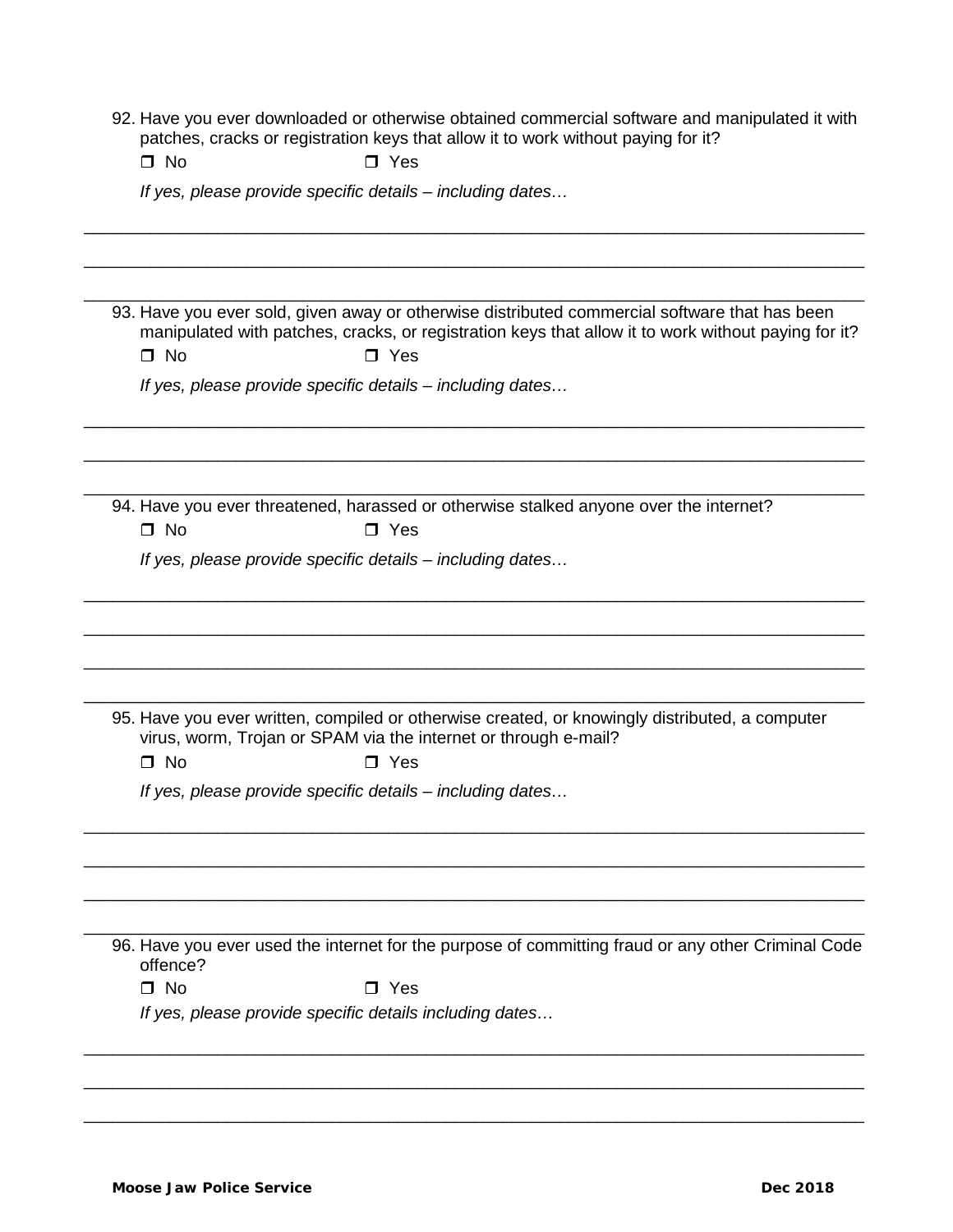# **OTHER CRIMINAL ACTIVITY:**

97. What is the most serious undetected crime you have ever been involved in?

| accused, or ever affirmed or sworn to a false document?<br>$\Box$ No | $\Box$ Yes |       |              | 98. Have you ever committed perjury while giving testimony under oath as a witness, victim or |
|----------------------------------------------------------------------|------------|-------|--------------|-----------------------------------------------------------------------------------------------|
| Please provide specific details including dates                      |            |       |              |                                                                                               |
|                                                                      |            |       |              |                                                                                               |
|                                                                      |            |       |              |                                                                                               |
|                                                                      |            |       |              |                                                                                               |
|                                                                      |            |       |              | 99. Have you ever committed or participated in any of the following Criminal Code offences:   |
| $A$ rson                                                             |            | b. No | $C_{\rm{c}}$ | Yes                                                                                           |
|                                                                      |            | d. No | $e_{\cdot}$  | Yes                                                                                           |
| Robbery                                                              |            | f. No | g.           | Yes                                                                                           |
| Vandalism                                                            |            | h. No | İ.           | Yes                                                                                           |
| Fraud                                                                |            | j. No | k.           | Yes                                                                                           |
| Kidnapping                                                           |            | I. No | m.           | Yes                                                                                           |
| Bombing                                                              |            | n. No | 0.           | Yes                                                                                           |
| Break and Enter                                                      |            | p. No | q.           | Yes                                                                                           |
|                                                                      |            | r. No | S.           | Yes                                                                                           |
| Harassment/stalking                                                  |            |       |              |                                                                                               |

\_\_\_\_\_\_\_\_\_\_\_\_\_\_\_\_\_\_\_\_\_\_\_\_\_\_\_\_\_\_\_\_\_\_\_\_\_\_\_\_\_\_\_\_\_\_\_\_\_\_\_\_\_\_\_\_\_\_\_\_\_\_\_\_\_\_\_\_\_\_\_\_\_\_\_\_\_\_\_\_\_\_

\_\_\_\_\_\_\_\_\_\_\_\_\_\_\_\_\_\_\_\_\_\_\_\_\_\_\_\_\_\_\_\_\_\_\_\_\_\_\_\_\_\_\_\_\_\_\_\_\_\_\_\_\_\_\_\_\_\_\_\_\_\_\_\_\_\_\_\_\_\_\_\_\_\_\_\_\_\_\_\_\_\_

\_\_\_\_\_\_\_\_\_\_\_\_\_\_\_\_\_\_\_\_\_\_\_\_\_\_\_\_\_\_\_\_\_\_\_\_\_\_\_\_\_\_\_\_\_\_\_\_\_\_\_\_\_\_\_\_\_\_\_\_\_\_\_\_\_\_\_\_\_\_\_\_\_\_\_\_\_\_\_\_\_\_

\_\_\_\_\_\_\_\_\_\_\_\_\_\_\_\_\_\_\_\_\_\_\_\_\_\_\_\_\_\_\_\_\_\_\_\_\_\_\_\_\_\_\_\_\_\_\_\_\_\_\_\_\_\_\_\_\_\_\_\_\_\_\_\_\_\_\_\_\_\_\_\_\_\_\_\_\_\_\_\_\_\_

\_\_\_\_\_\_\_\_\_\_\_\_\_\_\_\_\_\_\_\_\_\_\_\_\_\_\_\_\_\_\_\_\_\_\_\_\_\_\_\_\_\_\_\_\_\_\_\_\_\_\_\_\_\_\_\_\_\_\_\_\_\_\_\_\_\_\_\_\_\_\_\_\_\_\_\_\_\_\_\_\_\_

\_\_\_\_\_\_\_\_\_\_\_\_\_\_\_\_\_\_\_\_\_\_\_\_\_\_\_\_\_\_\_\_\_\_\_\_\_\_\_\_\_\_\_\_\_\_\_\_\_\_\_\_\_\_\_\_\_\_\_\_\_\_\_\_\_\_\_\_\_\_\_\_\_\_\_\_\_\_\_\_\_\_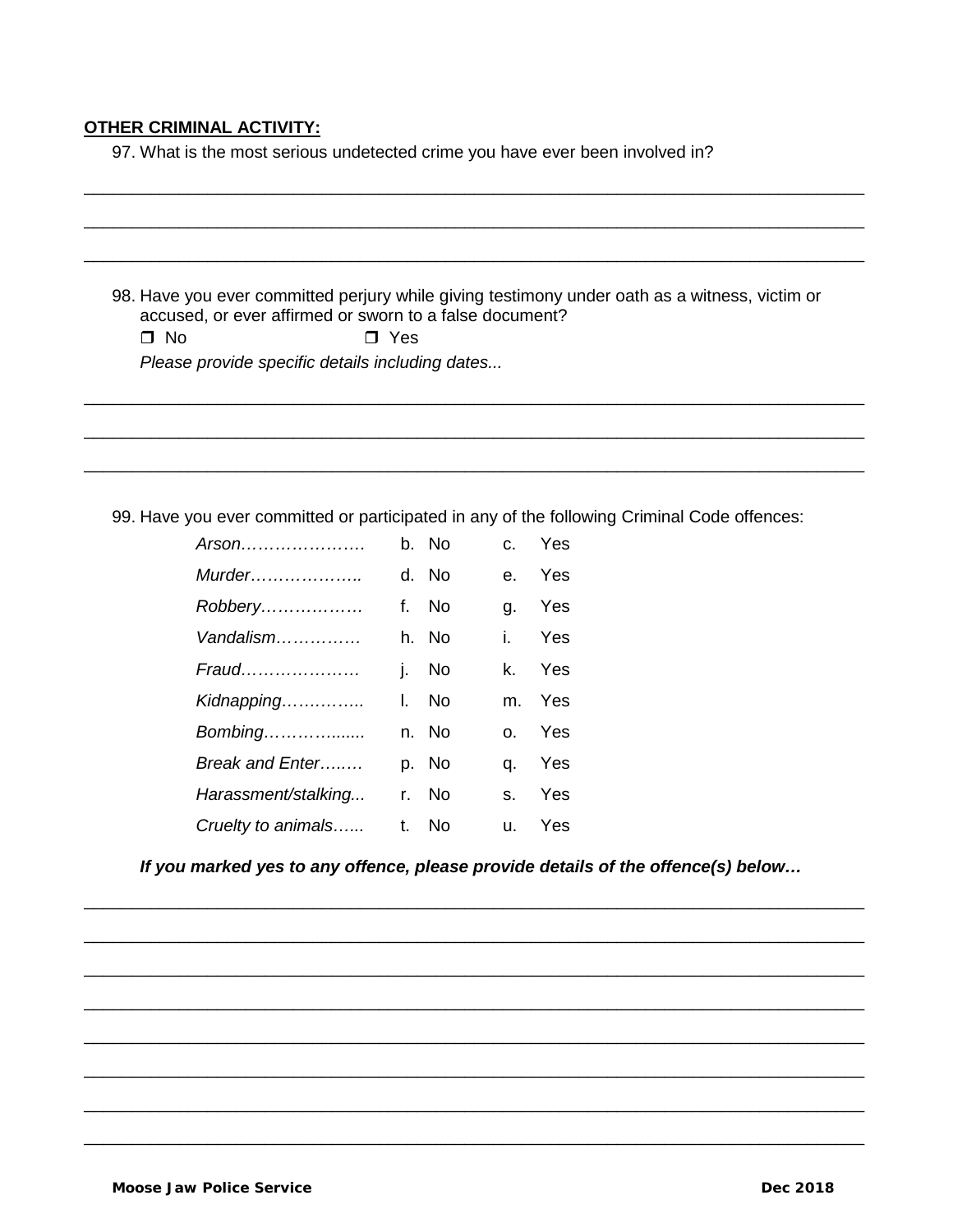100. Have you ever been involved in any type of fraud, *E.G., insurance fraud, price tag switching, vehicle odometer rollback, Income Tax fraud, Employment Insurance, WCB, etc…?*

\_\_\_\_\_\_\_\_\_\_\_\_\_\_\_\_\_\_\_\_\_\_\_\_\_\_\_\_\_\_\_\_\_\_\_\_\_\_\_\_\_\_\_\_\_\_\_\_\_\_\_\_\_\_\_\_\_\_\_\_\_\_\_\_\_\_\_\_\_\_\_\_\_\_\_\_\_\_\_\_\_\_

\_\_\_\_\_\_\_\_\_\_\_\_\_\_\_\_\_\_\_\_\_\_\_\_\_\_\_\_\_\_\_\_\_\_\_\_\_\_\_\_\_\_\_\_\_\_\_\_\_\_\_\_\_\_\_\_\_\_\_\_\_\_\_\_\_\_\_\_\_\_\_\_\_\_\_\_\_\_\_\_\_\_

 $\Box$  No  $\Box$  Yes

*Please provide specific details including dates...*

\_\_\_\_\_\_\_\_\_\_\_\_\_\_\_\_\_\_\_\_\_\_\_\_\_\_\_\_\_\_\_\_\_\_\_\_\_\_\_\_\_\_\_\_\_\_\_\_\_\_\_\_\_\_\_\_\_\_\_\_\_\_\_\_\_\_\_\_\_\_\_\_\_\_\_\_\_\_\_\_\_\_ \_\_\_\_\_\_\_\_\_\_\_\_\_\_\_\_\_\_\_\_\_\_\_\_\_\_\_\_\_\_\_\_\_\_\_\_\_\_\_\_\_\_\_\_\_\_\_\_\_\_\_\_\_\_\_\_\_\_\_\_\_\_\_\_\_\_\_\_\_\_\_\_\_\_\_\_\_\_\_\_\_\_ \_\_\_\_\_\_\_\_\_\_\_\_\_\_\_\_\_\_\_\_\_\_\_\_\_\_\_\_\_\_\_\_\_\_\_\_\_\_\_\_\_\_\_\_\_\_\_\_\_\_\_\_\_\_\_\_\_\_\_\_\_\_\_\_\_\_\_\_\_\_\_\_\_\_\_\_\_\_\_\_\_\_ \_\_\_\_\_\_\_\_\_\_\_\_\_\_\_\_\_\_\_\_\_\_\_\_\_\_\_\_\_\_\_\_\_\_\_\_\_\_\_\_\_\_\_\_\_\_\_\_\_\_\_\_\_\_\_\_\_\_\_\_\_\_\_\_\_\_\_\_\_\_\_\_\_\_\_\_\_\_\_\_\_\_ \_\_\_\_\_\_\_\_\_\_\_\_\_\_\_\_\_\_\_\_\_\_\_\_\_\_\_\_\_\_\_\_\_\_\_\_\_\_\_\_\_\_\_\_\_\_\_\_\_\_\_\_\_\_\_\_\_\_\_\_\_\_\_\_\_\_\_\_\_\_\_\_\_\_\_\_\_\_\_\_\_\_ \_\_\_\_\_\_\_\_\_\_\_\_\_\_\_\_\_\_\_\_\_\_\_\_\_\_\_\_\_\_\_\_\_\_\_\_\_\_\_\_\_\_\_\_\_\_\_\_\_\_\_\_\_\_\_\_\_\_\_\_\_\_\_\_\_\_\_\_\_\_\_\_\_\_\_\_\_\_\_\_\_\_ 101. Have you ever deliberately falsified any official documents, *E.G., Income Tax, Customs, Employment Insurance, WCB, student loans, credit applications, bank documents, insurance claims, etc…?*  $\Box$  No  $\Box$  Yes *Please provide specific details including dates...* \_\_\_\_\_\_\_\_\_\_\_\_\_\_\_\_\_\_\_\_\_\_\_\_\_\_\_\_\_\_\_\_\_\_\_\_\_\_\_\_\_\_\_\_\_\_\_\_\_\_\_\_\_\_\_\_\_\_\_\_\_\_\_\_\_\_\_\_\_\_\_\_\_\_\_\_\_\_\_\_\_\_ \_\_\_\_\_\_\_\_\_\_\_\_\_\_\_\_\_\_\_\_\_\_\_\_\_\_\_\_\_\_\_\_\_\_\_\_\_\_\_\_\_\_\_\_\_\_\_\_\_\_\_\_\_\_\_\_\_\_\_\_\_\_\_\_\_\_\_\_\_\_\_\_\_\_\_\_\_\_\_\_\_\_ \_\_\_\_\_\_\_\_\_\_\_\_\_\_\_\_\_\_\_\_\_\_\_\_\_\_\_\_\_\_\_\_\_\_\_\_\_\_\_\_\_\_\_\_\_\_\_\_\_\_\_\_\_\_\_\_\_\_\_\_\_\_\_\_\_\_\_\_\_\_\_\_\_\_\_\_\_\_\_\_\_\_ 102. Have you ever, or do you currently, associate with individuals or groups who are/were engaged in criminal activity?  $\Box$  No  $\Box$  Yes *Please provide specific details including dates, individuals and criminal activity*... \_\_\_\_\_\_\_\_\_\_\_\_\_\_\_\_\_\_\_\_\_\_\_\_\_\_\_\_\_\_\_\_\_\_\_\_\_\_\_\_\_\_\_\_\_\_\_\_\_\_\_\_\_\_\_\_\_\_\_\_\_\_\_\_\_\_\_\_\_\_\_\_\_\_\_\_\_\_\_\_\_\_ \_\_\_\_\_\_\_\_\_\_\_\_\_\_\_\_\_\_\_\_\_\_\_\_\_\_\_\_\_\_\_\_\_\_\_\_\_\_\_\_\_\_\_\_\_\_\_\_\_\_\_\_\_\_\_\_\_\_\_\_\_\_\_\_\_\_\_\_\_\_\_\_\_\_\_\_\_\_\_\_\_\_ \_\_\_\_\_\_\_\_\_\_\_\_\_\_\_\_\_\_\_\_\_\_\_\_\_\_\_\_\_\_\_\_\_\_\_\_\_\_\_\_\_\_\_\_\_\_\_\_\_\_\_\_\_\_\_\_\_\_\_\_\_\_\_\_\_\_\_\_\_\_\_\_\_\_\_\_\_\_\_\_\_\_ 103. Have you ever been associated to, or been a member of, any militant, subversive organization or individual, *i.e., racial gangs, motorcycle gangs, street gangs, organized crime groups, white supremacist groups, protest action groups, terrorist networks or cells, freedom fighters?*  $\Box$  No  $\Box$  Yes *Please provide specific details including dates…* \_\_\_\_\_\_\_\_\_\_\_\_\_\_\_\_\_\_\_\_\_\_\_\_\_\_\_\_\_\_\_\_\_\_\_\_\_\_\_\_\_\_\_\_\_\_\_\_\_\_\_\_\_\_\_\_\_\_\_\_\_\_\_\_\_\_\_\_\_\_\_\_\_\_\_\_\_\_\_\_\_\_

\_\_\_\_\_\_\_\_\_\_\_\_\_\_\_\_\_\_\_\_\_\_\_\_\_\_\_\_\_\_\_\_\_\_\_\_\_\_\_\_\_\_\_\_\_\_\_\_\_\_\_\_\_\_\_\_\_\_\_\_\_\_\_\_\_\_\_\_\_\_\_\_\_\_\_\_\_\_\_\_\_\_

\_\_\_\_\_\_\_\_\_\_\_\_\_\_\_\_\_\_\_\_\_\_\_\_\_\_\_\_\_\_\_\_\_\_\_\_\_\_\_\_\_\_\_\_\_\_\_\_\_\_\_\_\_\_\_\_\_\_\_\_\_\_\_\_\_\_\_\_\_\_\_\_\_\_\_\_\_\_\_\_\_\_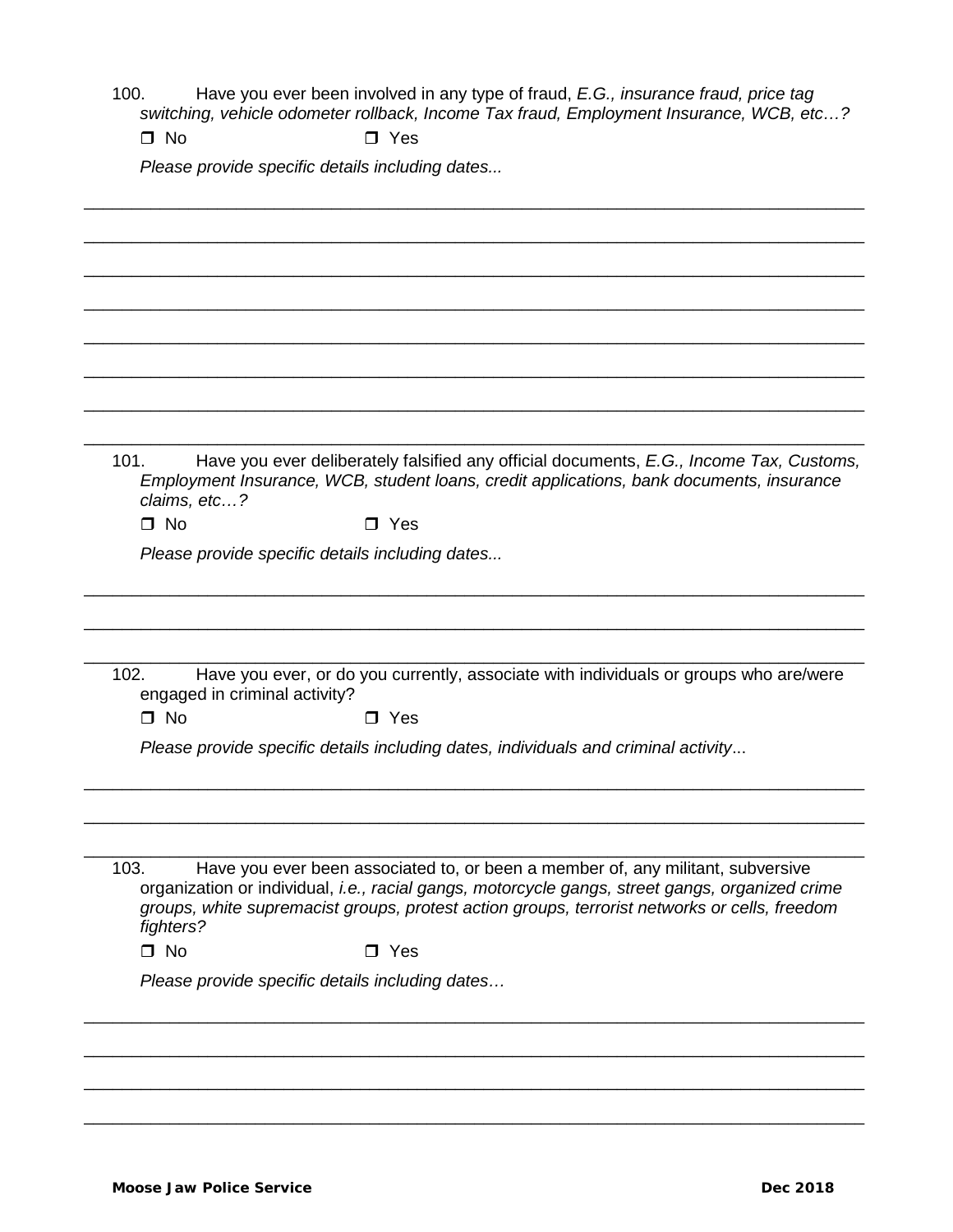104. Have you ever researched, manufactured or used an explosive device or incendiary device, *E.G., bombs, Molotov cocktails, pipe bombs, etc…?*

 $\Box$  No  $\Box$  Yes

*Please provide specific details including dates and circumstances...*

| 105.<br>capacity?<br>$\Box$ No<br>106.<br>manner?<br>$\Box$ No | $\Box$ Yes<br>Please provide specific details<br><u>INVOLVEMENT WITH LAW ENFORCEMENT:</u><br>$\Box$ Yes | Do you associate with any criminal groups other than as a requirement in a professional<br>Other than traffic violations or for your work capacity, I.E., Security Clearance Check,<br>have you ever been checked by the police where information about you was documented in any |
|----------------------------------------------------------------|---------------------------------------------------------------------------------------------------------|-----------------------------------------------------------------------------------------------------------------------------------------------------------------------------------------------------------------------------------------------------------------------------------|
|                                                                |                                                                                                         |                                                                                                                                                                                                                                                                                   |
|                                                                |                                                                                                         |                                                                                                                                                                                                                                                                                   |
|                                                                |                                                                                                         |                                                                                                                                                                                                                                                                                   |
|                                                                |                                                                                                         |                                                                                                                                                                                                                                                                                   |
|                                                                |                                                                                                         |                                                                                                                                                                                                                                                                                   |
|                                                                |                                                                                                         |                                                                                                                                                                                                                                                                                   |
|                                                                |                                                                                                         |                                                                                                                                                                                                                                                                                   |
|                                                                |                                                                                                         |                                                                                                                                                                                                                                                                                   |
|                                                                |                                                                                                         |                                                                                                                                                                                                                                                                                   |
|                                                                |                                                                                                         |                                                                                                                                                                                                                                                                                   |
|                                                                |                                                                                                         |                                                                                                                                                                                                                                                                                   |
|                                                                |                                                                                                         | Please provide specific details including dates and circumstances                                                                                                                                                                                                                 |
|                                                                |                                                                                                         |                                                                                                                                                                                                                                                                                   |
| 107.<br>called or responded?                                   |                                                                                                         | Have you been involved in or in attendance at any circumstance where police were                                                                                                                                                                                                  |
| $\Box$ No                                                      | $\Box$ Yes                                                                                              |                                                                                                                                                                                                                                                                                   |
|                                                                |                                                                                                         | Please provide specific details including dates and circumstances                                                                                                                                                                                                                 |
|                                                                |                                                                                                         |                                                                                                                                                                                                                                                                                   |
|                                                                |                                                                                                         |                                                                                                                                                                                                                                                                                   |
|                                                                |                                                                                                         |                                                                                                                                                                                                                                                                                   |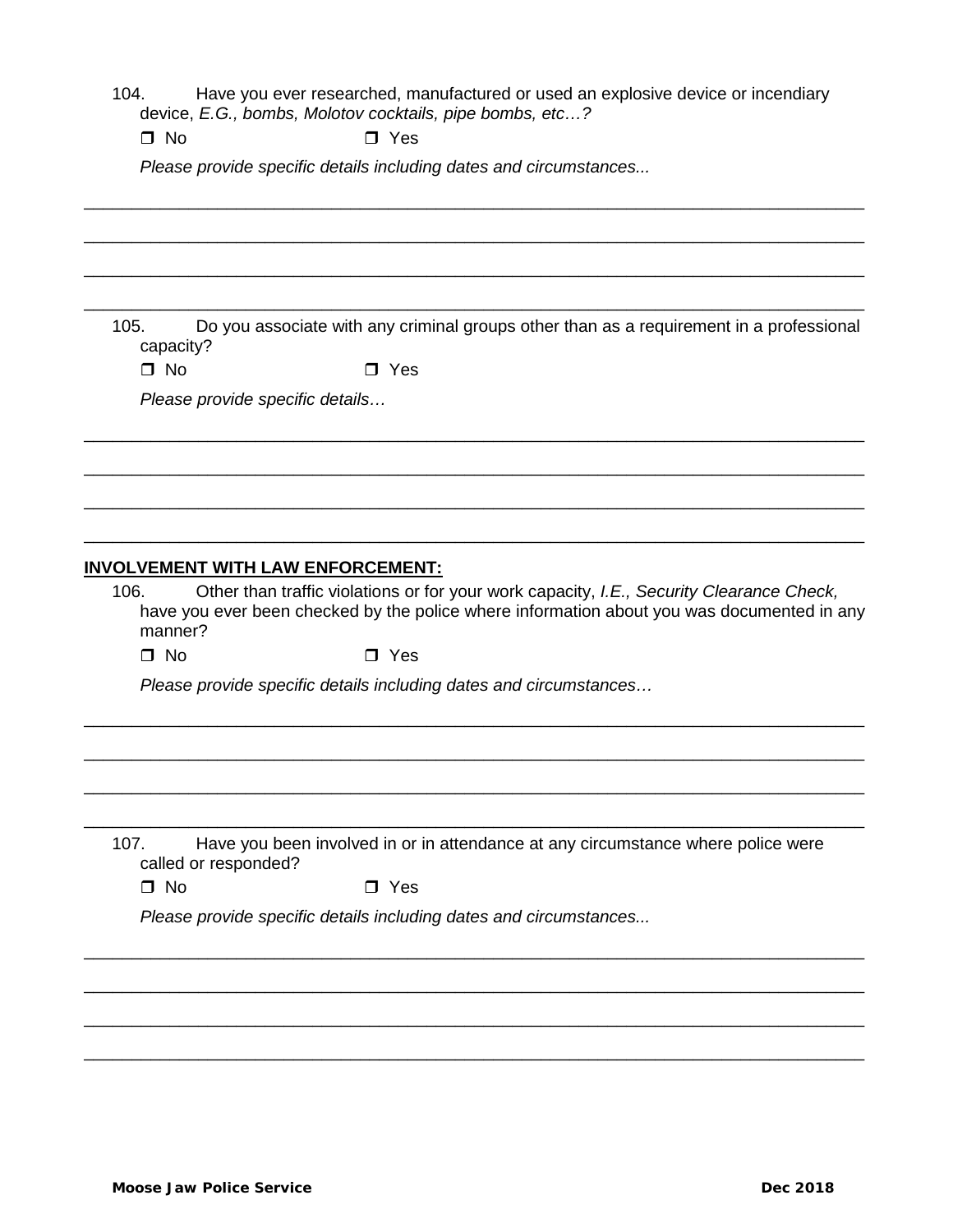3. Have you ever been questioned by the police regarding an investigation? If so, what was your involvement? (i.e. suspect, witness, other) 108.

| $\Box$ No                              | $\square$ Yes                                                                                          |
|----------------------------------------|--------------------------------------------------------------------------------------------------------|
|                                        |                                                                                                        |
| 109.<br>$\square$ No                   | Have you ever been refused security clearance or bond?<br>$\square$ Yes                                |
|                                        | Please provide specific details including dates and circumstances                                      |
|                                        |                                                                                                        |
| 110.                                   | Have you ever impersonated a police officer?                                                           |
| $\square$ No<br>If yes, please explain | $\square$ Yes                                                                                          |
|                                        |                                                                                                        |
| 111.                                   | Have you ever lied to a police officer during an investigation?                                        |
| $\square$ No<br>If yes, please explain | $\square$ Yes                                                                                          |
|                                        |                                                                                                        |
| 112.<br>$\square$ No                   | Have you ever hidden anyone from the police or helped anyone to avoid being arrested?<br>$\square$ Yes |
| If yes, please explain                 |                                                                                                        |
|                                        |                                                                                                        |
|                                        |                                                                                                        |
|                                        |                                                                                                        |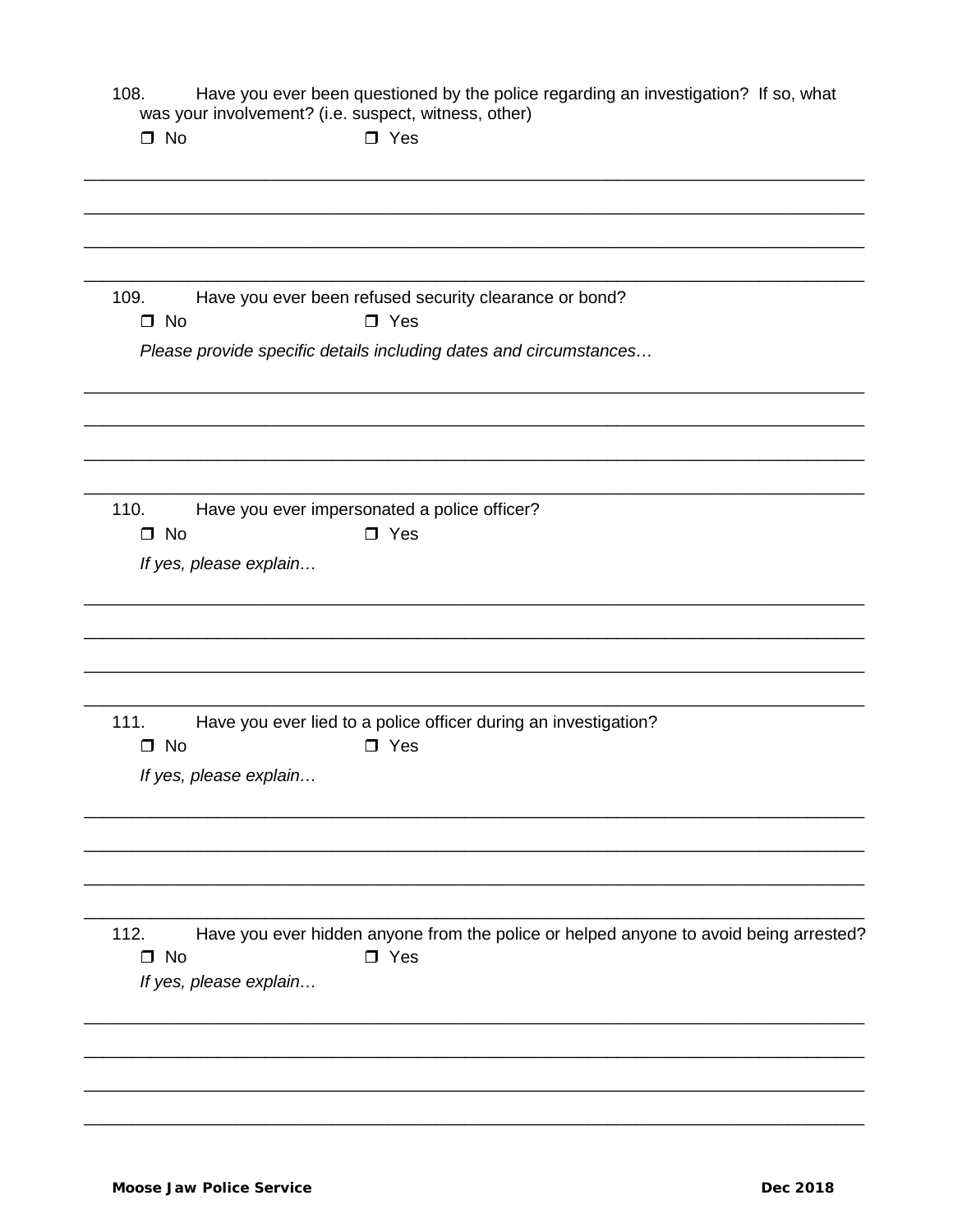| 113.      | Have you ever been charged or otherwise involved with an offence in a foreign country? |
|-----------|----------------------------------------------------------------------------------------|
| $\Box$ No | $\Box$ Yes                                                                             |

If yes, please explain...

|  |  |  | <b>FIREARMS:</b> |
|--|--|--|------------------|
|  |  |  |                  |

114. Do you own or possess any firearms?  $\Box$  No  $\Box$  Yes

If yes, please describe product...

If you own or possess a firearm, have you applied for or do you have a firearms licence?  $115.$  $\square$  No  $\Box$  Yes □ Not Applicable Please provide circumstances if applicable...

116. If you own a firearm, is it stored in accordance with current legislation?  $\Box$  No  $\square$  Yes □ Not Applicable If no, please describe how the firearm is stored...

Have you ever been refused a firearms license?  $117.$  $\Box$  No  $\square$  Yes

If yes, please provide specific details...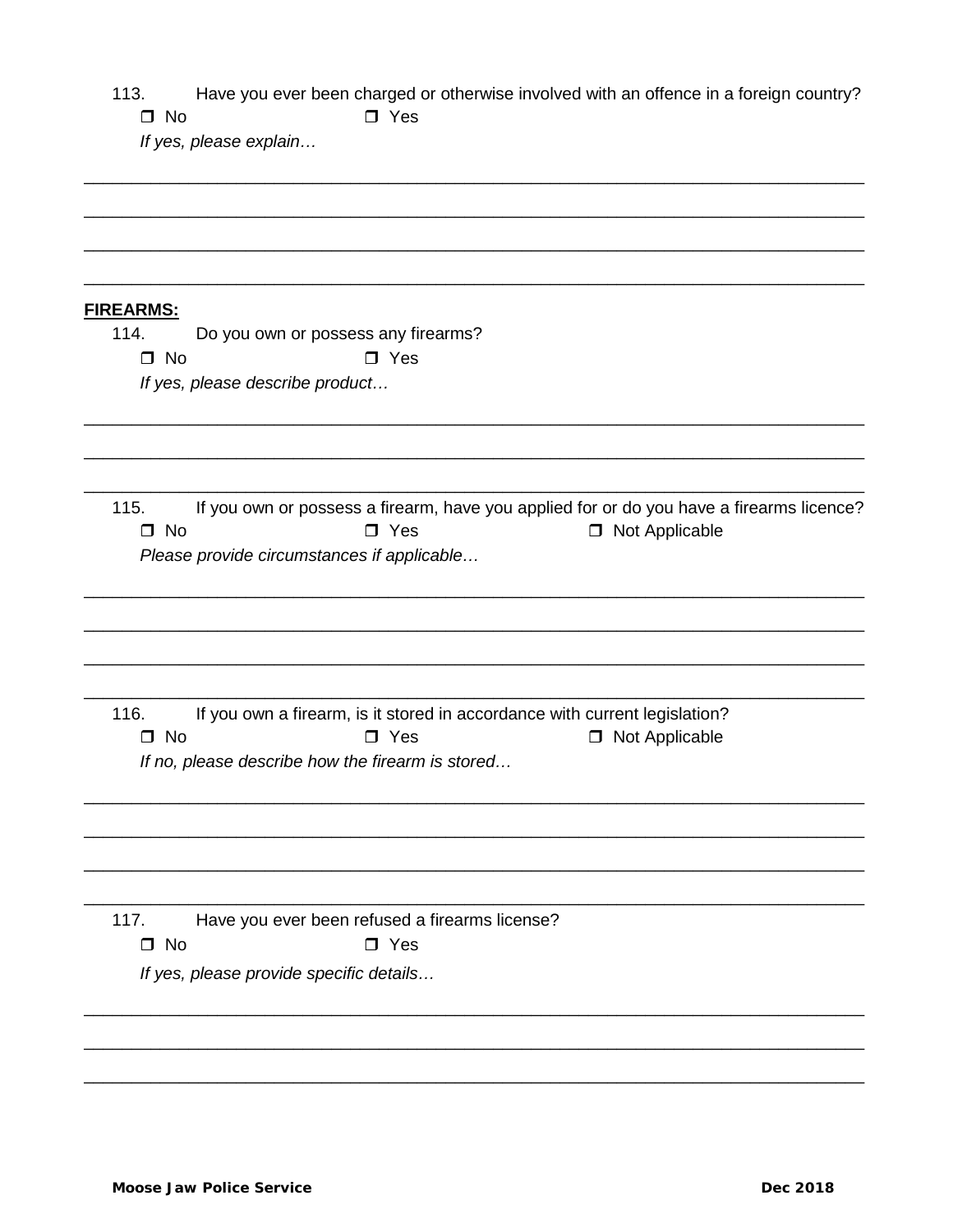| 118.<br>$\Box$ No | Do you possess any unlicensed firearms?<br>$\Box$ Yes                                                                                     |
|-------------------|-------------------------------------------------------------------------------------------------------------------------------------------|
|                   | Please provide product information and circumstances if applicable                                                                        |
|                   |                                                                                                                                           |
|                   |                                                                                                                                           |
|                   |                                                                                                                                           |
|                   |                                                                                                                                           |
| 119.              | Do you possess or own any prohibited weapons, E.G., brass knuckles, morning star,<br>spike wristband, switch blade, Nunchaku sticks, etc? |
| $\Box$ No         | $\square$ Yes                                                                                                                             |
|                   | If yes, please provide specific details                                                                                                   |
|                   |                                                                                                                                           |
|                   |                                                                                                                                           |
|                   |                                                                                                                                           |
|                   |                                                                                                                                           |
|                   |                                                                                                                                           |
| 120.<br>$\Box$ No | Have you ever hunted illegally?<br>$\Box$ Yes                                                                                             |
|                   |                                                                                                                                           |
|                   | If yes, please explain                                                                                                                    |
|                   |                                                                                                                                           |
|                   |                                                                                                                                           |
|                   |                                                                                                                                           |
|                   |                                                                                                                                           |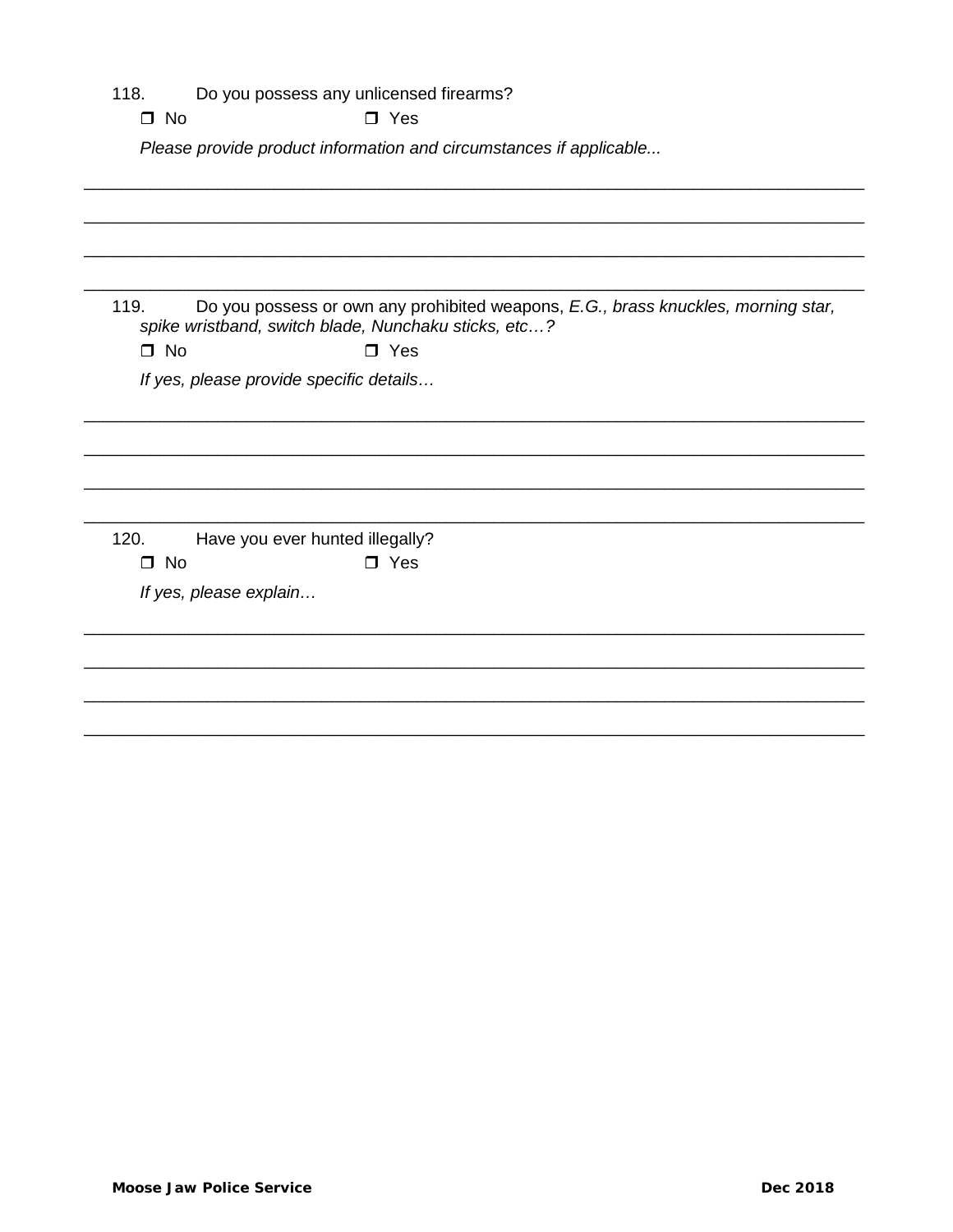# **BACKGROUND:**

| 121.              |                                 | Are you aware of any reasons that may disqualify you from becoming a Police Officer                                                                                                               |
|-------------------|---------------------------------|---------------------------------------------------------------------------------------------------------------------------------------------------------------------------------------------------|
| $\Box$ No         | with the Police Service?        | $\Box$ Yes                                                                                                                                                                                        |
|                   | Please provide specific details |                                                                                                                                                                                                   |
|                   |                                 |                                                                                                                                                                                                   |
| 122.              |                                 | Have you ever been involved in ANY criminal activity that you have not previously                                                                                                                 |
|                   | disclosed or documented?        |                                                                                                                                                                                                   |
| $\Box$ No         |                                 | $\Box$ Yes                                                                                                                                                                                        |
|                   |                                 | Please provide specific details including dates, circumstances and type of crime                                                                                                                  |
| 123.<br>$\Box$ No | Please provide specific details | Have you knowingly provided any false information or deliberately withheld any<br>information in your application to this Police Service?<br>$\Box$ Yes                                           |
|                   |                                 |                                                                                                                                                                                                   |
| 124.<br>$\Box$ No |                                 | Is there any information you wish to add or disclose that you feel the Police Service<br>should be aware of at this time? Non-disclosure may affect the status of your application.<br>$\Box$ Yes |
|                   | Please provide specific details |                                                                                                                                                                                                   |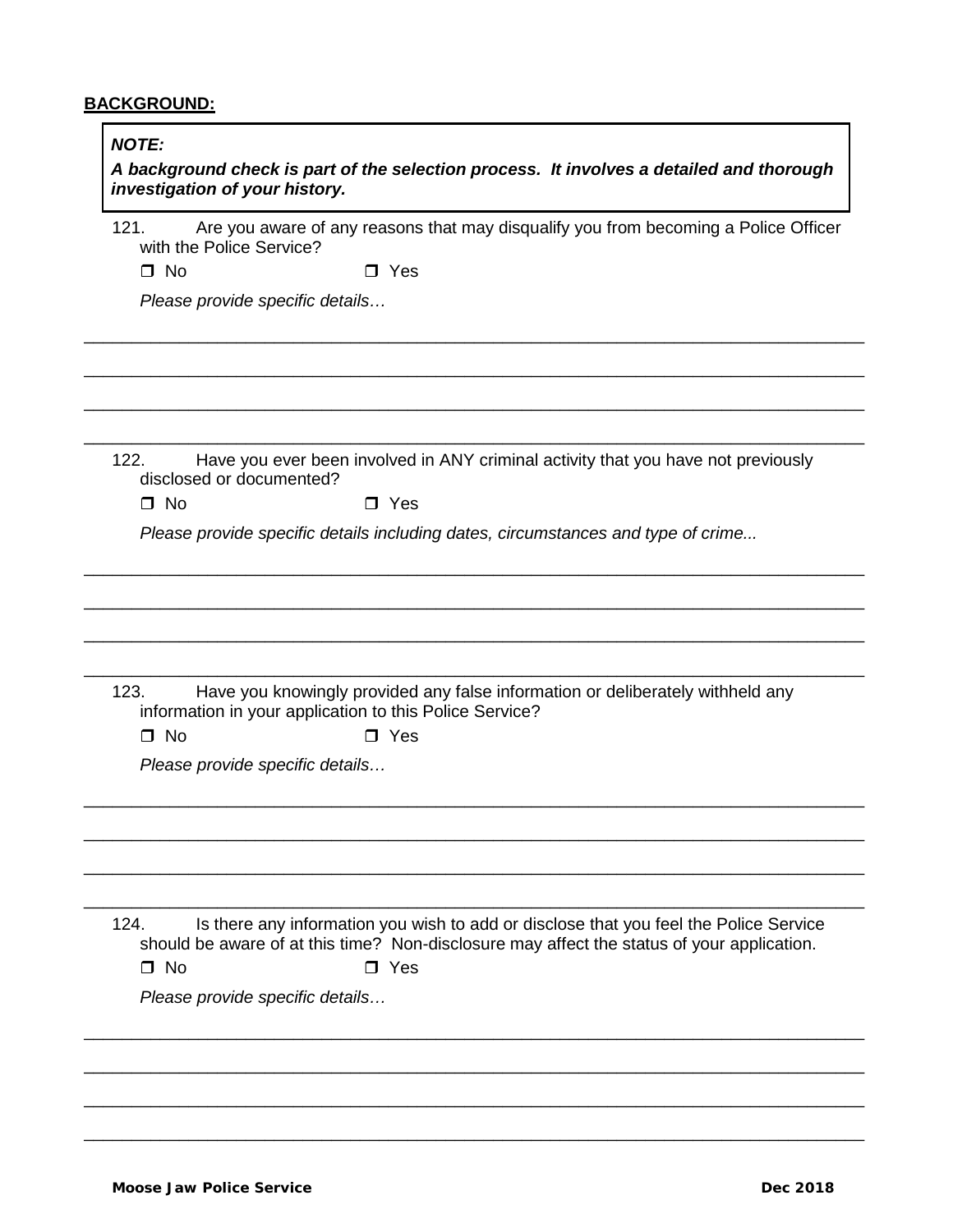# **NOTE:**

**The following section is intended for candidates with previous law enforcement experience and addresses issues reflective of their ethics and integrity.**

**"Law enforcement" includes police officer, peace officer, special constable, sheriff, corrections officer, bylaw officer or military police officer.**

**If you DO NOT HAVE previous police experience …**

**Please proceed to Declaration on Page 43, and continue with the Declaration Form.**

# **FOR PREVIOUS LAW ENFORCEMENT EXPERIENCE ONLY**

## **NOTE:**

**The following section is intended for candidates with previous law enforcement experience and addresses issues reflective of their ethics and integrity.**

**"Law enforcement" includes police officer, peace officer, special constable, sheriff, corrections officer, bylaw officer or military police officer.**

> *Criminal activity, detected or undetected, may be of concern; however, it will be examined on a case-by-case basis.*

\_\_\_\_\_\_\_\_\_\_\_\_\_\_\_\_\_\_\_\_\_\_\_\_\_\_\_\_\_\_\_\_\_\_\_\_\_\_\_\_\_\_\_\_\_\_\_\_\_\_\_\_\_\_\_\_\_\_\_\_\_\_\_\_\_\_\_\_\_\_\_\_\_\_\_\_\_\_\_\_\_\_

\_\_\_\_\_\_\_\_\_\_\_\_\_\_\_\_\_\_\_\_\_\_\_\_\_\_\_\_\_\_\_\_\_\_\_\_\_\_\_\_\_\_\_\_\_\_\_\_\_\_\_\_\_\_\_\_\_\_\_\_\_\_\_\_\_\_\_\_\_\_\_\_\_\_\_\_\_\_\_\_\_\_

\_\_\_\_\_\_\_\_\_\_\_\_\_\_\_\_\_\_\_\_\_\_\_\_\_\_\_\_\_\_\_\_\_\_\_\_\_\_\_\_\_\_\_\_\_\_\_\_\_\_\_\_\_\_\_\_\_\_\_\_\_\_\_\_\_\_\_\_\_\_\_\_\_\_\_\_\_\_\_\_\_\_

\_\_\_\_\_\_\_\_\_\_\_\_\_\_\_\_\_\_\_\_\_\_\_\_\_\_\_\_\_\_\_\_\_\_\_\_\_\_\_\_\_\_\_\_\_\_\_\_\_\_\_\_\_\_\_\_\_\_\_\_\_\_\_\_\_\_\_\_\_\_\_\_\_\_\_\_\_\_\_\_\_\_

\_\_\_\_\_\_\_\_\_\_\_\_\_\_\_\_\_\_\_\_\_\_\_\_\_\_\_\_\_\_\_\_\_\_\_\_\_\_\_\_\_\_\_\_\_\_\_\_\_\_\_\_\_\_\_\_\_\_\_\_\_\_\_\_\_\_\_\_\_\_\_\_\_\_\_\_\_\_\_\_\_\_

\_\_\_\_\_\_\_\_\_\_\_\_\_\_\_\_\_\_\_\_\_\_\_\_\_\_\_\_\_\_\_\_\_\_\_\_\_\_\_\_\_\_\_\_\_\_\_\_\_\_\_\_\_\_\_\_\_\_\_\_\_\_\_\_\_\_\_\_\_\_\_\_\_\_\_\_\_\_\_\_\_\_

\_\_\_\_\_\_\_\_\_\_\_\_\_\_\_\_\_\_\_\_\_\_\_\_\_\_\_\_\_\_\_\_\_\_\_\_\_\_\_\_\_\_\_\_\_\_\_\_\_\_\_\_\_\_\_\_\_\_\_\_\_\_\_\_\_\_\_\_\_\_\_\_\_\_\_\_\_\_\_\_\_\_

\_\_\_\_\_\_\_\_\_\_\_\_\_\_\_\_\_\_\_\_\_\_\_\_\_\_\_\_\_\_\_\_\_\_\_\_\_\_\_\_\_\_\_\_\_\_\_\_\_\_\_\_\_\_\_\_\_\_\_\_\_\_\_\_\_\_\_\_\_\_\_\_\_\_\_\_\_\_\_\_\_\_

125. Where and when did you receive your law enforcement recruit training?

*Please provide specific details…*

126. How many years of law enforcement experience have you accumulated?

*Please provide circumstances if applicable…*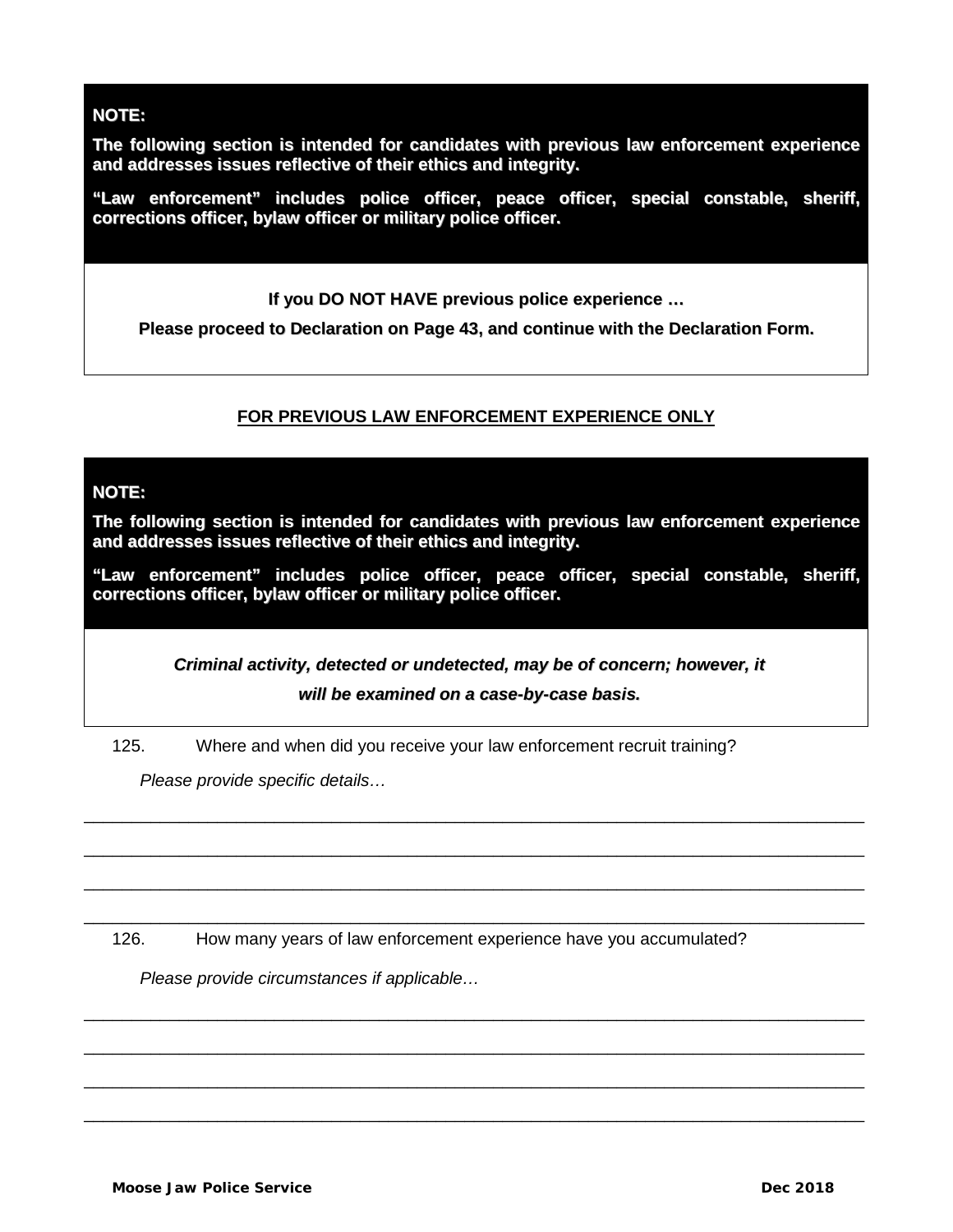| 127.              | Presently, what rank do you hold? If promoted, please identify when this occurred?                                                              |
|-------------------|-------------------------------------------------------------------------------------------------------------------------------------------------|
| 128.              | Have you been, or are you now, the subject of civil litigation as a result of your duties as<br>a law enforcement officer?                      |
| $\Box$ No         | $\Box$ Yes                                                                                                                                      |
|                   | Please provide specific details if applicable                                                                                                   |
|                   |                                                                                                                                                 |
| 129.              | Have you been, or are you now, the subject of an internal or external investigation as a<br>result of your duties as a law enforcement officer? |
| $\Box$ No         | $\Box$ Yes                                                                                                                                      |
|                   | Please provide specific details if applicable                                                                                                   |
| 130.              | Were you ever disciplined for inappropriate conduct or unauthorized conduct while<br>employed as a law enforcement officer?                     |
| $\Box$ No         | $\Box$ Yes                                                                                                                                      |
|                   | Please provide specific details if applicable                                                                                                   |
|                   |                                                                                                                                                 |
| 131.<br>$\Box$ No | Were you ever absent from duty for any extended periods of time other than for<br>authorized purposes or medical reasons?<br>$\Box$ Yes         |
|                   | Please provide specific details if applicable                                                                                                   |
|                   |                                                                                                                                                 |
|                   |                                                                                                                                                 |
|                   |                                                                                                                                                 |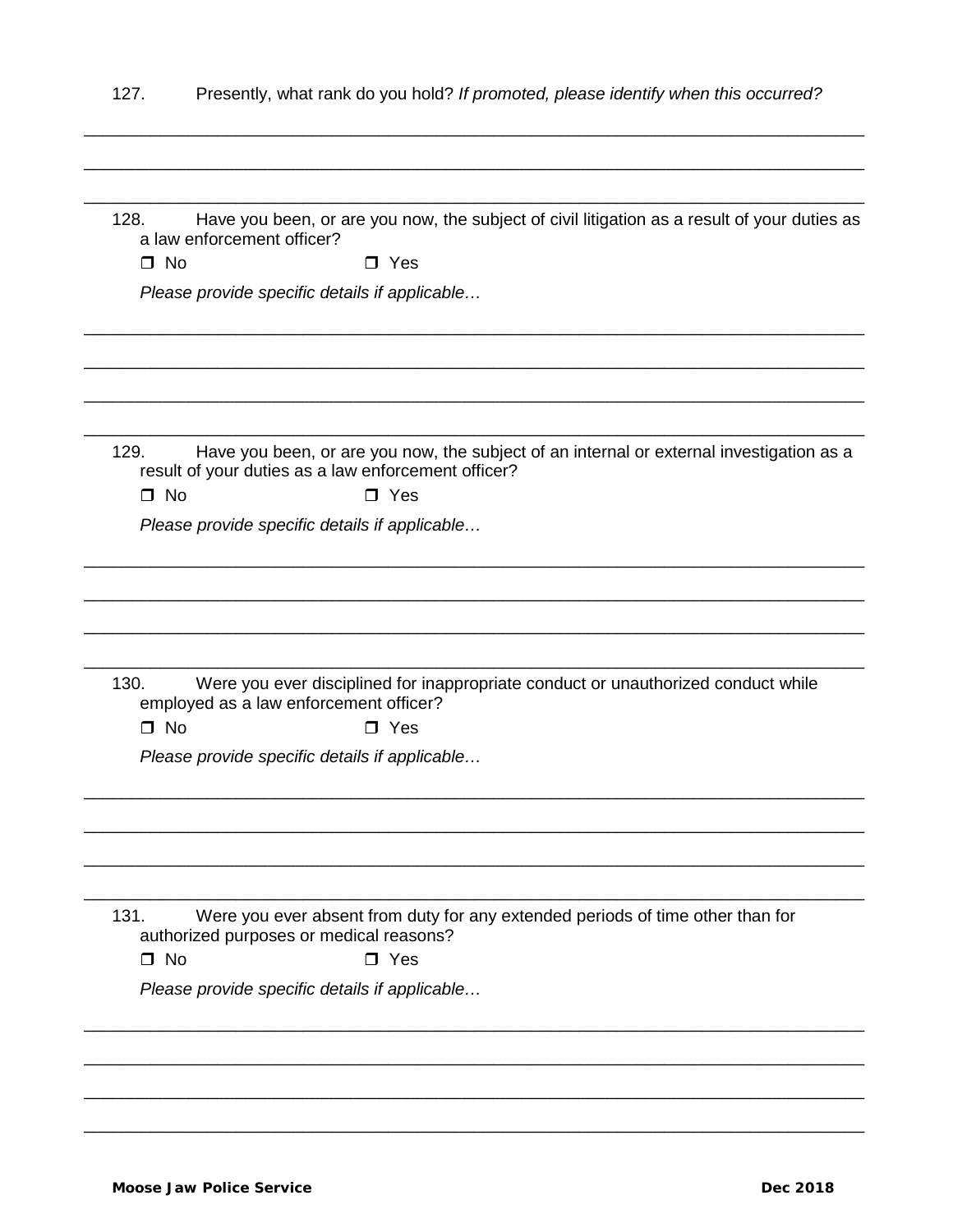- 2. Have you ever deliberately committed any criminal act while employed as a law<br>enforcement officer that, if detected, you could / would face prosecution? 132.
	- $\Box$  No  $\Box$  Yes

Provide specific details if applicable...

| As a law enforcement officer, were you ever with another officer when they<br>133.<br>(a)<br>committed a crime?                                    |
|----------------------------------------------------------------------------------------------------------------------------------------------------|
| $\Box$ No<br>$\Box$ Yes                                                                                                                            |
| If yes, please explain and complete question 130 (b)                                                                                               |
|                                                                                                                                                    |
| Did you report the incident?<br>(b)<br>$\Box$ No<br>$\Box$ Yes                                                                                     |
| If no, please explain                                                                                                                              |
| 134.<br>As a law enforcement officer, have you ever received a kickback or accepted a bribe?<br>$\Box$ No<br>$\square$ Yes                         |
| If yes, please explain                                                                                                                             |
|                                                                                                                                                    |
| Have you ever been involved in a situation where you deliberately neglected your duties<br>135.<br>or intentionally violated policy and procedure? |
| $\Box$ No<br>$\Box$ Yes                                                                                                                            |
| If yes, please explain                                                                                                                             |
|                                                                                                                                                    |
|                                                                                                                                                    |
|                                                                                                                                                    |
|                                                                                                                                                    |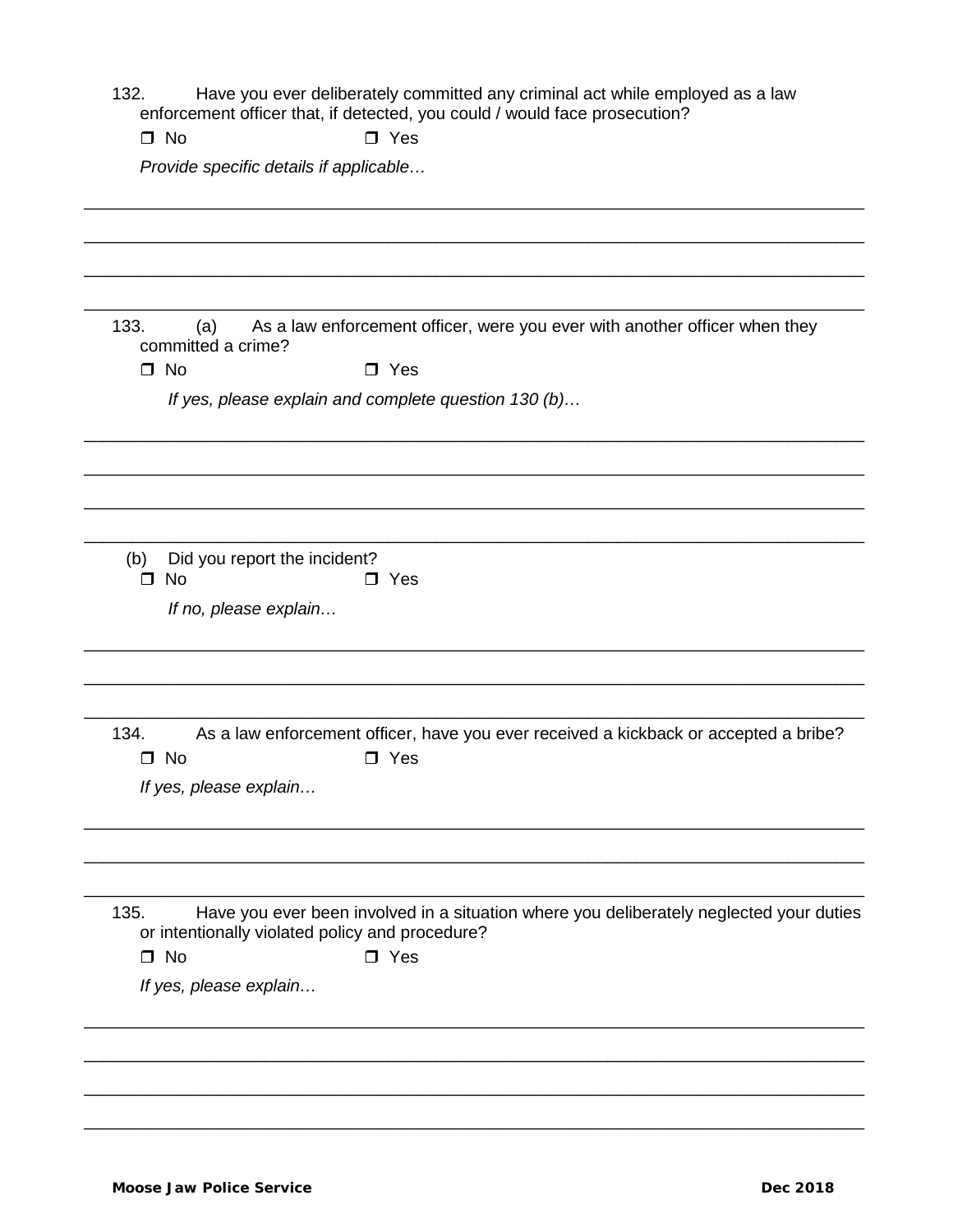136. As a law enforcement officer, have you ever falsified a police report, E.G., evidence receipts, criminal investigations, falsified written statements, police log, etc...?

| $\Box$ No |  |  | $\Box$ Yes |
|-----------|--|--|------------|
|           |  |  |            |

If yes, please explain...

| 137. | As a law enforcement officer, have you ever intentionally made a false arrest? |
|------|--------------------------------------------------------------------------------|
| ∩ No | □ Yes                                                                          |

If yes, please explain...

| 138. |       | As a law enforcement officer, have you ever used excessive force? |
|------|-------|-------------------------------------------------------------------|
| ∩ No | ∩ Yes |                                                                   |

If yes, please explain...

| 139.      |            | As a law enforcement officer, have you ever illegally destroyed any seized evidence? |
|-----------|------------|--------------------------------------------------------------------------------------|
| $\Box$ No | $\Box$ Yes |                                                                                      |

If yes, please explain...

| 140. | As a law enforcement officer, have you ever, with or without authorization, taken exhibits |
|------|--------------------------------------------------------------------------------------------|
|      | for your own personal use or gain?                                                         |

 $\Box$  No

 $\square$  Yes

If yes, please explain...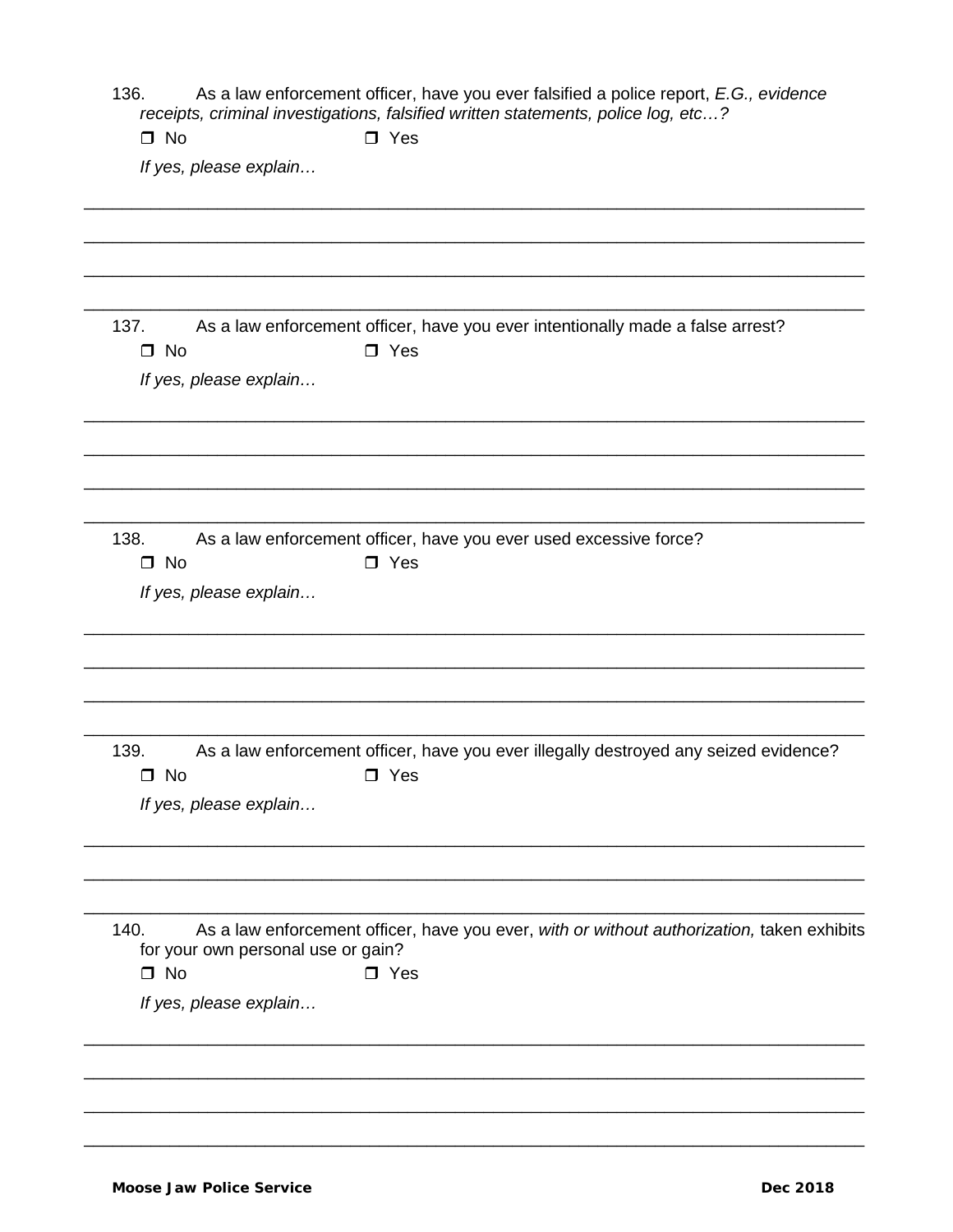|  | 141. | As a law enforcement officer, have you ever stolen anything from your department? |  |  |  |
|--|------|-----------------------------------------------------------------------------------|--|--|--|
|--|------|-----------------------------------------------------------------------------------|--|--|--|

# $\square$  Yes

If yes, please explain...

 $\Box$  No

| 142.              |                        | As a law enforcement officer, have you ever stolen anything from a crime scene,<br>accident scene, property room, vehicle, victim or accused person? |
|-------------------|------------------------|------------------------------------------------------------------------------------------------------------------------------------------------------|
| $\Box$ No         |                        | $\square$ Yes                                                                                                                                        |
|                   | If yes, please explain |                                                                                                                                                      |
|                   |                        |                                                                                                                                                      |
| 143.              | illegal drugs?         | As a law enforcement officer, have you ever unlawfully used, sold or possessed any                                                                   |
| $\Box$ No         |                        | $\Box$ Yes                                                                                                                                           |
|                   | If yes, please explain |                                                                                                                                                      |
|                   |                        |                                                                                                                                                      |
| 144.<br>$\Box$ No |                        | As a law enforcement officer, have you ever used your position for personal gain?<br>$\square$ Yes                                                   |
|                   | If yes, please explain |                                                                                                                                                      |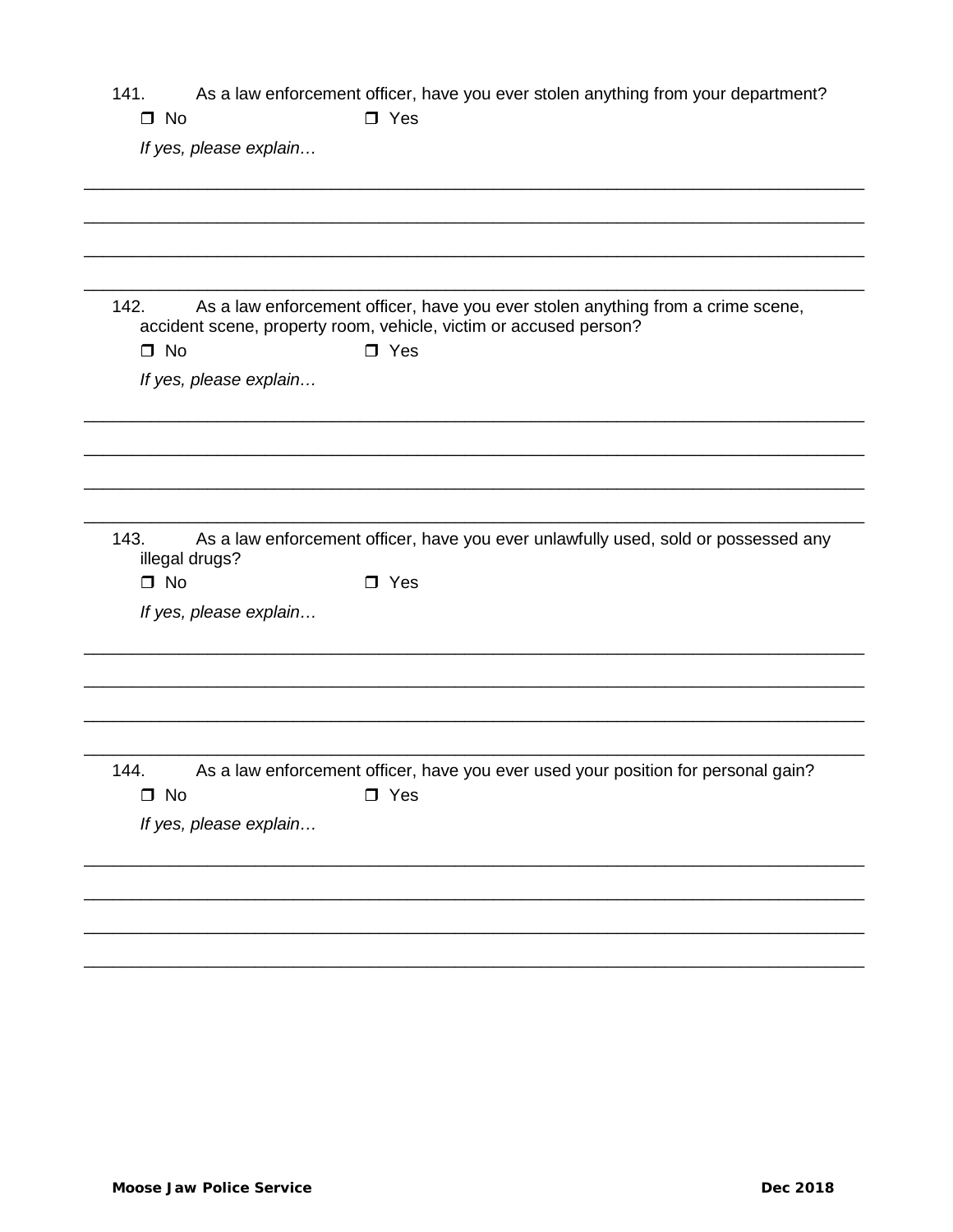Have you ever engaged in a sexual act with a prisoner or anyone else in your custody, 145. or with anyone directly related to your investigation, E.G.., a witness, etc..?

| $\Box$ No<br>$\Box$ Yes |  |
|-------------------------|--|
|-------------------------|--|

If yes, please explain...

| 146.      | Have you ever told a relative, friend or acquaintance about an active investigation that |
|-----------|------------------------------------------------------------------------------------------|
|           | involved them or someone they knew, <i>i.e., tipped someone off?</i>                     |
| $\Box$ No | $\Box$ Yes                                                                               |

If yes, please explain...

Have you ever intentionally covered up an offence for a relative, friend or acquaintance?  $147.$  $\Box$  No  $\Box$  Yes

If yes, please explain...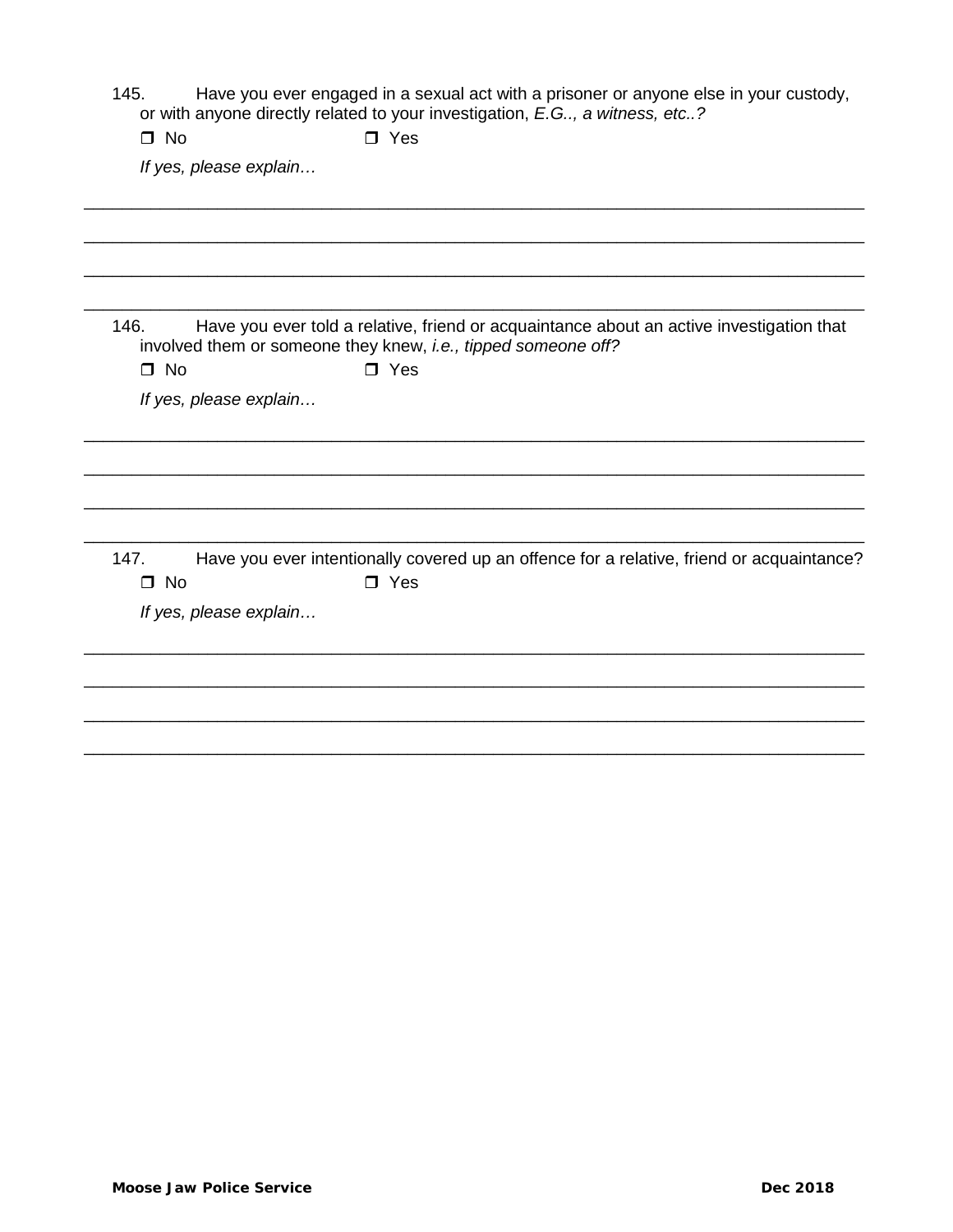## **DECLARATION – NOTICE TO APPLICANT**

- 1. Deceit, dishonesty or non-disclosure concerning questions in this Personal Disclosure Form will result in your disqualification from this employment competition and any future employment competitions with the Moose Jaw Police Service.
- 2. If you are currently employed by the Moose Jaw Police Service
	- deceit, dishonesty or non-disclosure concerning questions in this Personal Disclosure Form, or

• disclosure of serious, recent or ongoing criminal activity, may result in discipline up to and including dismissal from your current employment with the Moose Jaw Police Service.

- 3. The information provided in this Personal Disclosure Form will be verified by a detailed background investigation and a Polygraph examination.
- 4. Any information provided in this Personal Disclosure Form regarding serious, recent or ongoing criminal activity may be investigated by the Moose Jaw Police Service and/or disclosed to another law enforcement agency, and could result in arrest and criminal charges.
- 5. Any information provided in this Personal Disclosure Form regarding unlawful activity may be disclosed by the Moose Jaw Police Service as required by law.
- 6. You may amend your response(s) to any question(s) in this Personal Disclosure Form at any time prior to the scheduled date for your Polygraph examination, by contacting the Recruiting Unit.

#### **DECLARATION:**

I, \_\_\_\_\_\_\_\_\_\_\_\_\_\_\_\_\_\_\_\_\_\_\_\_\_\_\_\_\_\_\_\_\_\_\_, hereby declare as follows:

The information that I have provided in this Personal Disclosure Form is complete, honest, and accurate. I have read and fully understood this Notice to Applicant.

Applicant's Signature: \_\_\_\_\_\_\_\_\_\_\_\_\_\_\_\_\_\_\_\_\_\_\_\_\_\_\_\_\_\_\_\_\_\_\_\_\_\_\_\_\_\_\_\_\_\_\_\_\_\_\_\_ Applicant's Name: Date: \_\_\_\_\_\_\_\_\_\_\_\_\_\_\_\_\_\_\_\_\_\_\_\_\_\_\_\_\_\_\_\_\_\_\_\_\_\_\_\_\_\_\_\_\_\_\_\_\_\_\_\_ Witnessed by: